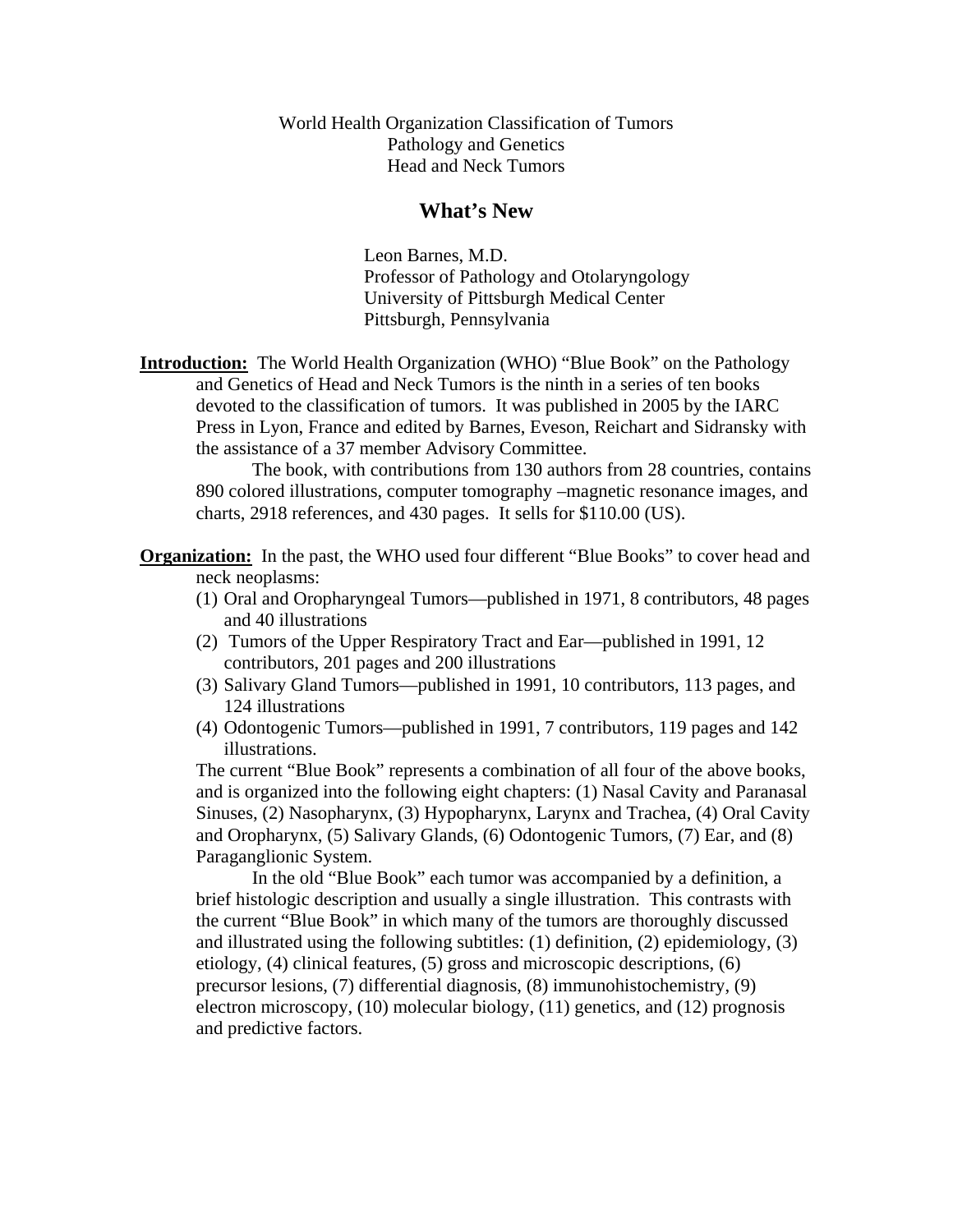#### **What's New:**

- 1. Chapter on Nasal Cavity and Paranasal Sinuses
	- A. Schneiderian Papillomas

The Schneiderian papillomas are classified into three types exophytic, inverted and oncocytic. The terms "exophytic" and "oncocytic" are now proposed to replace the old respective terms of "fungiform" and "columnar cell."

B. Adenocarcinomas

Adenocarcinomas, other than salivary-type, are more clearly defined and divided into intestinal and non-intestinal types based on morphology and immunohistochemistry. The intestinal-type are usually CK7+, CK20+, and CDX2+, while the non-intestinal types are CK7+, CK20-, and CDX2-.

C. Glomangiopericytoma

Glomangiopericytoma has emerged as the most preferred or at least an equivalent term for "sinonasal-type hemangiopericytoma."

D. Nasal Chondromesenchymal Hamartoma (NCMH)

NCMH is a newly recognized tumefactive lesion arising in the sinonasal tract with mixed chondroid, stromal and occasionally osseous components that is somewhat similar to the chest wall hamartoma.

E. Respiratory Epithelial Adenomatoid Hamartoma (REAH)

REAH is a benign non-neoplastic overgrowth of glands lined by ciliated respiratory epithelium that arises most often on the posterior nasal septum and less often in the paranasal sinuses or nasopharynx. The glands are surrounded by a hyalinized basement membrane and are associated with a background of polypoid rhinosinusitis. REAH is typically unilateral, rarely bilateral, and must be distinguished from the inverted papilloma. Conservative excision is curative.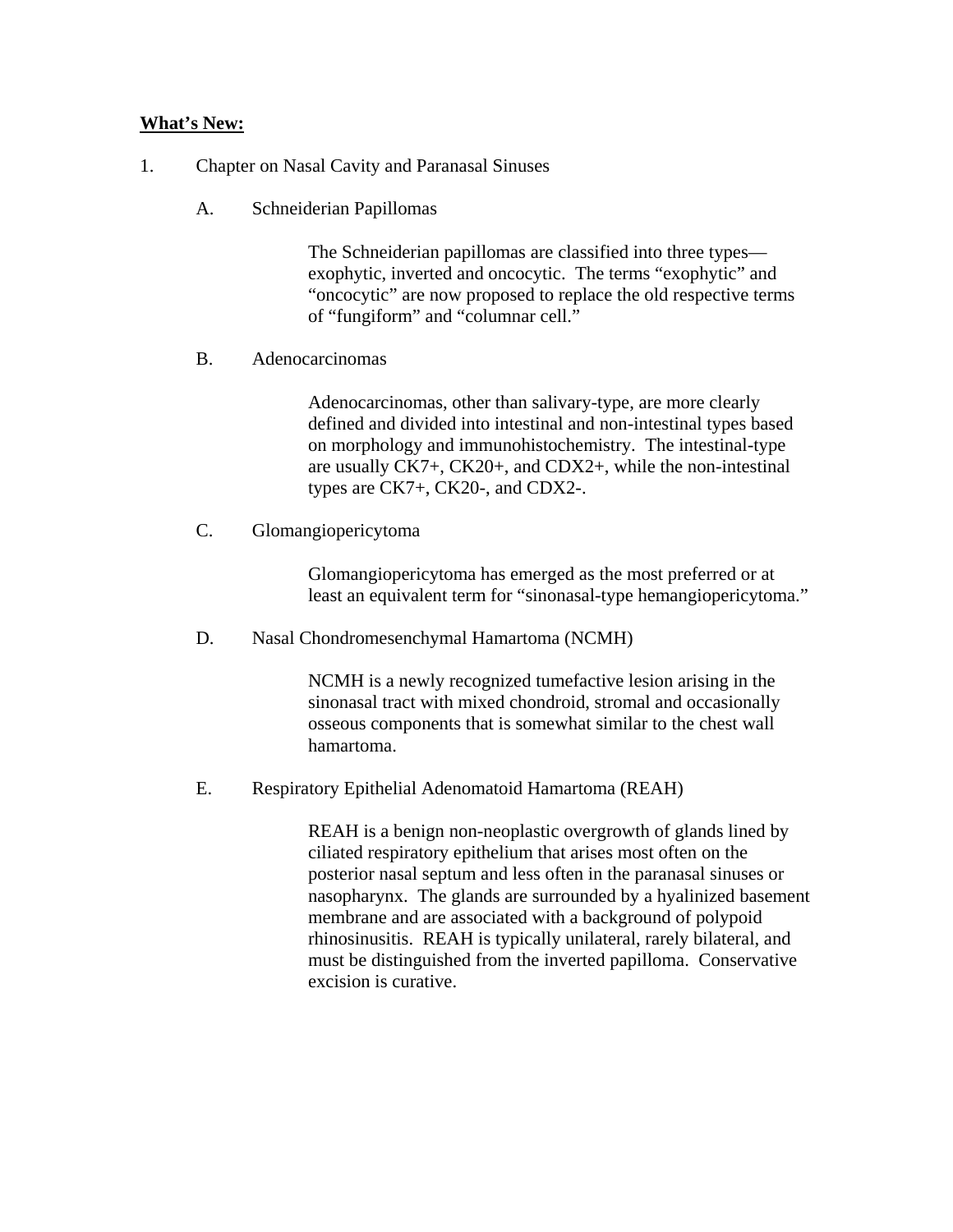- 2. Chapter on Nasopharynx
	- A. Nasopharyngeal Carcinoma

The classification of nasopharyngeal carcinoma is the same as proposed in 1991 with the exception that "basaloid squamous cell carcinoma" has been added.

Classification of Nasopharyngeal Carcinoma

- (1) Keratinizing squamous cell carcinoma
- (2) Non-keratinizing carcinoma
	- (a) undifferentiated
	- (b) differentiated
- (3) Basaloid squamous cell carcinoma
- B. Nasopharyngeal Papillary Adenocarcinoma (NPAC)

NPAC is a rare, recently described, low-grade, exophytic neoplasm comprised of papillary fronds and glands. The tumor may contain PAS-positive, diastase-resistant and mucicarminophilic intracytoplasmic secretions. EMA and cytokeratin stains are positive. Although psammoma bodies are occasionally seen, there is no reactivity for thyroglobulin and no association with the Epstein-Barr virus. NPAC is only locally invasive with no metastases recorded thus far. Complete excision is usually curative.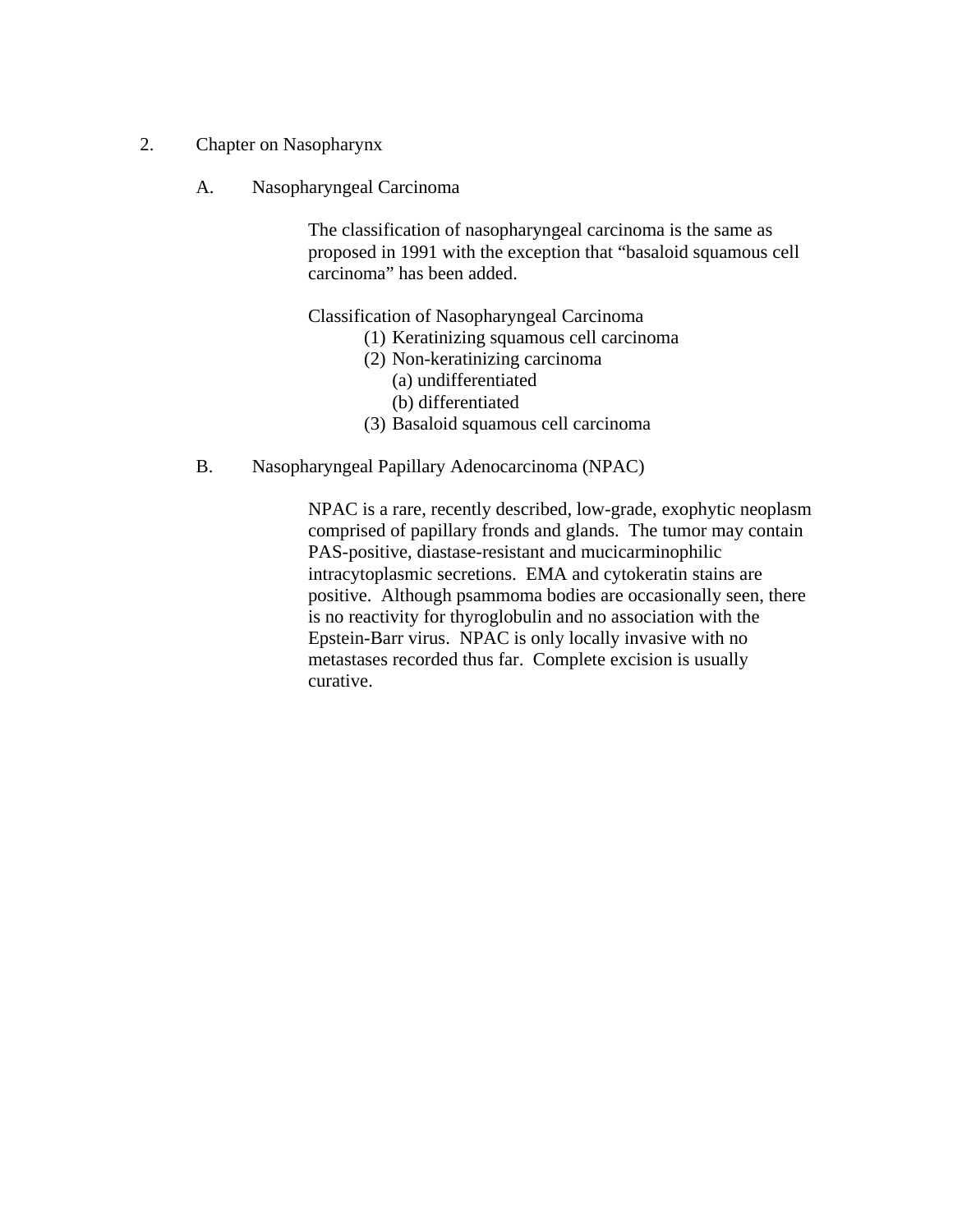- 3. Chapter on Hypopharynx, Larynx and Trachea
	- A. Terminology of Premalignant Lesions

The terminology of premalignant mucosal lesions is controversial and not uniformly applied throughout the body. The three most common classifications in the head and neck and equivalent terms for each are given in the following table:

|                                                                         | Squamous                                                            |                          |  |  |  |  |
|-------------------------------------------------------------------------|---------------------------------------------------------------------|--------------------------|--|--|--|--|
| 2005 WHO Classification                                                 | Intraepithelial                                                     | Ljubljana Classification |  |  |  |  |
|                                                                         |                                                                     | Squamous                 |  |  |  |  |
|                                                                         | Neoplasia (SIN)                                                     | Intraepithelial          |  |  |  |  |
|                                                                         |                                                                     | Lesions (SIL)            |  |  |  |  |
| Squamous cell                                                           |                                                                     |                          |  |  |  |  |
| hyperplasia                                                             |                                                                     | Squamous cell (simple)   |  |  |  |  |
|                                                                         |                                                                     | hyperplasia              |  |  |  |  |
|                                                                         |                                                                     |                          |  |  |  |  |
| Mild dysplasia                                                          | SIN <sub>1</sub>                                                    | Basal/parabasal cell     |  |  |  |  |
|                                                                         |                                                                     | hyperplasia*             |  |  |  |  |
|                                                                         |                                                                     |                          |  |  |  |  |
|                                                                         |                                                                     |                          |  |  |  |  |
| Moderate dysplasia                                                      | SIN <sub>2</sub>                                                    | Atypical hyperplasia**   |  |  |  |  |
|                                                                         |                                                                     |                          |  |  |  |  |
| Severe dysplasia                                                        | SIN 3***                                                            | Atypical hyperplasia**   |  |  |  |  |
|                                                                         |                                                                     |                          |  |  |  |  |
| Carcinoma in-situ                                                       | SIN 3***                                                            | Carcinoma in-situ        |  |  |  |  |
| Basal/Parabasal cell hyperplasia may histologically resemble mild       |                                                                     |                          |  |  |  |  |
| dysplasia, but the former is conceptually benign lesion and the         |                                                                     |                          |  |  |  |  |
| latter the lower grade of precursor lesions.                            |                                                                     |                          |  |  |  |  |
| $***$                                                                   | 'Risky epithelium'. The analogy to moderate and severe dysplasia is |                          |  |  |  |  |
| approximate.                                                            |                                                                     |                          |  |  |  |  |
|                                                                         |                                                                     |                          |  |  |  |  |
| *** The advocates of SIN combine severe dysplasia and carcinoma in-situ |                                                                     |                          |  |  |  |  |

#### B. Terminology of Neuroendocrine Tumors

The terminology of neuroendocrine tumors is another controversial issue. For consistency, the classification and terminology as used in the lung are applied to those in the head and neck.

Classification of Neuroendocrine Tumors

- (1) Typical carcinoid
- (2) Atypical carcinoid
- (3) Small cell carcinoma, neuroendocrine type
- (4) Combined small cell carcinoma, neuroendocrine type
- (5) Paraganglioma
	- (a) Benign
	- (b) Malignant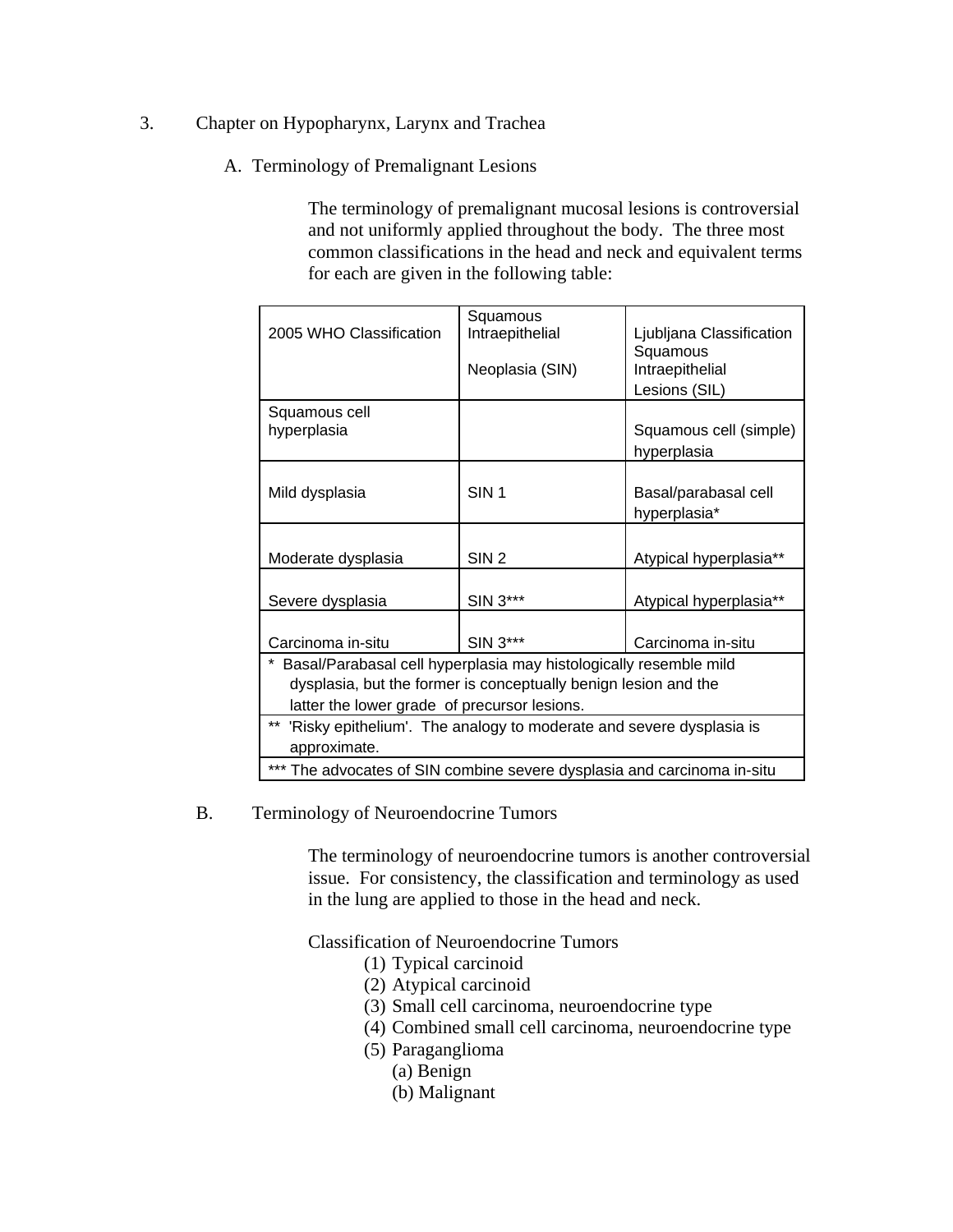- 4. Chapter on Oral Cavity and Oropharynx
	- A. Follicular Dendritic Cell Sarcoma/Tumor

This tumor is derived from follicular dendritic cells and may arise in nodal or extranodal sites. The oral cavity—oropharynx, especially the tongue and palate, is one of the most frequent extranodal sites of origin. The tumor typically grows beneath an intact mucosa and is comprised of fascicles, whorls, or nodules of spindle to ovoid cells with admixed, small lymphocytes. The cells possess poorly defined cell borders slightly vesicular nuclei and distinct nucleoli and are positive for CD21, CD23, and CD35. Most cases are treated by surgery, with or without adjuvant chemotherapy and radiotherapy. The tumors are regarded as low to intermediate grade with an overall recurrence rate of at least 40% and a metastatic rate of at least 28%.

- 5. Chapter on Salivary Glands
	- A. Carcinoma ex Pleomorphic Adenoma

Carcinoma ex pleomorphic adenoma is classified into three types based on the degree of invasion of its capsule:

- (1) Non-invasive (in-situ carcinoma, intracapsular carcinoma)
- (2) Minimally invasive (1.5 mm or less of invasion beyond the capsule)
- (3) Invasive (more than 1.5 mm of invasion beyond the capsule)
- B. Low-Grade Cribriform Cystadenocarcinoma (LGCCC)

The WHO has proposed that the tumor originally described as lowgrade salivary duct carcinoma be renamed as LGCCC in order to avoid confusion with salivary duct carcinoma, a high-grade, aggressive tumor.

These tumors resemble the spectrum of breast lesions from atypical ductal hyperplasia to micropapillary and cribriform lowgrade ductal carcinoma in-situ. A few may be invasive. In contrast to salivary duct carcinoma, LGCCC is strongly positive for S-100 protein and negative for androgen receptor and HER2 neu. Following complete excision, the prognosis is excellent.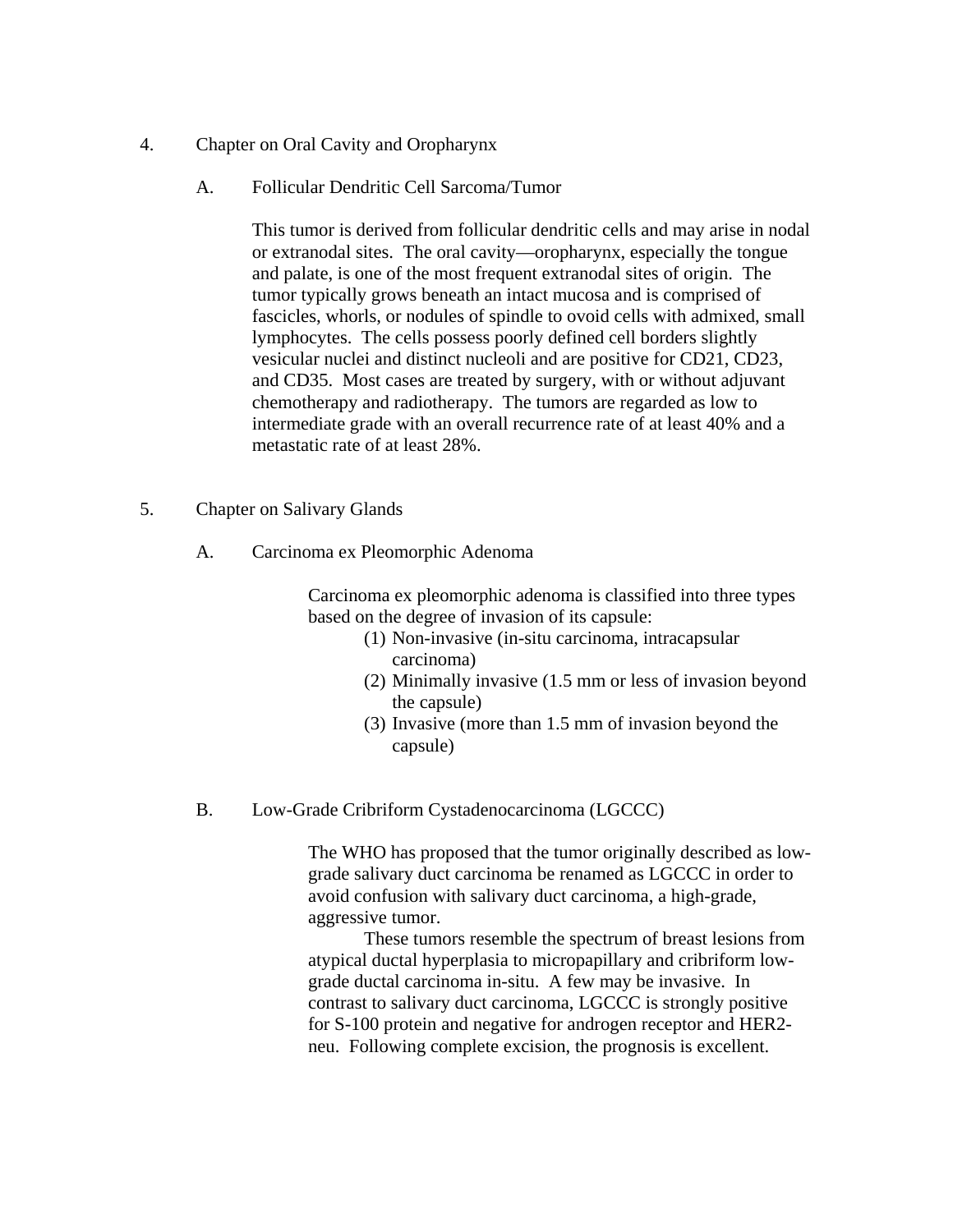- 6. Chapter on Odontogenic Tumors
	- A. The lesion traditionally know as odontogenic keratocyst has been renamed as "keratocystic odontogenic tumor" as it more appropriately reflects its potential for local, destructive behavior.
- 7. Chapter on the Ear
	- A. Endolymphatic Sac Tumor (ELST)

ELST is a non-metastasizing, slowly-growing adenocarcinoma of endolymphatic sac origin which widely invades the temporal bone, and may have an association with von Hippel-Lindau disease. Although many names have been applied to this tumor, the WHO has endorsed ELST

B. Idiopathic Pseudocystic Chondromalacia (IPC)

IPC is a non-neoplastic painless swelling of the pinna due to a localized accumulation of fluid with the elastic cartilage. It most often occurs in young to middle-aged adults. Minor trauma may be an instigating factor. Microscopically, the lesion is a pseudocyst within the confines of the elastic cartilage. The cavity may be lined by cartilage, granulation and/or fibrous tissue.

- 8. Chapter on the Paraganglionic System
	- A. Laryngeal paragangliomas are distinctly unusual tumors, and in the past, have been erroneously assumed to be malignant in 25% of cases. Critical review of the alleged malignant cases has revealed that virtually all are actually unrecognized atypical carcinoid tumors.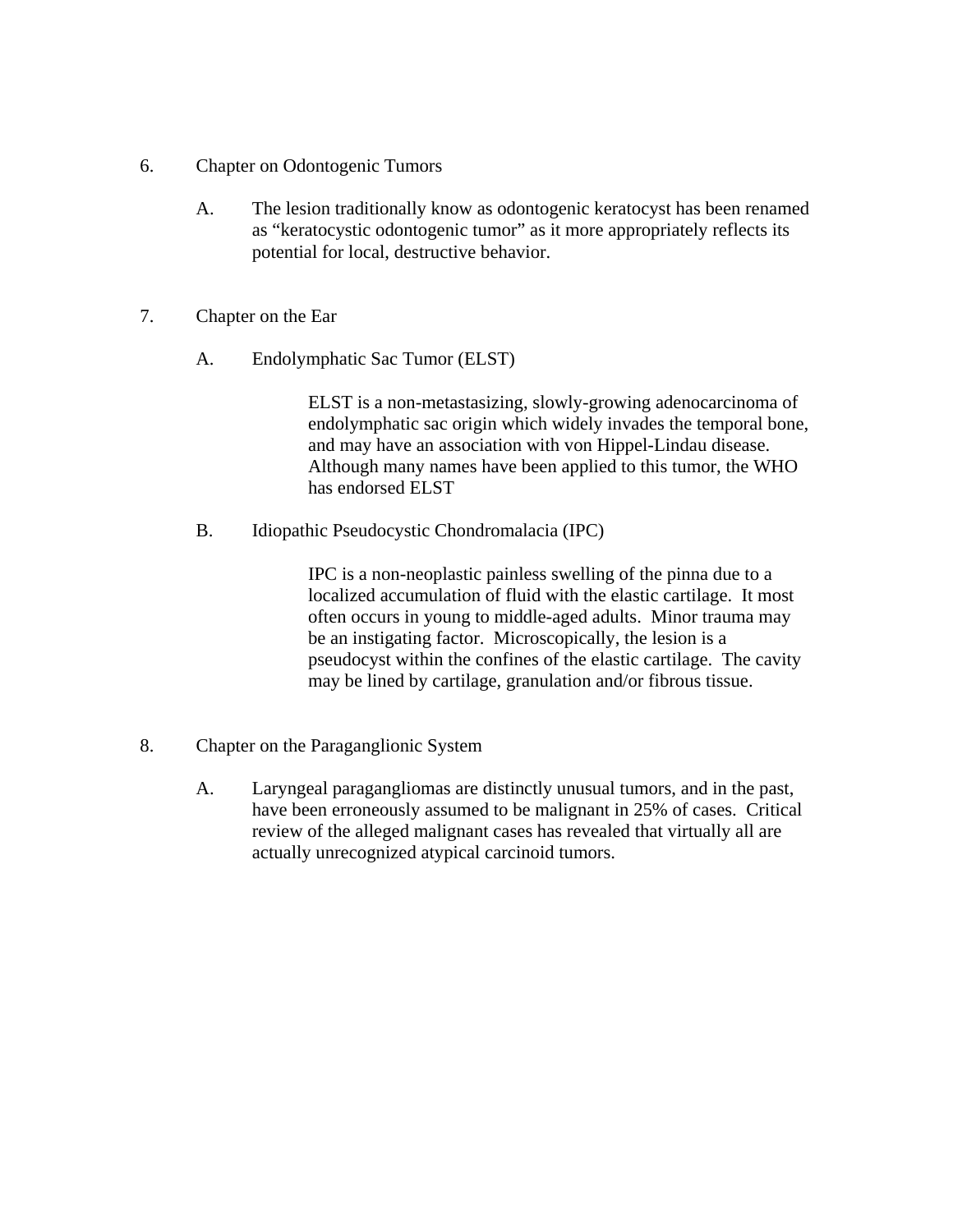# A Pathologist's Guide to Neck Dissection

*North American Society for Head and Neck Pathology Companion Meeting 2006*

Sigrid Wayne, M.D. Department of Pathology University of Iowa

The presence of cervical metastases is the most significant independent prognostic factor in squamous cell carcinoma of the head and neck

Decreases survival by almost 50%



- Oncologic importance of cervical lymph node excision recognized in late 19th century
- Radical neck dissection first described in 1906 by George Crile

# Neck Dissections

- Anatomy
- Types of dissection
- Orientation
- Staging

# Neck Dissections

- 
- Types of dissection
- Orientation
- Staging

# Lymphatics of head and neck

- Waldeyer's internal ring
	- Adenoids, lingual and palatine tonsils, posterior pharyngeal wall lymphoid aggregates
- Superficial lymph node system
- Deep lymph node system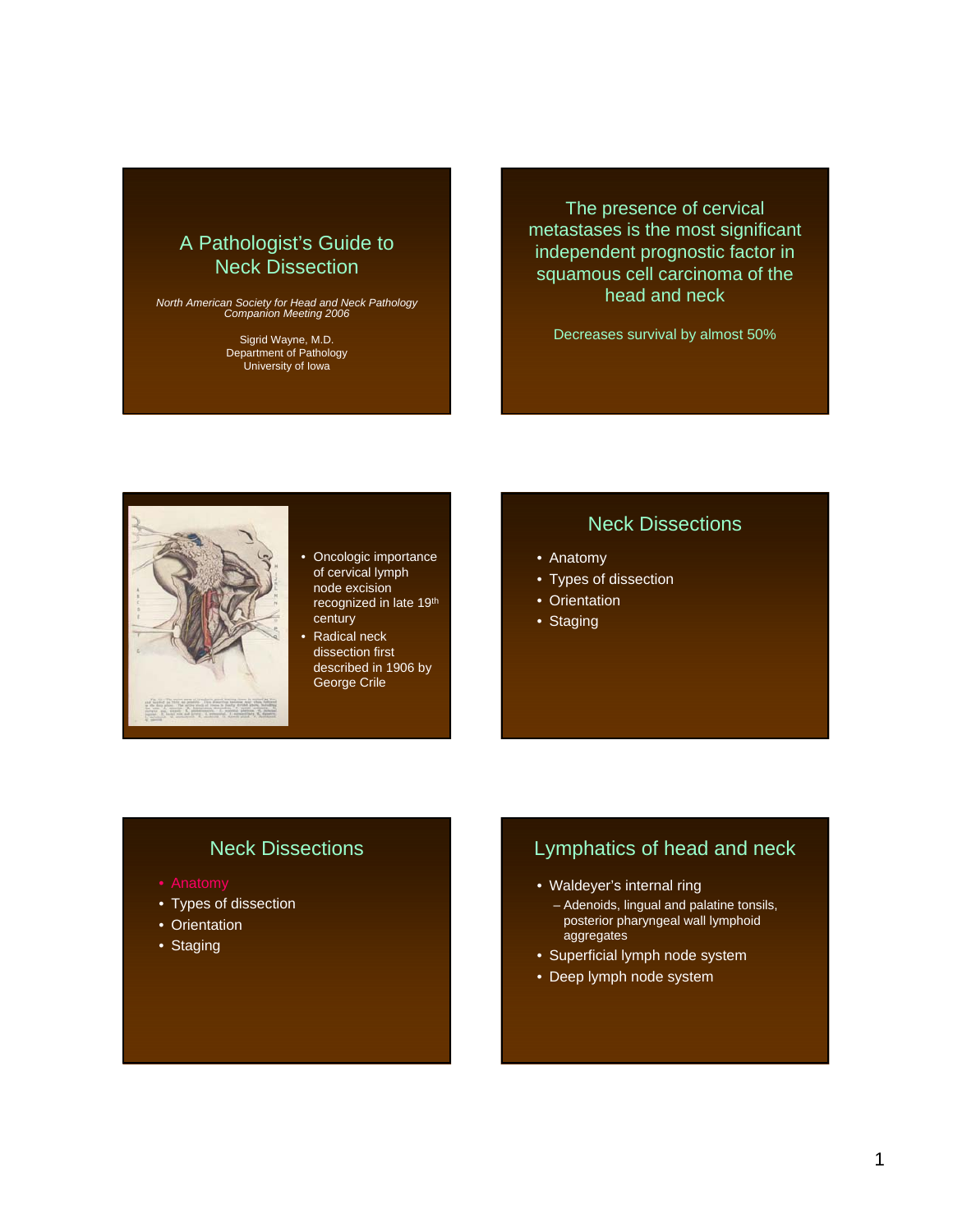# Superficial lymph node system

- Located at junction of head and neck
- Lymph node groups – Occipital
	- Post-auricular
	- Parotid
	- Buccal
	- Superficial cervical
	- Submental
	- Submandibular – Anterior cervical



# Deep lymph node system

- Located along internal jugular vein, within carotid sheath
- Lymph node groups – Upper jugular
	- Middle jugular
	- Lower jugular
- In general, lymph flows from superficial to deep, and from superior to inferior



# Surgical level system

- Lymph nodes categorized into 6 levels
- Includes deep and some superficial nodes



## Level I

- Submental and submandibular nodes
- Boundaries – Submental and submandibular triangles
- Sites drained – Oral cavity, lower lip, anterior nasal cavity, submandibular gland, soft tissue of midface



# Level II

- Upper jugular nodes
- **Boundaries**
- Superior: skull base
- Inferior: inferior body of hyoid bone
- 
- Anterior: stylohoid<br>muscle<br>Posterior: posterior – Posterior: posterior border of sternocleidomastoid muscle
- Sites drained
	- Oral cavity, nasal cavity, nasopharynx, oropharynx, hypopharynx, larynx, parotid gland





# • Mid jugular nodes

Level III

- Boundaries
	- Superior: inferior body of<br>hyoid
	- Inferior: inferior border of<br>cricoid cartilage
	- Anterior: lateral border of sternohyoid muscle
	- Posterior: posterior border of sternocleidomastoid muscle Sites drained
	- Oral cavity, nasopharynx, oropharynx, hypopharynx, larynx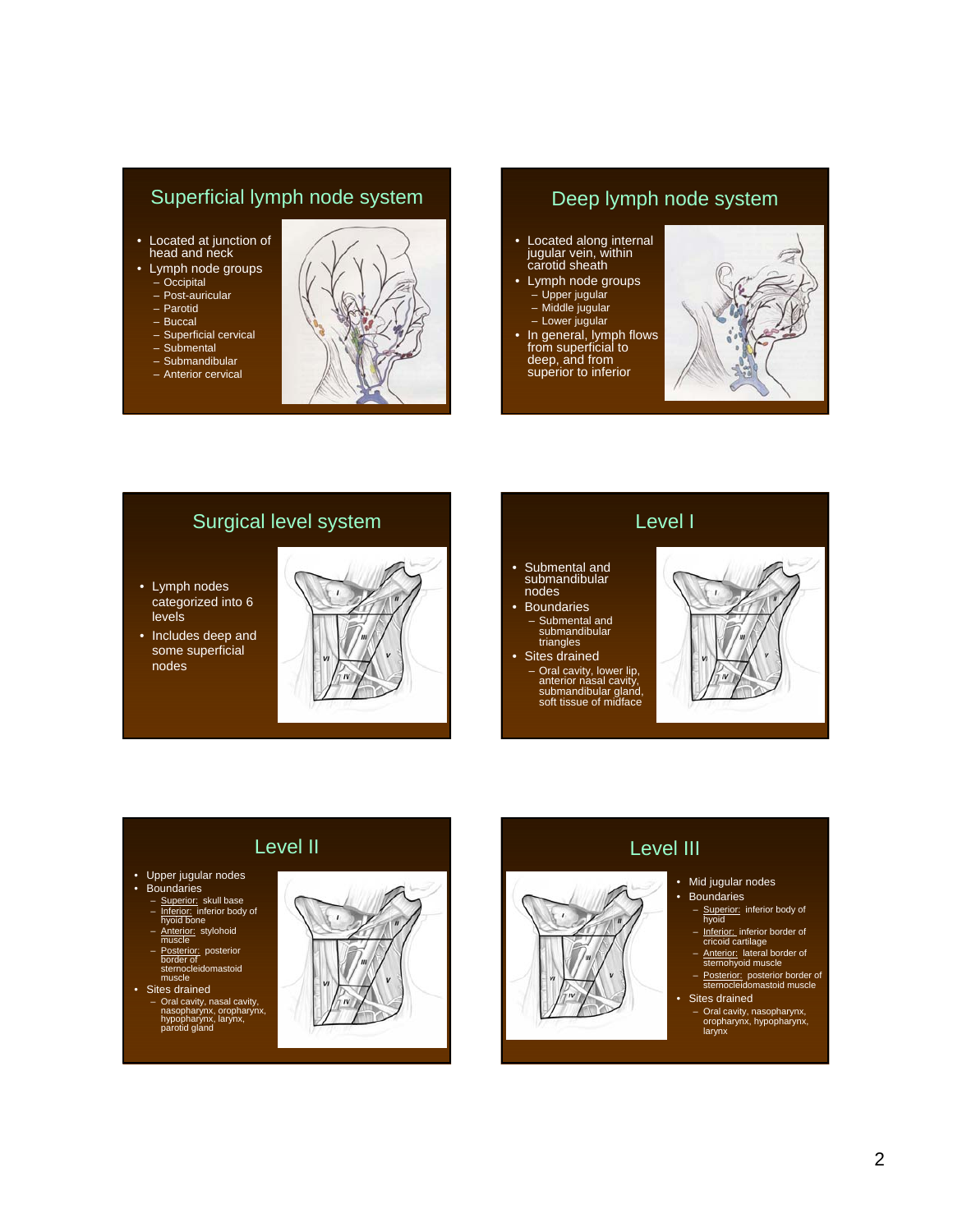# Level IV • Boundaries – Inferior: clavicle – Anterior: lateral border of sternohyoid muscle • Sites drained

## • Lower jugular nodes

- 
- Superior: inferior border of<br>cricoid cartilage
- 
- 
- Posterior: posterior border of sternocleidomastoid muscle
- - Hypopharynx, larynx, cervical esophagus, thyroid gland

# Level V



#### • Posterior triangle nodes

- **Boundaries**
- Inferior: clavicle
- Anterior: posterior border of sternocleido-mastoid muscle
- Posterior: anterior border of trapezius muslce
- Sites drained
	- Nasopharynx, oropharynx, cutaneous sites of posterior scalp and neck

# Level VI

- Pre- and paratracheal, precricoid (Delphian), and perithyroidal nodes
- Boundaries
	- Superior: hyoid bone – Inferior: suprasternal notch
	- Lateral: common carotid artery
- Sites drained – Thyroid gland, glottic/subglottic larynx, apex of pyriform sinus, cervical esophagus

#### American Academy of Otolaryngology-Head and Neck Surgery modification (1991)

- Subdivided levels I, II, and V
	- Level I: submental and submandibular
	- Level II: divided by plane defined by spinal accessory nerve
	- Level V: divided by plane defined by inferior border of cricoid cartilage
- Sublevels with different biological significance than larger level



## Neck Dissections

- Anatomy
- 
- Orientation
- Staging

## Neck dissection: *Historical perspective*

- Concept of cervical lymphadenectomy developed and reported by George Crile in 1906
- Article described resection of all cervical nodal groups
- Standard treatment for cervical metastases for over 60 years
- Basis for modern radical neck dissection

EXCISION OF CANCER OF THE HEAD AND NECK.

 $\label{eq:3} \vspace{-0.1cm} \begin{tabular}{p{0.85\textwidth}} \vspace{-0.1cm} \vspace{-0.1cm} \vspace{-0.1cm} \vspace{-0.1cm} \vspace{-0.1cm} \vspace{-0.1cm} \vspace{-0.1cm} \vspace{-0.1cm} \vspace{-0.1cm} \vspace{-0.1cm} \vspace{-0.1cm} \vspace{-0.1cm} \vspace{-0.1cm} \vspace{-0.1cm} \vspace{-0.1cm} \vspace{-0.1cm} \vspace{-0.1cm} \vspace{-0.1cm} \vspace{-0.1cm} \vspace{-0.1cm} \vspace{-0.1cm$ 

 $\bullet$  Read in the Section on Surpery and Anatomy of the American Medical Association, at the Fifty-server<br>is Annual Session, June, 1906.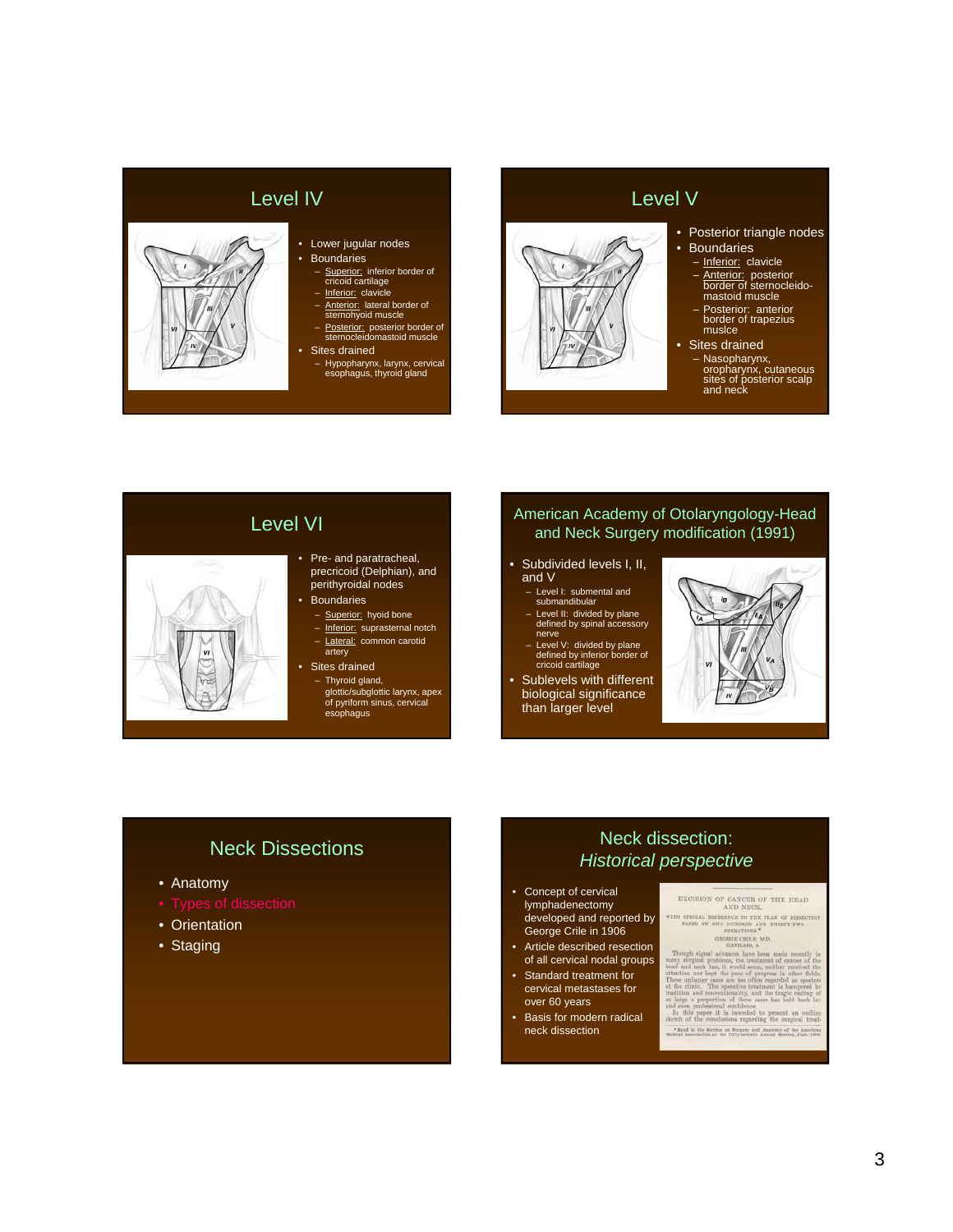

# Radical neck dissection (RND)



#### Resection of:

- All lymph node groups from levels I through V
- Spinal accessory nerve
- Internal jugular vein
- Sternocleidomastoid muscle

# Radical neck dissection (RND)

- Complications
	- Sacrifice of spinal accessory nerve and sternocleidomastoid
	- Weakness in turning head to opposite side
	- Inability to elevate and retract shoulder
	- Difficulty elevating arm above horizontal level
	- Disfiguring
		- Shoulder droop
		- Scapular winging



# Development of conservation neck dissection

- Driving force behind development of conservation neck dissection was goal of preserving spinal accessory nerve
- 1950's: Ward and Robben reported that the spinal accessory nerve could be preserved in selected patients
- 1960's: Suarez popularized "functional neck dissection" – Demonstrated that lymphatics contained within fascial compartments, well defined from nonlymphatic structures
	- Nonlymphatic structures could be preserved during neck dissection

# Evolution of neck dissection (1960's-1980's)

- Anatomic and clinical studies by Rouviere, Lindberg, Byers, and Shah
- 

#### Frequency of cervical nodal metastases in floor of mouth carcinoma

| NODAL GROUP     | <b>IPSILATERAL (%)</b> | <b>CONTRALATERAL (%)</b> |
|-----------------|------------------------|--------------------------|
|                 | 70                     | 5                        |
|                 | $\sqrt{4}$             | 6                        |
|                 | 74                     |                          |
|                 | ճ                      |                          |
|                 | 3                      |                          |
| Supraclavicular |                        |                          |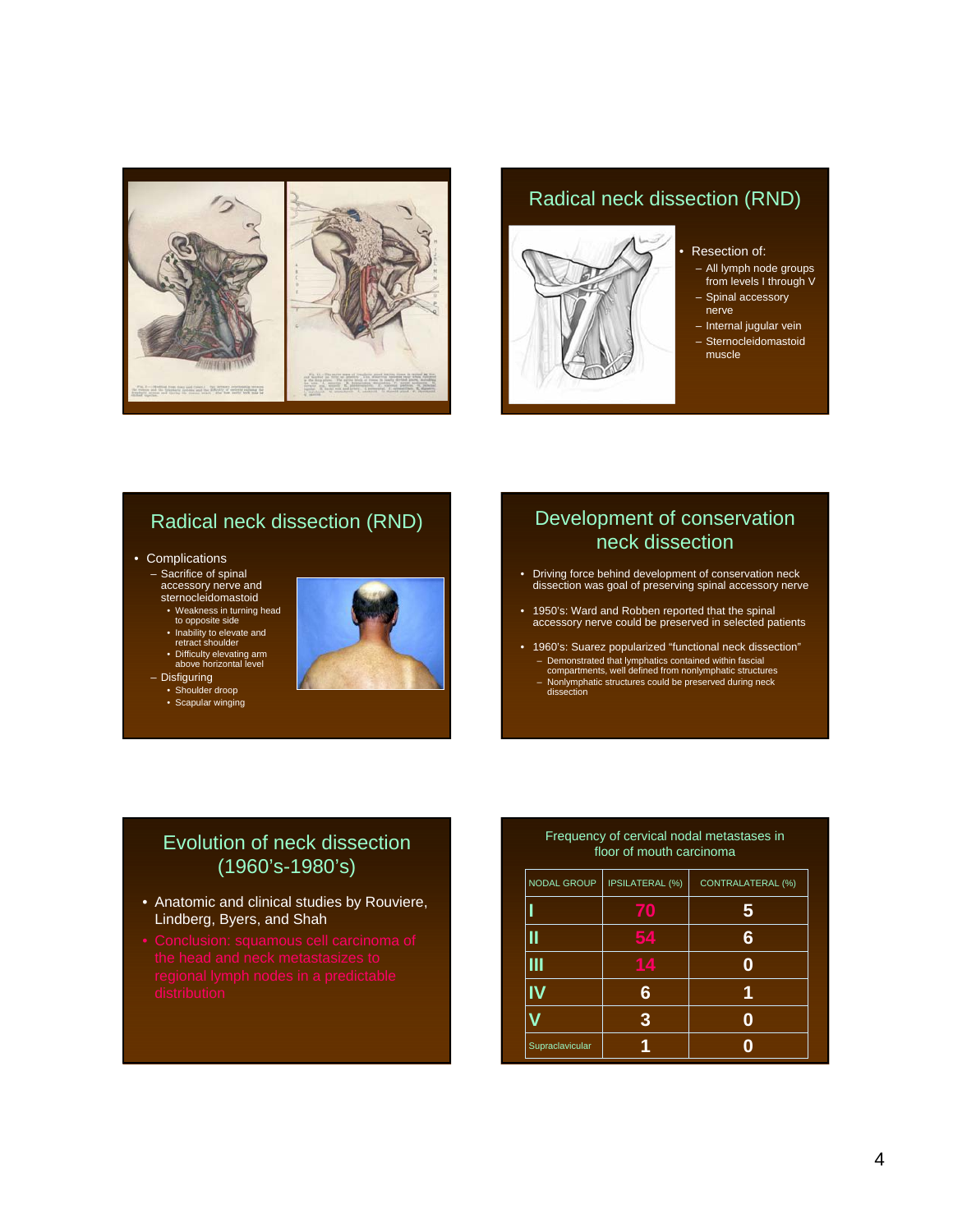| Frequency of cervical nodal metastases in<br>supraglottic carcinoma      |    |    |  |  |  |  |
|--------------------------------------------------------------------------|----|----|--|--|--|--|
| <b>NODAL GROUP</b><br><b>IPSILATERAL (%)</b><br><b>CONTRALATERAL (%)</b> |    |    |  |  |  |  |
|                                                                          | 2  |    |  |  |  |  |
|                                                                          | 67 | 21 |  |  |  |  |
|                                                                          | 48 | Ю  |  |  |  |  |
|                                                                          |    |    |  |  |  |  |
|                                                                          | 9  |    |  |  |  |  |
| Supraclavicular                                                          | 3  |    |  |  |  |  |

#### Proliferation of conservation neck dissections in 1980's

- Proliferation of nonstandardized, institution and surgeon specific eponyms and terms for types of neck dissection
- 1991: American Academy of Otolaryngology-Head and Neck Surgery issued a standardized classification of neck dissections – Updated in 2001





#### Which type of neck dissection to choose?

#### • Factors considered

- 
- (physical exam,
- radiologic studies)
- Clinically negative =  $N_0$
- Clinically positive  $= N +$
- Previous treatment of neck
- Patient preference
- General guidelines, but may be variations with region, institution, surgeon

#### The clinically N+ neck: *Therapeutic neck dissection*

- Radical neck dissection: Massive nodal disease with extensive soft tissue involvement
- Modified radical neck dissection: Lymph node metastases confined to nodes
- Selective neck dissection: May be used in carefully selected patients with limited nodal disease  $(N_1)$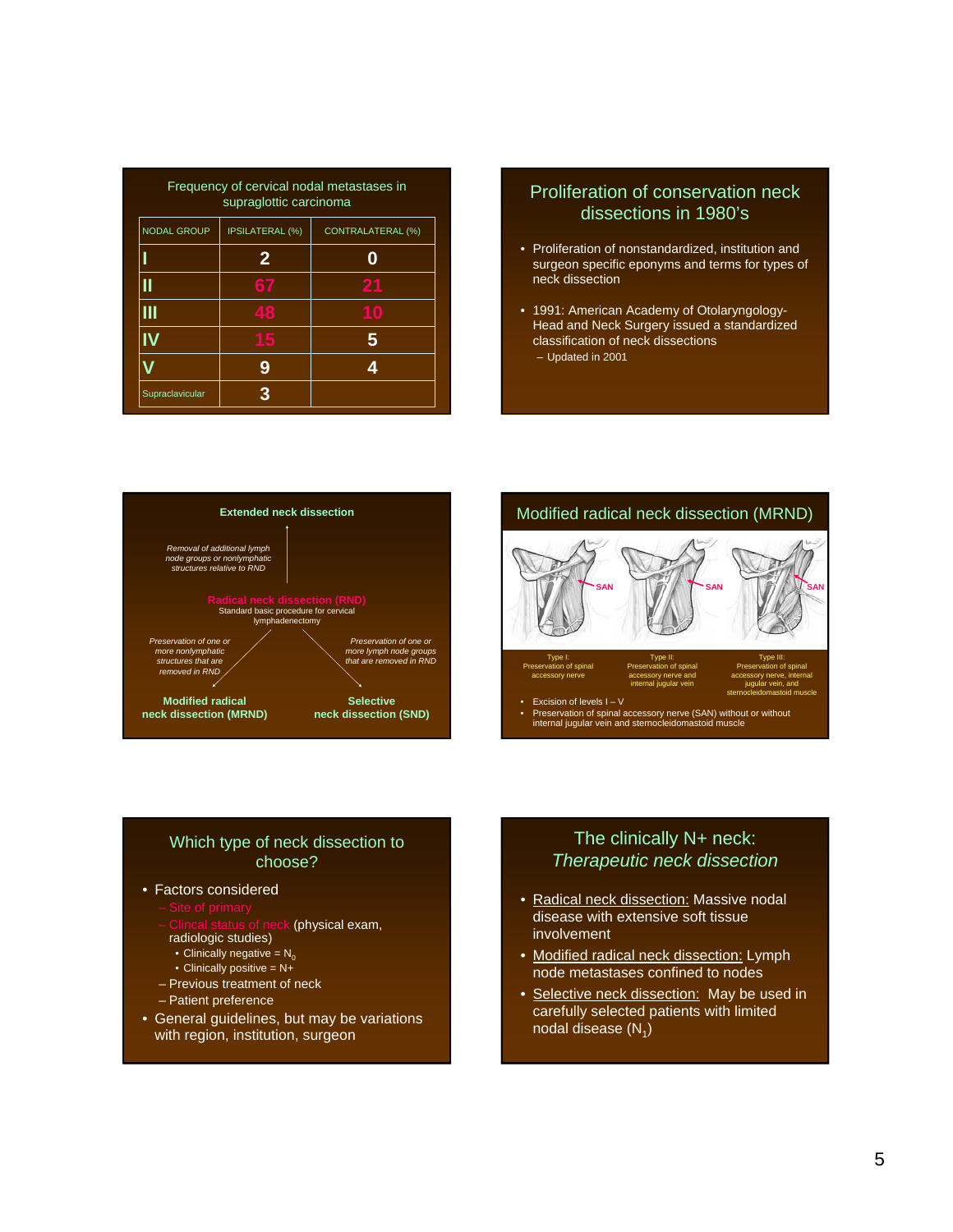#### The clinically  $N_0$  neck: *Elective neck dissection*

- Staging
	- Treatment of occult
	- metastases<br>- Indicated when risk of
	- Indicated when risk of metastases is > 20% Factors determining risk
		- Site
		- Size
		-
	- Thickness/depth of invasion (oral cavity) Vascular/perineural invasion
- Modified radical neck dissection
- Selective neck dissect

|        | <b>Nodal Group</b> | Ipsilateral<br>(%) | Contralateral<br>(%) |
|--------|--------------------|--------------------|----------------------|
|        |                    | 70                 | 5                    |
| Ċ      |                    | 54                 | 6                    |
| asion  | Ш                  | 14                 |                      |
| vasion | I۷                 | 6                  |                      |
|        |                    | 3                  |                      |
| on     | Supraclavicular    |                    |                      |

### Primary site: *Oral cavity*

- Selective neck dissection (I-III)
- Selective neck dissection (I-IV) for tongue
- Bilateral dissections for floor of mouth and midline tongue



# Primary site: *Oropharynx, hypopharynx, larynx*



#### • Oropharynx

- Selective neck dissection (II-IV) or (I-IV)
- Bilateral for base of tongue
- Hypopharynx and larynx
- Selective neck dissection (II-IV) or (IIa, III, IV)
- Bilateral for supraglottis

#### Primary site: *Thyroid gland*

- Papillary or follicular carcinoma  $- N_0$  (Controversial): No neck<br>dissection or selective neck dissection (VI) – N+: Selective neck dissection of involved levels
- 
- Medullary carcinoma  $- N_0$ : Selective neck dissection (VI)
	- N+ or histologically positive nodes in VI: Radical or modified radical neck dissection – Bilateral radical or modified radical neck dissection if bilateral primary or nodal disease



# Primary site: *Major salivary gland*

- N+ neck
	- Modified radical neck dissection
	- Selective neck dissection (I-III) or (I-IV)
- $N_0$  neck
	- Selective neck dissection (I-III) if:
		- High grade
		- T3/T4
		- Extraglandular spread
		- $\bullet$  Age  $> 54$  years
		- Lymphatic invasion

# Neck Dissections

- Anatomy
- Types of dissection
- 
- Staging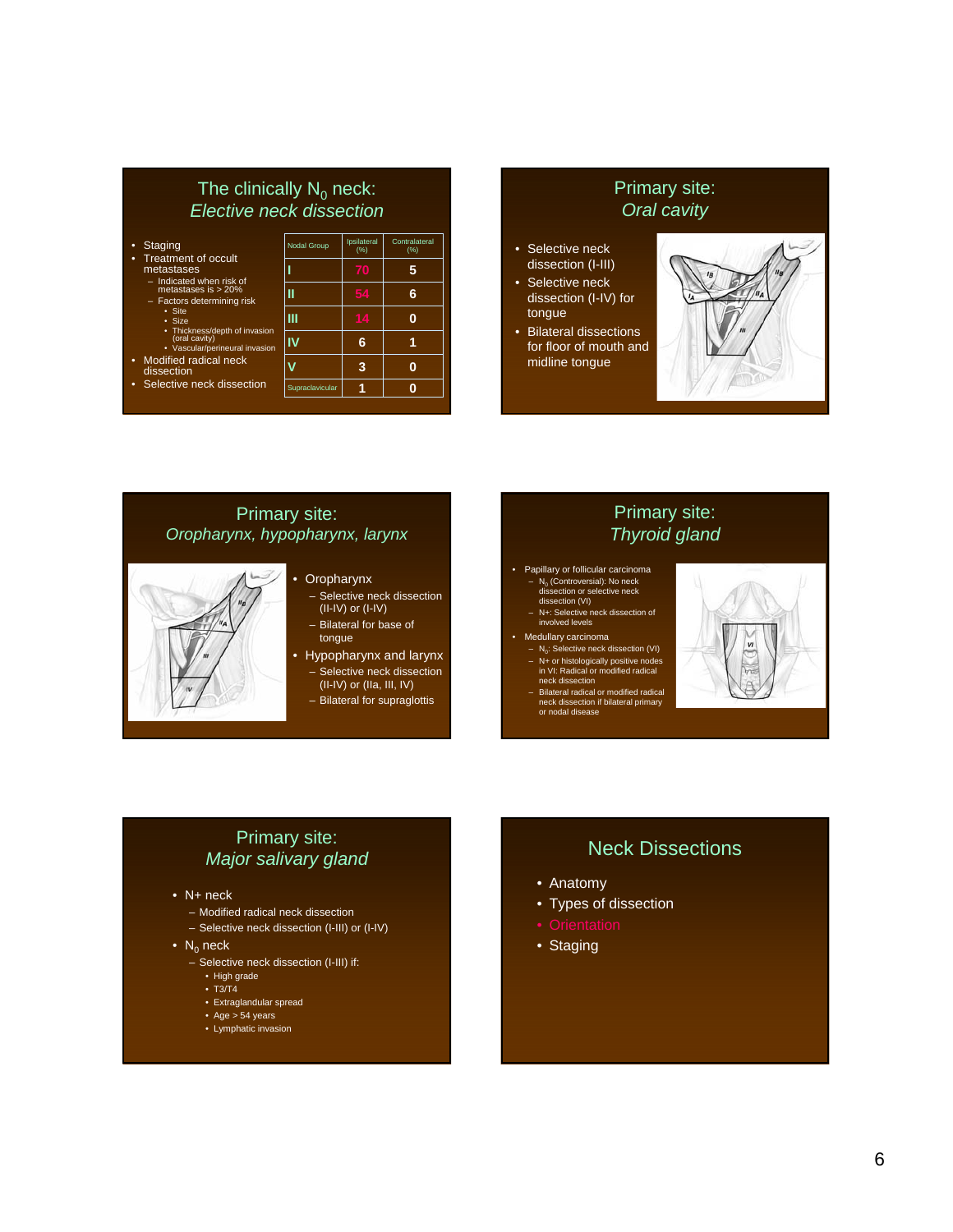# Orienting the neck dissection

- Boundaries of neck levels are structures that mostly remain in patient
- Options for orienting specimen
	- Surgeon cuts specimen into levels prior to sending to pathology
	- Surgeon pins specimen to orienting board
	- What to do if specimen arrives in gross room

unoriented…? • Neck dissections containing level I are easily oriented – Submandibular gland in level I gives anterior-superior aspect of specimen Right radical neck dissection: View of deep surface Right radical neck dissection: View of superficial surface **Submandibular gland** Sternocleidomastoid muscle **Internal internal jugular vein** 

- Sternocleidomastoid muscle is on superficial aspect
- Internal jugular vein is on deep aspect



**Levels II-IV:** divide sternocleidomastoid and attached fibroadipose tissue into equal thirds



# • Check clinic notes nodes • Check clinic notes<br>
and radiology repor<br>
to correlate location<br>
any grossly positive<br>
nodes<br>
• Ask the surgeon to<br>
orient the specimen

# and radiology reports to correlate location of any grossly positive

# How many nodes?

#### • Sources of variability

- Patient
	- Anatomic variation
	- Prior radiation therapy
- Pathologist
- Surgical technique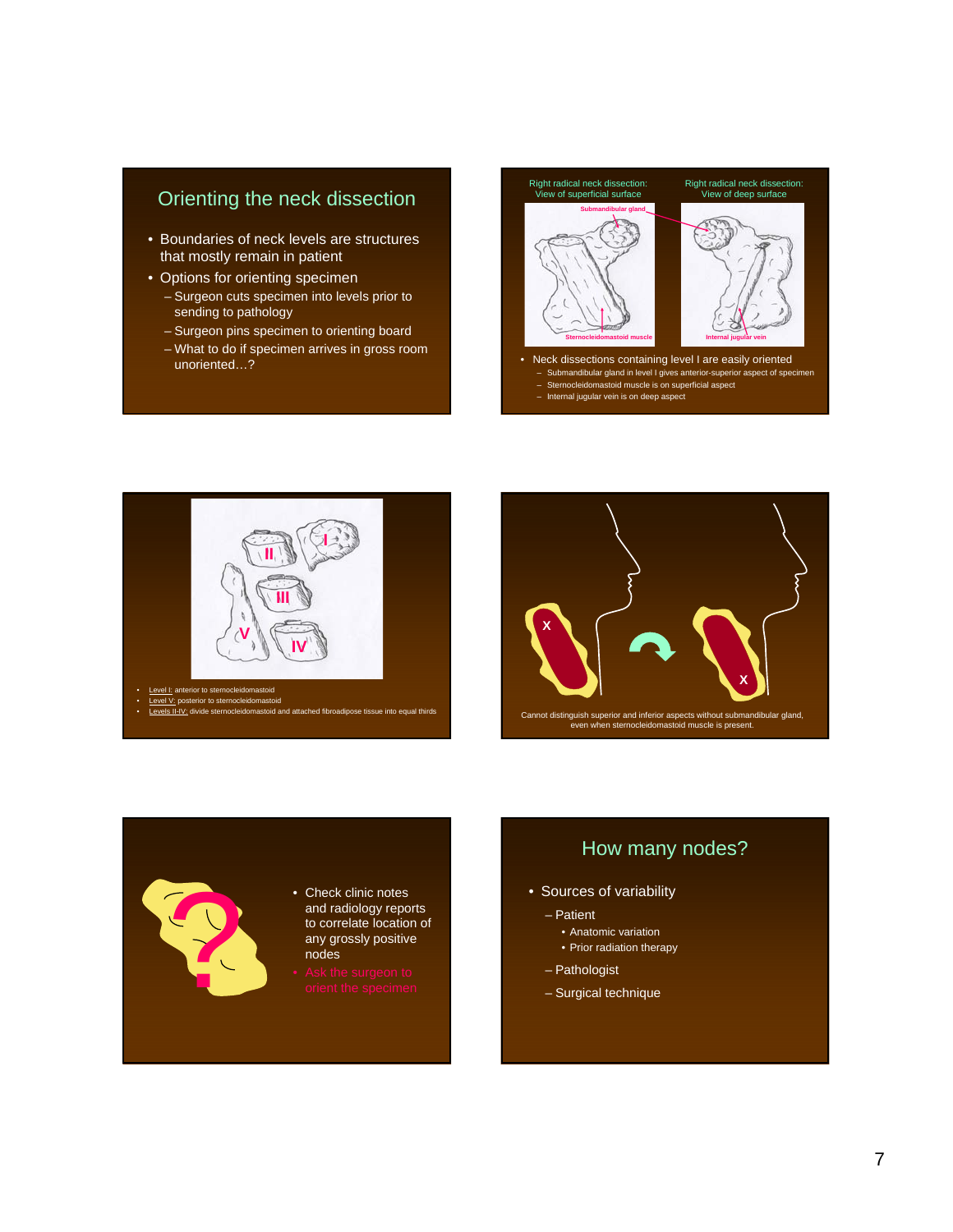| Mean number of nodes<br>by procedure |                    |             |           |           |  |
|--------------------------------------|--------------------|-------------|-----------|-----------|--|
| Lymphography<br>$(I-V)$              | <b>SND (I-III)</b> | SND (II-IV) |           |           |  |
| 42                                   | $22 - 31$          | $26 - 31$   | $10 - 20$ | $19 - 30$ |  |
|                                      |                    |             |           |           |  |

¾Approximately 3-8 lymph nodes per level

Prior radiotherapy can reduce yield by up to 50%

## Neck Dissections

- Anatomy
- Types of dissection
- Orientation
- 





# **Summary**

- The surgical level system classifies cervical lymph nodes into 6 levels
- Neoplasms of the head and neck metastasize to regional lymph nodes in a predictable distribution according to site of primary
- Neck dissection has evolved from radical neck dissection to increasingly conservative procedures that strive to minimize functional and aesthetic complications
	- Future: Increasing role of sentinel node biopsy?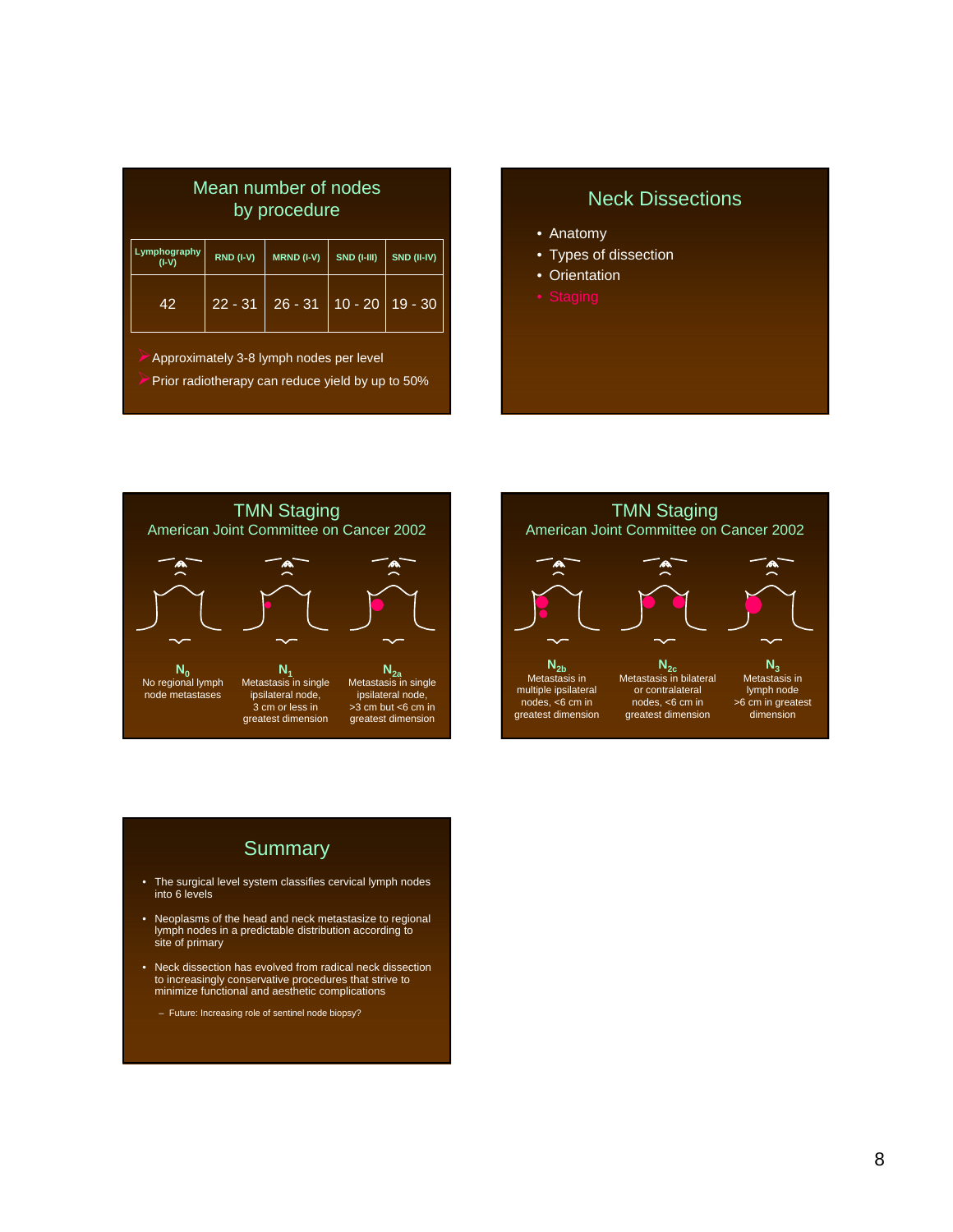

Cummings, CW. Cummings: Otolaryngology: Head and Neck Surgery, 4th ed. Mosby, Inc: 2005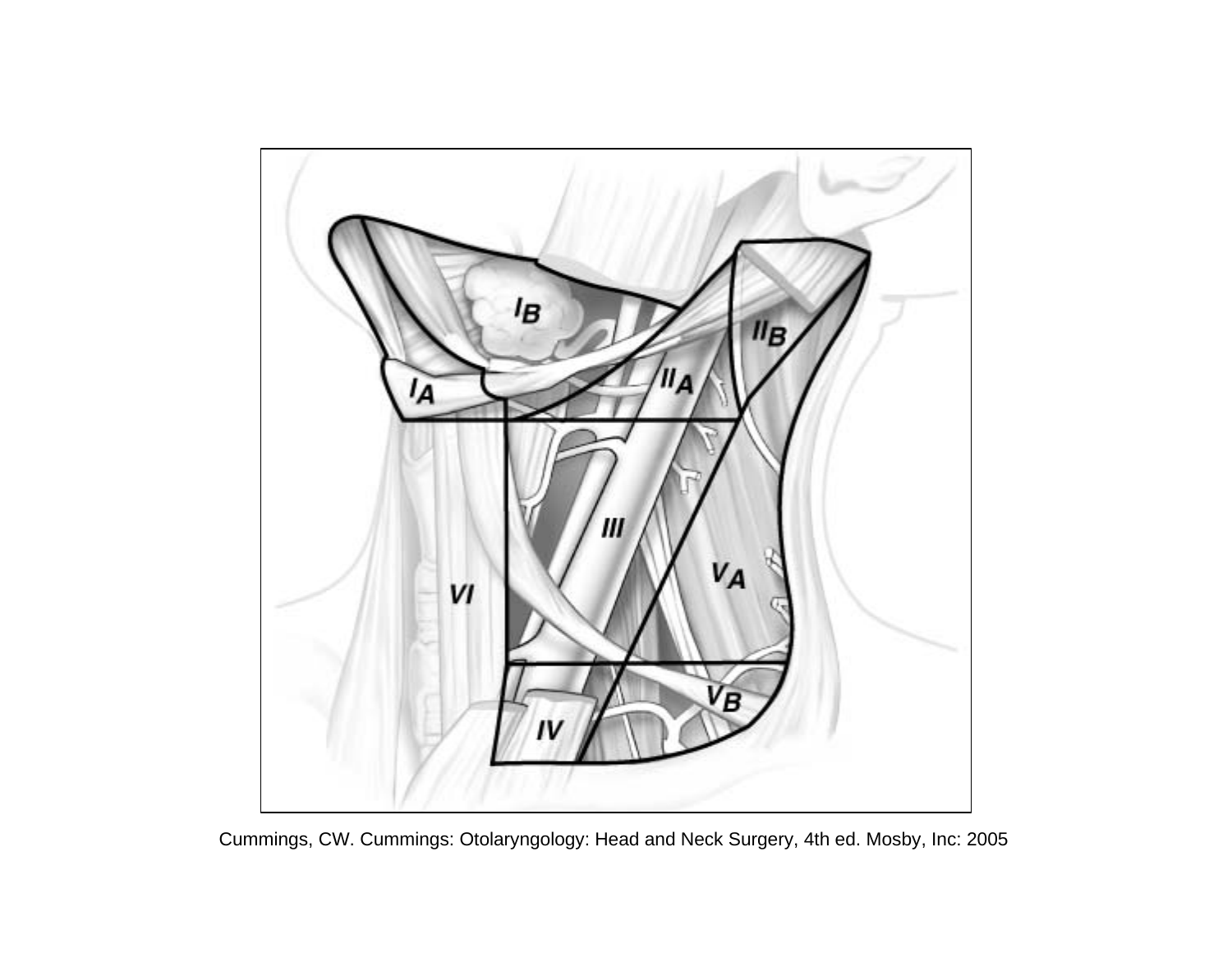# Summary of anatomic boundaries of neck levels

| Level                   | Superior                                                                                                                                                      | Anterior (medial)<br>Inferior                                                              |                                                                                                 | Posterior (lateral)                                                                       |
|-------------------------|---------------------------------------------------------------------------------------------------------------------------------------------------------------|--------------------------------------------------------------------------------------------|-------------------------------------------------------------------------------------------------|-------------------------------------------------------------------------------------------|
| ΙA                      | Symphysis of mandible                                                                                                                                         | Body of hyoid                                                                              | Anterior belly of contralateral<br>digastric muscle                                             | Anterior belly of ipsilateral<br>digastric muscle                                         |
| IB                      | Body of mandible                                                                                                                                              | Posterior belly of digastric<br>muscle                                                     | Anterior belly of digastric muscle                                                              | Stylohyoid muscle                                                                         |
| IIА                     | Skull base                                                                                                                                                    | Horizontal plane defined by<br>Stylohyoid muscle<br>the inferior body of the<br>hyoid bone |                                                                                                 | Vertical plane defined by<br>the spinal accessory nerve                                   |
| $\overline{\text{IIB}}$ | Skull base                                                                                                                                                    | Horizontal plane defined by<br>the inferior body of the<br>hyoid bone                      | Vertical plane defined by the spinal<br>accessory nerve                                         |                                                                                           |
| $\overline{III}$        | Horizontal plane defined<br>by inferior body of<br>hyoid                                                                                                      | Horizontal plane defined by<br>the inferior border of the<br>cricoid cartilage             | Lateral border of the sternohyoid<br>muscle                                                     | Lateral border of the<br>sternocleidomastoid or<br>sensory branches of<br>cervical plexus |
| IV                      | Horizontal plane defined<br>by the inferior border of<br>the cricoid cartilage                                                                                | Clavicle                                                                                   | Lateral border of the sternohyoid<br>muscle                                                     | Lateral border of the<br>sternocleidomastoid or<br>sensory branches of<br>cervical plexus |
| $\overline{\text{VA}}$  | Horizontal plane defined by<br>Apex of the convergence of<br>the sternocleidomastoid<br>the lower border of the<br>and trapezius muscles<br>cricoid cartilage |                                                                                            | Posterior border of the<br>sternocleidomastoid muscle or<br>sensory branches of cervical plexus | Anterior border of the<br>trapezius muscle                                                |
| <b>VB</b>               | Horizontal plane defined<br>by the lower border of<br>the cricoid cartilage                                                                                   | Clavicle                                                                                   | Posterior border of the<br>sternocleidomastoid muscle or<br>sensory branches of cervical plexus | Anterior border of the<br>trapezius muscle                                                |
| $\overline{\text{VI}}$  | Hyoid bone                                                                                                                                                    | Suprasternal                                                                               | Common carotid artery                                                                           | Common carotid artery                                                                     |

Robbins KT et al. The use and misuse of neck dissection for head and neck cancer. *J Am Coll Surg*, 193(1)91-102,2001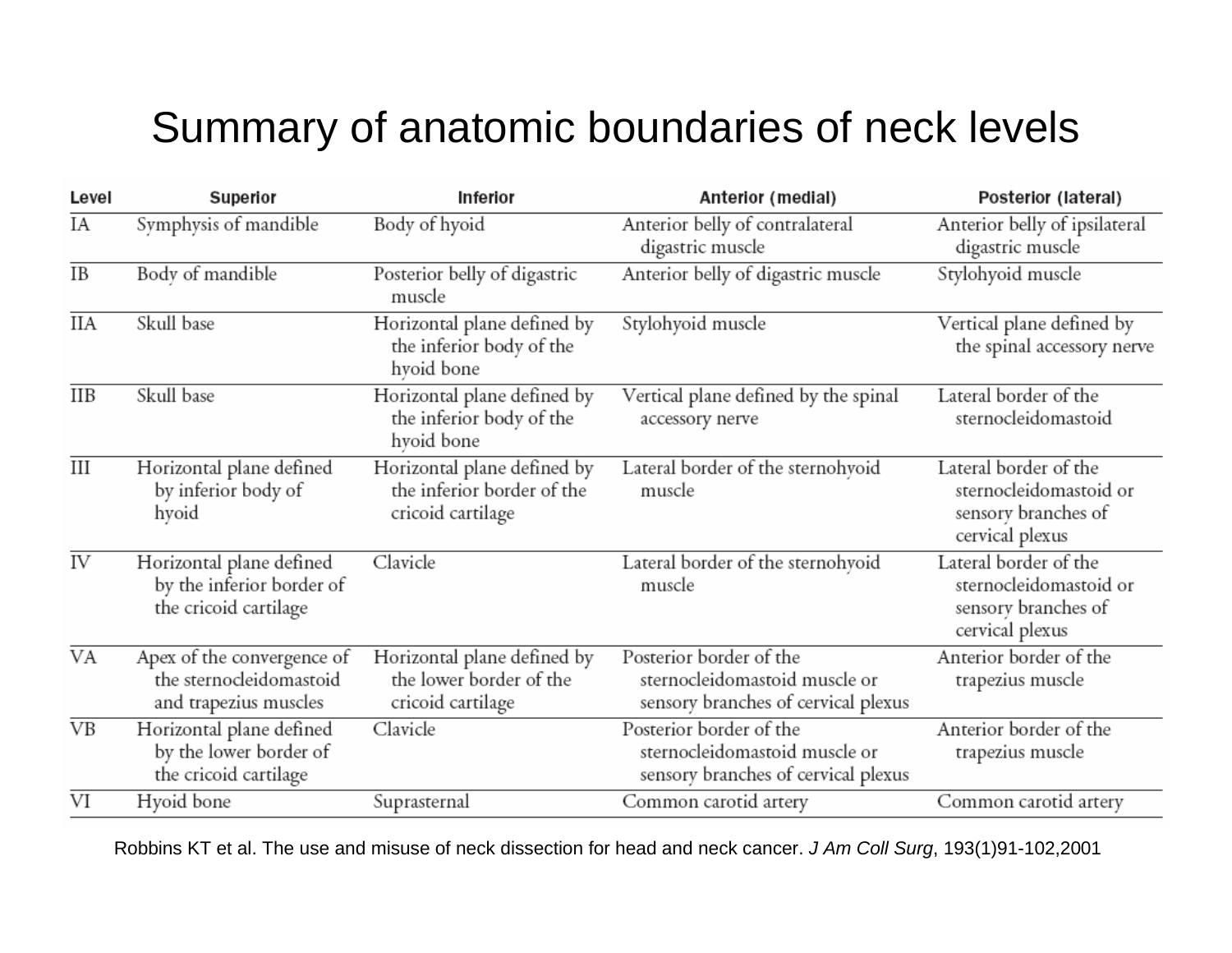Summary of sites drained by nodal group and level

| <b>LEVEL</b> | <b>NODAL GROUPS</b>                                                                                              | <b>SITES DRAINED</b>                                                                         |
|--------------|------------------------------------------------------------------------------------------------------------------|----------------------------------------------------------------------------------------------|
| <b>IA</b>    | Submental                                                                                                        | Floor of mouth, anterior oral tongue,<br>anterior mandibular alveolar ridge, lower<br>lip    |
| IB           | Submandibular                                                                                                    | Oral cavity, anterior nasal cavity, soft<br>tissue of midface, submandibular gland           |
| $II(A+B)$    | Upper jugular                                                                                                    | Oral cavity, nasal cavity, nasopharynx,<br>oropharynx, hypopharynx, larynx,<br>parotid gland |
| Ш            | Middle jugular                                                                                                   | Oral cavity, nasopharynx, oropharynx,<br>hypopharynx, larynx                                 |
| IV           | Lower jugular                                                                                                    | Hypopharynx, thyroid, cervical<br>esophagus, larynx                                          |
| $V(A+B)$     | Nodes around lower half of<br>spinal accessory nerve and<br>transverse cervical artery,<br>supraclavicular nodes | Nasopharynx, cutaneous structures of<br>posterior scalp and neck                             |
| VI           | Pre- and paratracheal,<br>precricoid (Delphian), and<br>perithyroidal nodes                                      | Thyroid gland, glottic/subglottic larynx,<br>apex of pyriform sinus, cervical<br>esophagus   |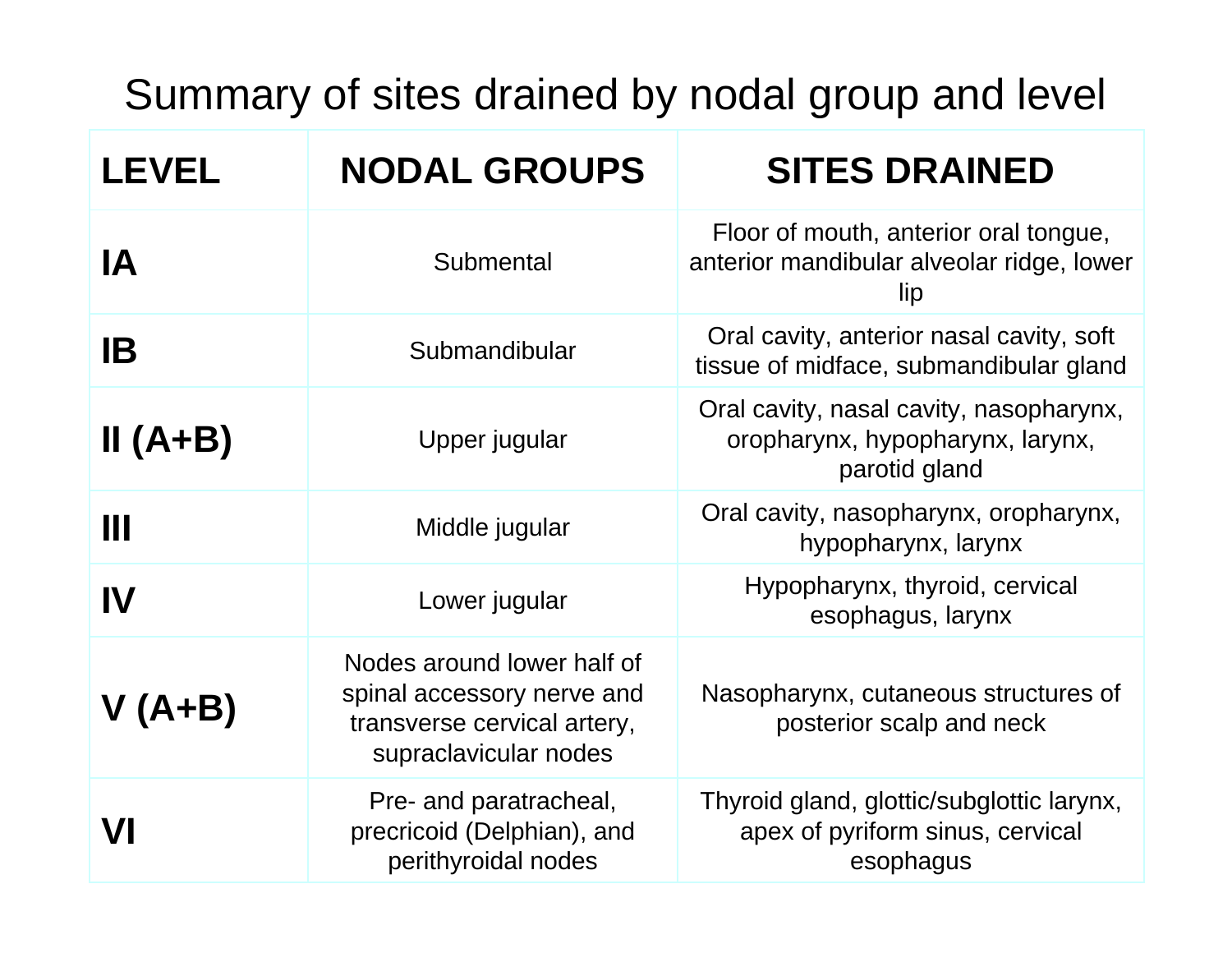# **Extended neck dissection**

*Removal of additional lymph node groups or nonlymphatic structures relative to RND*

# **Radical neck dissection (RND)**

Standard basic procedure for cervical lymphadenectomy

*Preservation of one or more nonlymphatic structures that are removed in RND*

**Modified radical neck dissection (MRND)**

*Preservation of one or more lymph node groups that are removed in RND*

**Selective neck dissection (SND)**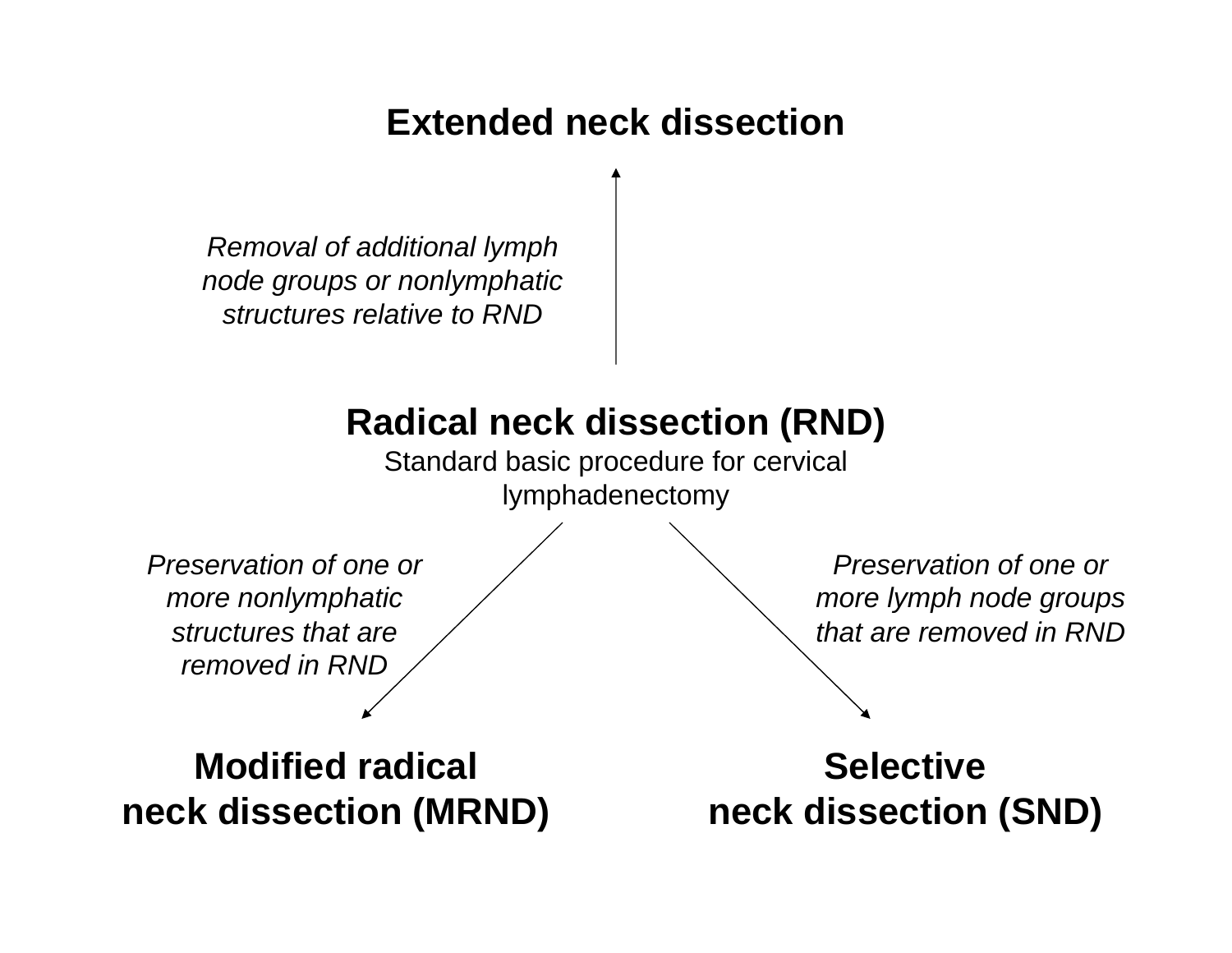# Classification of neck dissection

| 1991 Classification                        | 2001 Classification                        | Lymph node levels<br>removed                                          | Other structures<br>removed                                     |  |
|--------------------------------------------|--------------------------------------------|-----------------------------------------------------------------------|-----------------------------------------------------------------|--|
| Radical neck dissection<br>(RND)           | Radical neck<br>dissection (RND)           | $I-V$                                                                 | SAN, SCM, IJV                                                   |  |
| Modified radical neck<br>dissection (MRND) | Modified radical neck<br>dissection (MRND) | $I-V$                                                                 | Type 1: SCM, IJV<br>Type 2: SCM<br>Type 3: None                 |  |
| Selective neck dissection<br>(SND)         | Selective neck<br>dissection (SND)         | Specify in parentheses                                                | <b>None</b>                                                     |  |
| Supraomohyoid<br>(SOHND)                   | $SND(I-III)$                               | $1 - 111$                                                             | <b>None</b>                                                     |  |
| Lateral (LND)                              | SND(II-IV)                                 | $II$ -IV                                                              | <b>None</b>                                                     |  |
| Posterolateral (PLND)                      | $SND(II-V)$                                | $II-V$                                                                | <b>None</b>                                                     |  |
| Anterior                                   | SND(VI)                                    | VI                                                                    | <b>None</b>                                                     |  |
| Extended neck dissection                   | Extended neck<br>dissection                | $I-V$<br>+/- other lymph node<br>groups (eg<br>retropharyngeal nodes) | SAN, SCM, IJV<br>+/- other nonlymphatic<br>structures (eg skin) |  |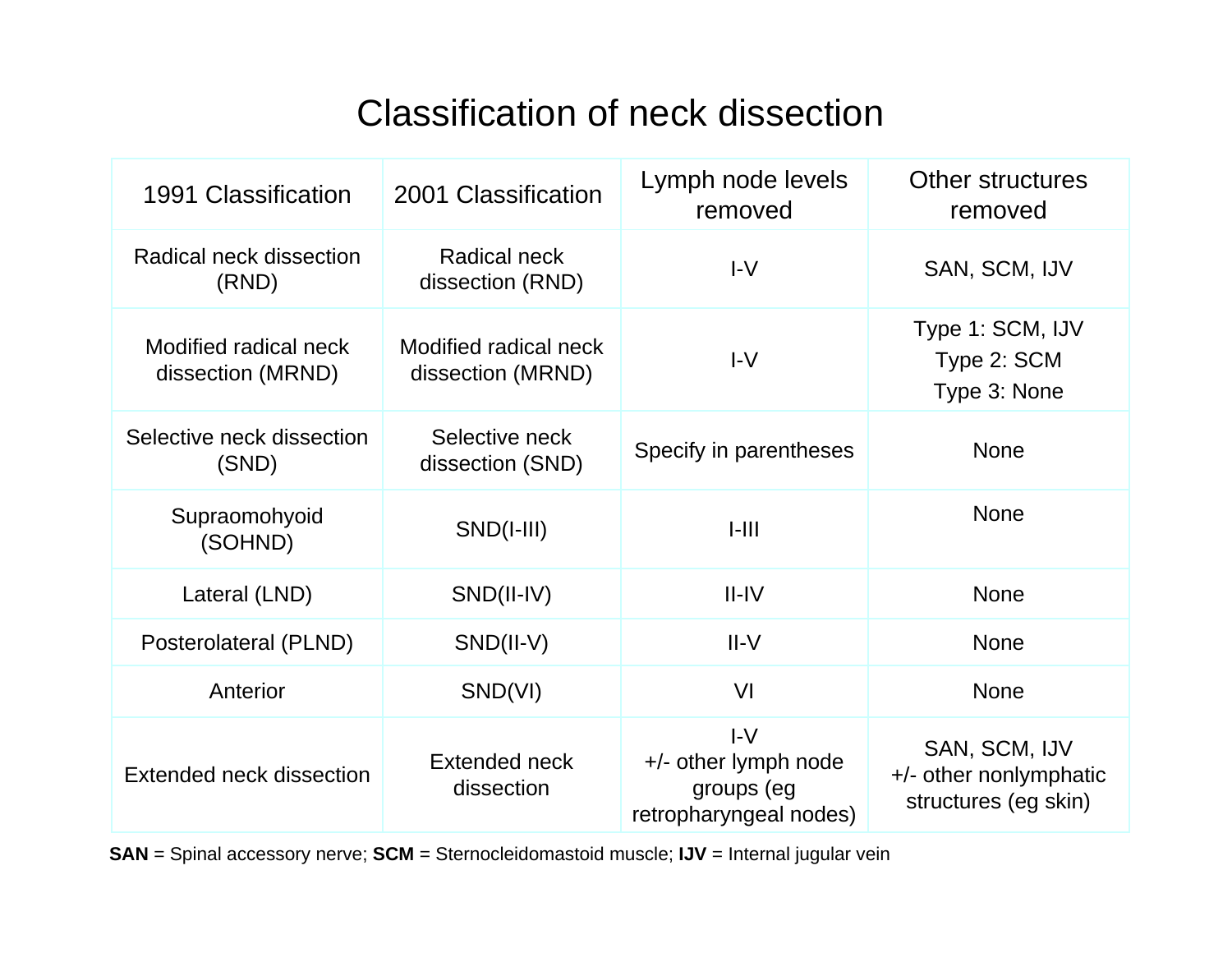# TMN Staging American Joint Committee on Cancer 2002



 $N_0$ No regional lymph node metastases

**N1**Metastasis in single ipsilateral node, 3 cm or less in greatest dimension

 $N_{2a}$ Metastasis in single ipsilateral node,  $>3$  cm but  $<6$  cm in greatest dimension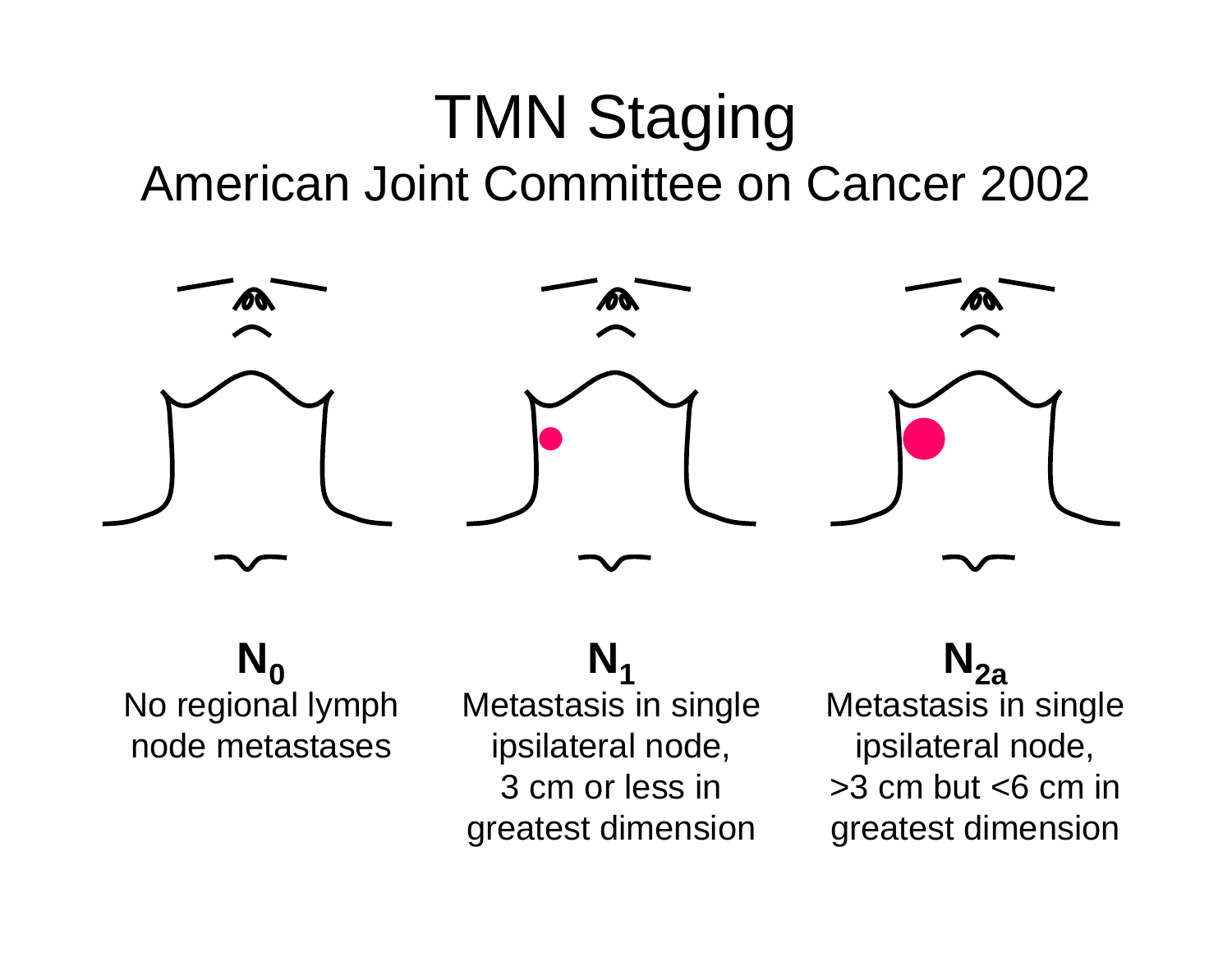# TMN Staging American Joint Committee on Cancer 2002



 $N_{2b}$ Metastasis in multiple ipsilateral nodes, <6 cm in greatest dimension

 $N_{2c}$ Metastasis in bilateral or contralateral nodes, <6 cm in greatest dimension

 $N<sub>3</sub>$ Metastasis in lymph node >6 cm in greatest dimension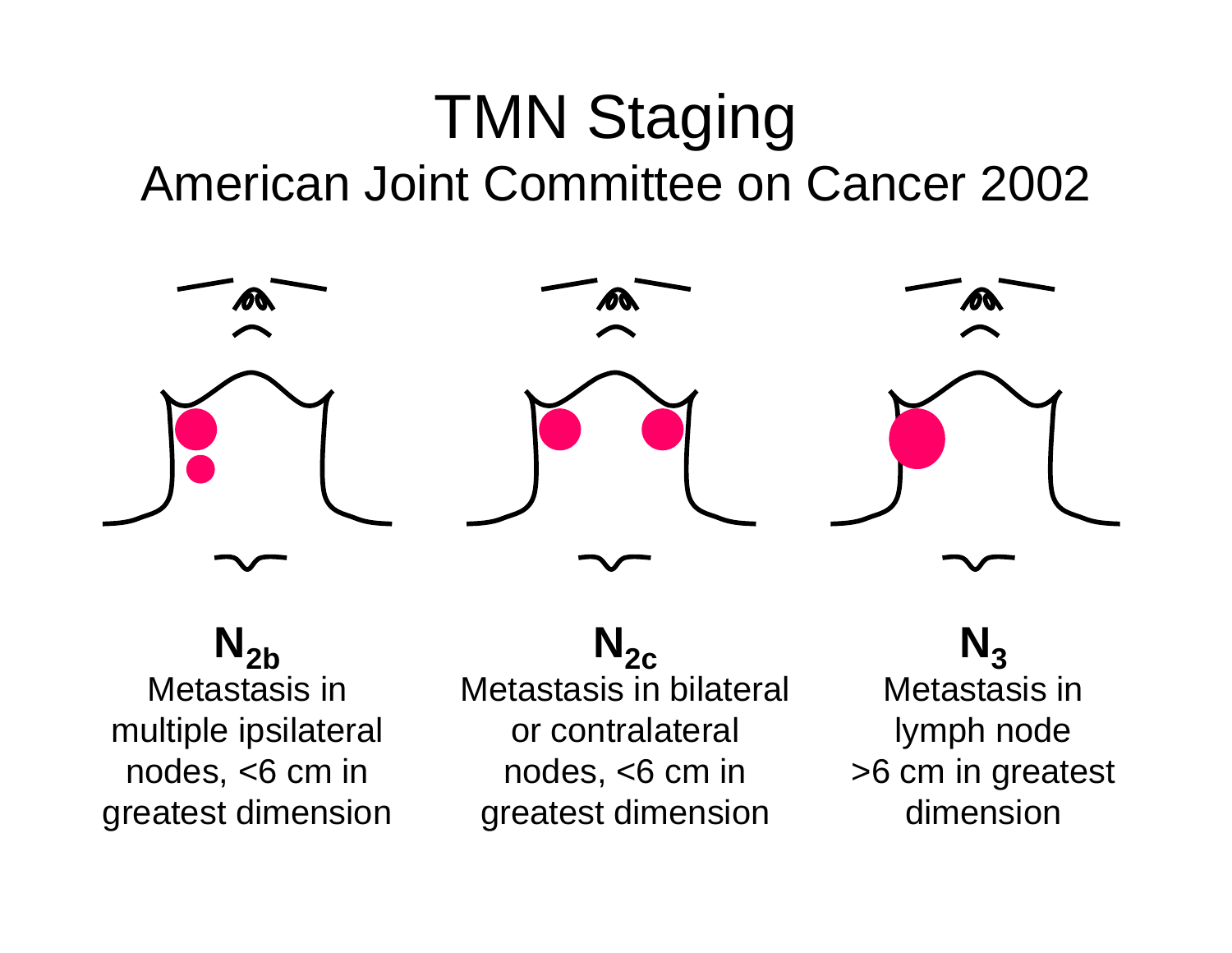### **LITERATURE CITED**

1. Crile G. Excision of cancer of head and neck. With special reference to the plan of dissection based on 132 patients. JAMA. 47:1780-1786, 1906.

2. Agur, A.M.R. Grant's Atlas of Anatomy, 9th ed. Williams and Wilkins:1991.

3. Cummings, CW. Cummings: Otolaryngology: Head and Neck Surgery, 4th ed. Mosby, Inc: 2005.

4. Shah JP et al. Neck dissection: current status and future possibilities. *Clin Bull* 11:25, 1981.

5. Robbins KT et al. Standardizing neck dissection terminology. *Arch Otolaryngol* 117:601, 1991.

6. Robbins KT et al. The use and misuse of neck dissection for head and neck cancer. J Am Coll Surg, 193(1)91-102,2001

7. Werning J. Modified Radical Neck Dissection. medicine.com, 2004.

8. Rouviere H. Lymphatics of the head and neck. Tobias MJ, trans. Ann Arbor, Mich: Edwards Brothers: 1938.

9. Ward GE, Robben JO. A composite operation for radical neck dissection and removal of cancer of the mouth. *Cancer* 4:98, 1951.

10. Suarez O. El problema de las metastasis linfáticas y alejadas del cancer de laringe e hipofaringe. Rev Otorhinolaringol 23:83, 1963.

11. Lindberg R. Distribution of cervical lymph node metastases from squamous cell carcinoma of the upper respiratory and digestive tracts. Cancer 29:1446, 1972.

12. Shah JP. Patterns of lymph node metastases from squamous carcinomas of the upper aerodigestive tract. Am J Surg 160:405, 1990.

13. Byers, RM, et al, Rationale for elective modified neck dissection. Head and Neck Surgery 1988; 10:160-167

14. Lindberg J et al. Treatment of cervical lymph node metastases from primary lesions of the oropharynx, supraglottic laryx, and hypopharynx. Am J Roentgen Rad Ther Nucl Med. 102:132-137, 1968.

15. Shah J and Anderson PE. Impact of patterns of nodal metastases on modifications of neck dissections. Ann Surg Oncol. 1:521-532, 1994.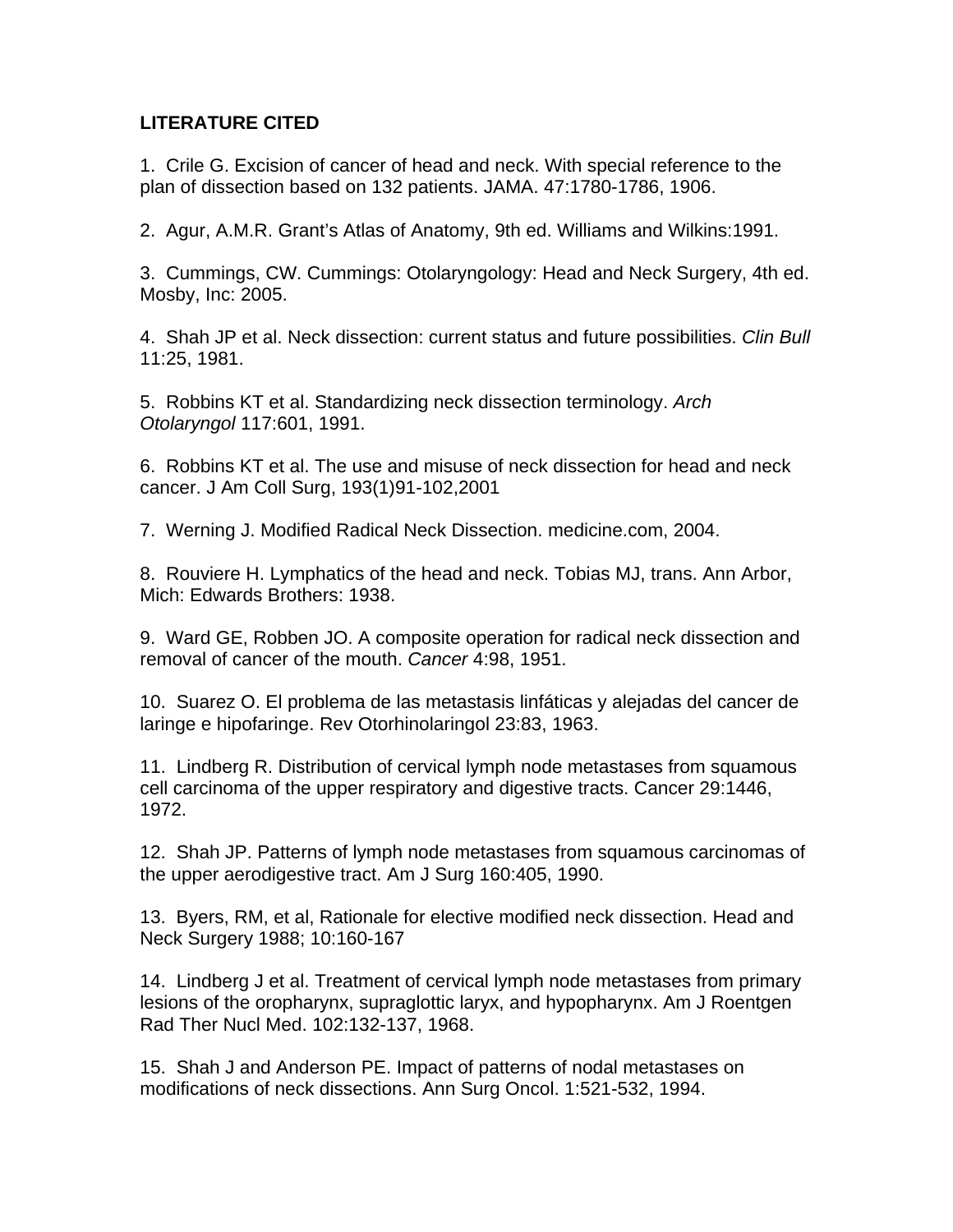16. Mukherji SK et al. Cervical nodal metastases in squamous cell carcinoma of the head and neck: what to expect. Head & Neck. 23(11)995-1005, 2001.

17. Robbins KT et al. Neck dissection classification update: revisions proposed by the American Head and Neck Society and the American Academy of Otolaryngology – Head and Neck Surgery. Arch Otolaryngol Head Neck Surg. 128:751-758, 2002.

18. Chummun S et al. Surgical education: neck dissection. Br Assoc Plast Surg 57:610-623, 2004.

Ferlito A et al. Current considerations in neck dissection. Acta Otolaryngol. 122:323-329, 2002.

19. Ferlito A et al. Is the standard radical neck dissection no longer standard? Acta Otolaryngol. 122:792-795, 2002.

20. Shaha AR. Neck dissection: an operation in evolution. Wor J Surg Onc. 3:22, 2005.

21. Gold DR et al. Management of the neck in salivary gland carcinoma. Otolaryngol Clin N Am. 38:99-105, 2005.

22. Hurban RH et al. Surgical Pathology Dissection: an illustrated guide. Springer-Verlag New York, Inc, 1996.

23. Greene FL et al, eds. American Joint Committee on Cancer: Cancer staging manual, 6<sup>th</sup> ed. Springer-Verlag, 2002.

24. Fisch UP and Sigel ME. Cervical lymphatic system as visualized by lymphography. Annals Oto Rhino Laryngol. 73:869-882, 1964.

25. Agrama MT et al. Node counts in neck dissection: are they useful in outcomes research? Otolaryngol Head Neck Surg. 124:433-435, 2001.

26. Friedman M et al. Quantification of lymph nodes in selective neck dissection. Laryngoscope. 109:368-370, 1999.

27. Bhattacharyya N. The effects of more conservative neck dissection and radiotherapy on nodal yields from the neck. Arch Otolaryngol Head Neck Surg. 124:412-416, 1998.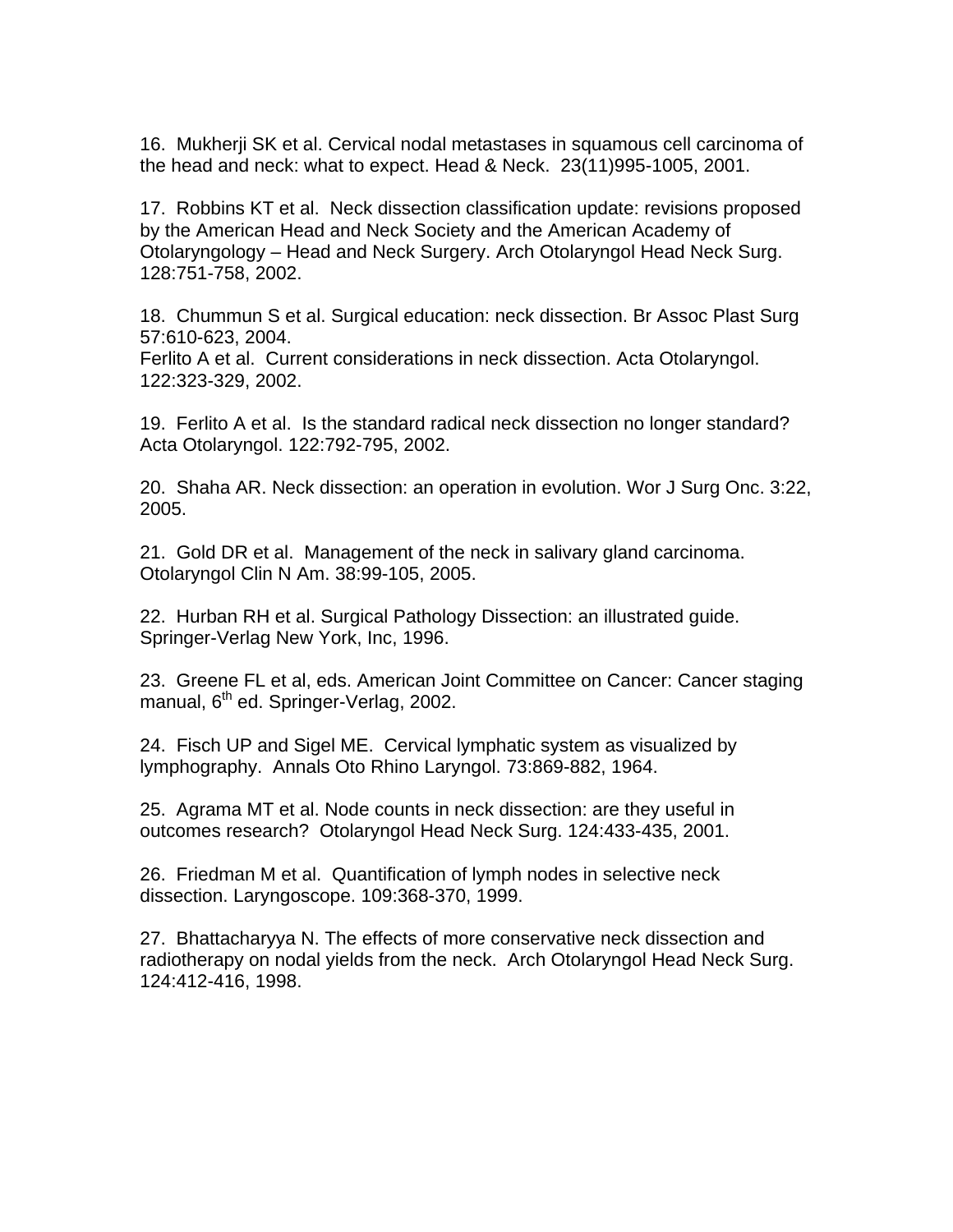#### PATHOLOGY OF NECK DISSECTIONS

#### Mario A. Luna M.D. The University of Texas MD. Anderson Cancer Center Houston, Texas

The presence of cervical lymph node metastasis at the time of presentation and treatment is the main adverse prognostic factor for patients with squamous cell carcinoma of the upper aerodigestive tract: its presence reduces the 5-year survival by approximately  $50\%$ , irrespective of the primary site.<sup>1</sup> However, clinical and pathologic findings specific to lymph node metastasis provide additional prognostic information related to tumor recurrence and overall survival. The basic histopathologic features of cervical lymph node metastasis of prognostic significance are: extracapsular spread (ECS) ; the level , number, and size of positive lymph nodes; pattern of lymph node response; and soft tissue deposits. 2-6 Furthermore, accurate pathologic staging of the neck of patients with head and neck cancer is important for providing information and optimizing the treatment plan.<sup>6</sup>

#### *Gross examination of specimens*

 Because the main anatomic and radiologic landmarks are lacking in neck dissection specimens, the orientation and labeling of the lymph node levels must be performed by the surgeon. Ideally, each level and sublevel of lymph nodes should be labeled and submitted to the pathology laboratory in separate containers, one container for each level or sublevel of lymph nodes removed.<sup>7</sup> The pathologist has a choice of two methods for examination of the specimens <sup>6,8.</sup>

 The traditional method of assessing dissected nodes relies on the identification of lymph nodes by dissection of the received specimen.<sup>8</sup> All lymph nodes visible or palpable in each specimen are carefully dissected from connective tissue with a rim of perinodal connective tissue or fat. The number of lymph nodes should be noted; if tumor is present, the size in centimeters of the metastases and presence of ECS are also noted and recorded. Nodes greater than 2 to 3 cm are bisected along their longest axis plane, and both halves are submitted. Smaller nodes are submitted in toto. If a group of matted lymph nodes is present, two to three sections through the nodes often are adequate to document the extent of tumor.<sup>8</sup>

In 2003, Jose et al  $6$  designed a new method for pathologic examination of neck dissections. In this method; the node levels and sublevels are sent to the laboratory in separately labeled containers and fixed in formalin. Each specimen is cut into 2- mmthick blocks, embedded in paraffin and sectioned at 6 microns thickness and stained with hematoxylin and eosin. Any macroscopically enlarged lymph nodes present are noted and embedded in their entirety. Care must be taken to count only once those lymph nodes that appear in multiple sections . With this method, the lymph node yield obtained is 50.4 nodes per neck dissection and the average number of microscopic slides generated is 63 (Level l-IV dissection). This technique allows accurate and comprehensive pathologic staging of cervical metastases, because the entire neck dissection specimen is examined rather than only apparent lymph nodes.<sup>6</sup>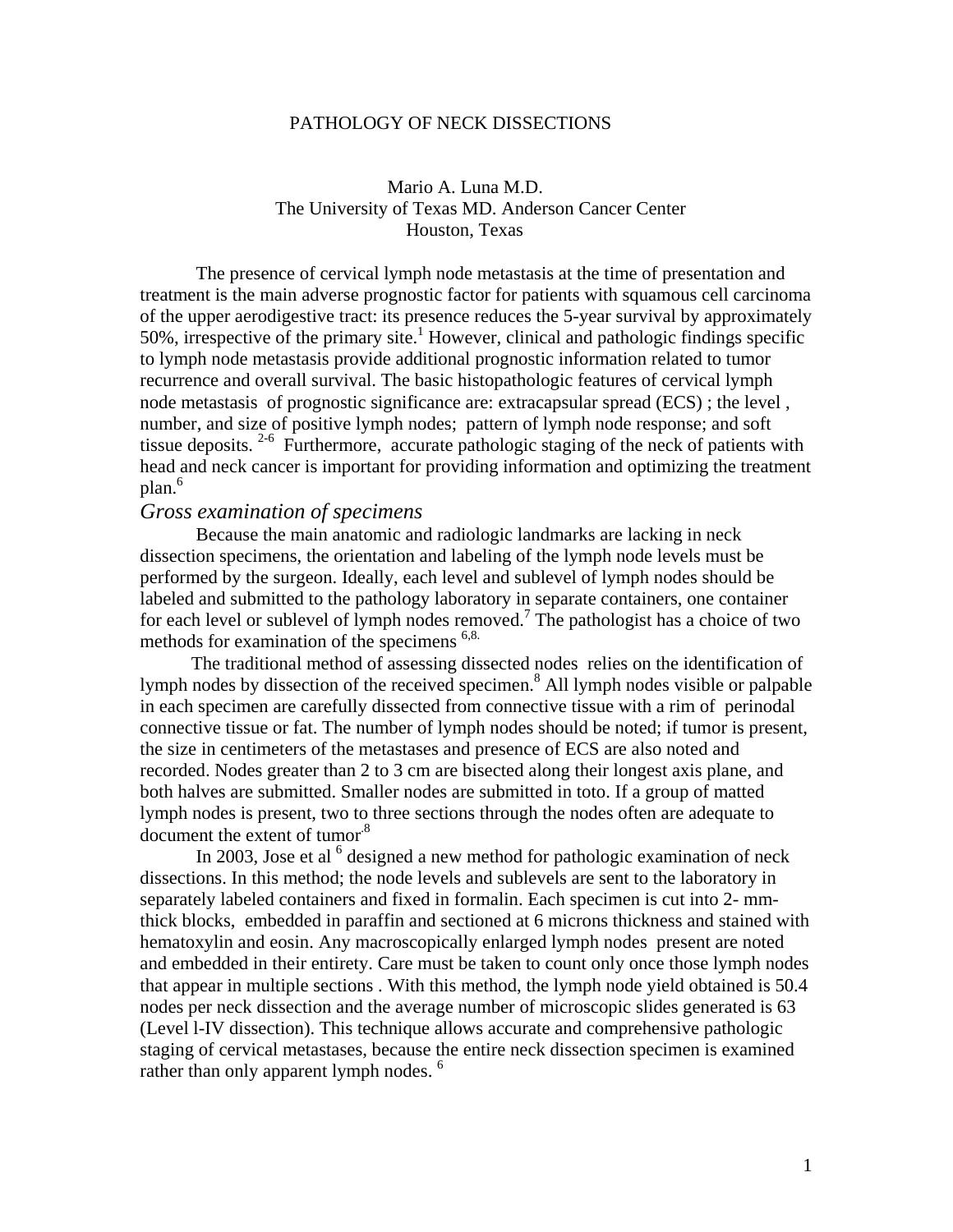The following method for the pathologic examination the neck dissections is recommended when they are submitted to the pathology laboratory as a single surgical specimen rather than in separate containers. It pertains to standard radical neck dissection and needs to be modified for the other subtypes.<sup>8</sup> After the tissue specimen has been oriented and the platysma muscle has been removed, the first step in a gross examination is to measure the dimensions of the sternocleidomastoid muscle and the internal jugular vein and describe their involvement by the tumor. Next, the pathologist should dissect and divide the submandibular gland, sternocleidomastoid muscle, and internal jugular vein and separate the fat-containing nodes into five levels: sublingual and submandibular, superior jugular, middle jugular, lower jugular, and posterior. The presence of tumor in soft tissues, submandibular gland, and muscle should be described. The number of lymph nodes (by level) should be noted ; if tumor tissue is present, the size of the metastases and presence of extracapsular extension are likewise indicated. Tissue sections of all lymph nodes (separated by level), the submandibular gland, the sternocleidomastoid muscle, and the internal jugular vein are then submitted for microscopic examination. If the neck dissection is of the extended type, sections of all extra lymph node groups and nonlymphatic structures that were removed also should be submitted for microscopic examination  $8,9$ 

It is important to distinguish lymphoid aggregates from true lymph nodes. Lymph nodes are defined as an aggregate of encapsulated lymphoid tissue of any size with a peripheral sinus present. Microscopic ECS is diagnosed when the tumor extends beyond the lymph node capsule and a desmoplastic stromal response is observed. A soft tissue deposit of carcinoma is identified as metastatic squamous carcinoma in the soft tissues of the neck, with no evidence of a lymph node present. Soft tissue deposits may represent extralymphatic deposits of squamous carcinoma or a totally effaced lymph node.<sup>6,8</sup>

#### *MICROSCOPIC EXAMINATION AND DETERMINANTS OF PROGNOSIS*

The aim of the microscopic examination is to discover the histologic features that are important in predicting patient outcome or that may determine whether the patient should be given adjuvant therapy. The seven important parameters are the number of positive lymph nodes, the presence of metastasis in different groups of lymph nodes, the presence or absence of ECS, the size of the metastasis, the presence of metastasis in soft tissues, invasion of jugular vein and the presence of desmoplastic reaction in metastatic tissue.<sup>2-7</sup>

Of these parameters, ECS has been increasingly identified as a major prognostic factor in terms of recurrent disease in the neck and overall survival.<sup>2,3</sup> In a study by Johnson et al,<sup>3</sup> histopathologic evidence of ECS was associated with a statistically significant reduction in the survival rate. Thirty–nine per cent of patients whose metastases showed evidence of ECS survived 5 years, whereas 75% of those without evidence of ECS survived 5 years. Patients with ECS had an increased risk of disease recurrence and a shorter time to disease recurrence. Local disease recurred within 6 months in 42% of patients with ECS and in 18% of patients without ECS, and distant metastases occurred within 18 months in 14% of patients with ECS and in 4% of patients without ECS. Similar results were observed by Woolgar et al,<sup>4</sup> in patients whose tumors showed only microscopic evidence of ECS. Carter et al.<sup>2</sup> demonstrated a 10-fold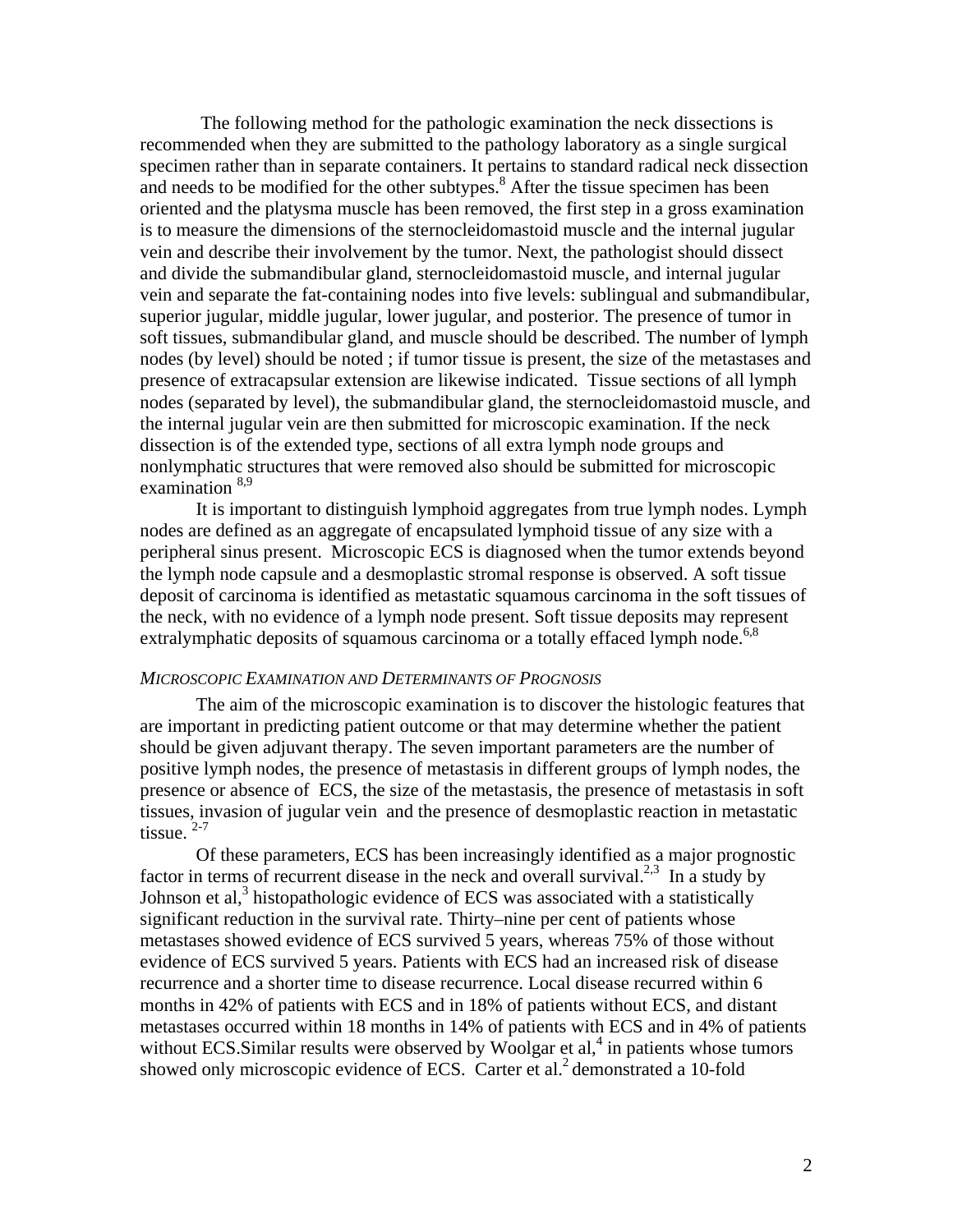difference in the risk of disease recurrence in the neck between patients with macroscopic ECS and patients with only microscopic ECS or no ECS at all.

 Prognostic significance has often attributed to the number of lymph nodes and the number on involved nodal group. In a multivariate analysis performed by Carter et al  $^2$ using Cox regression methods, the important factors in predicting survival time were the number of involved nodes and the number of involved anatomic groups.

 Involvement of the lower jugular and posterior triangle nodes and noncontiguous or multiple disease sites have been associated with poorer prognoses.<sup>2,7</sup> Estimated 2-year survival rates in patients with one positive lymph node were 68.8%, 56.3% in patients with 2 to 4 positive nodes, and 28.6% when more than four lymph nodes were involved by metastatic carcinoma.  $4.5$  Also, Woolgar et al  $4$  found a correlation between the size of the metastatic lymph node deposits and 5-year survival when the deposits measured less than 3 mm the survival rate was 80% compared with 55% when the metastatic deposits were grossly appreciated.

In a study by Olsen et al  $<sup>5</sup>$  a desmoplastic stromal pattern in a lymph node</sup> metastasis was associated with a nearly sevenfold increase in the risk of recurrent neck disease. In the same study, the authors demonstrated that metastasis to soft tissue and /or invasion of the jugular vein were associated with a high rates of neck recurrences (50% and 27%, respectively) compared with rates for patients with neither of these two factors (84% and 75%, respectively)..

#### *INCIDENTAL FINDINGS IN LYMPH NODES OF NECK DISSECTIONS FOR SQUAMOUS CARCINOMA*

 During the pathologic examination of neck dissection specimens, unexpected findings within the lymph nodes may occasionally be discovered.  $9-11$  Such findings may include the presence of a second primary tumor (thyroid, lymphoma, chronic lymphocytic leukemia and Warthin's tumor are the most common) , chronic infectious or inflammatory diseases (tuberculosis, sarcoidosis), benign ectopic inclusions (nevus cells, salivary glands, thymus, bronchial or parathyroid heterotopias) or keratin granulomas.<sup>2</sup> Such incidental findings during neck dissection occur in 2% to 5% of patients with carcinoma of the upper aerodigestive tract  $9-11$  Malignant tumors may be present in nearly half of these. <sup>9,11</sup> Thyroid tissue within lymph nodes is the most common incidental finding and may present management dilemmas.  $9,11$ 

#### *References*

- 1 Hahn SS, Spauldings CA, Kim JA, et al. The prognostic significance of lymph node involvement in pyriform sinus and supraglottic cancers. Int J Radiat Oncol Biol Phys 1987;13:1143-1147.
- 2 Carter RL, Bliss JM, Soo KH, et al. Radical neck dissection for squamous cell carcinoma. Pathologic findings and their clinical implications, with particular reference to transcapsular spread. Int J Radiat Oncol Biol Phys 1987;13 :825-832.
- 3 Johnson JT, Meyers EN, Bedetti CT, et al. Cervical lymph node metastasis and implications of extracapsular carcinoma. Arch Otolaryngol 1985;111: 534-537.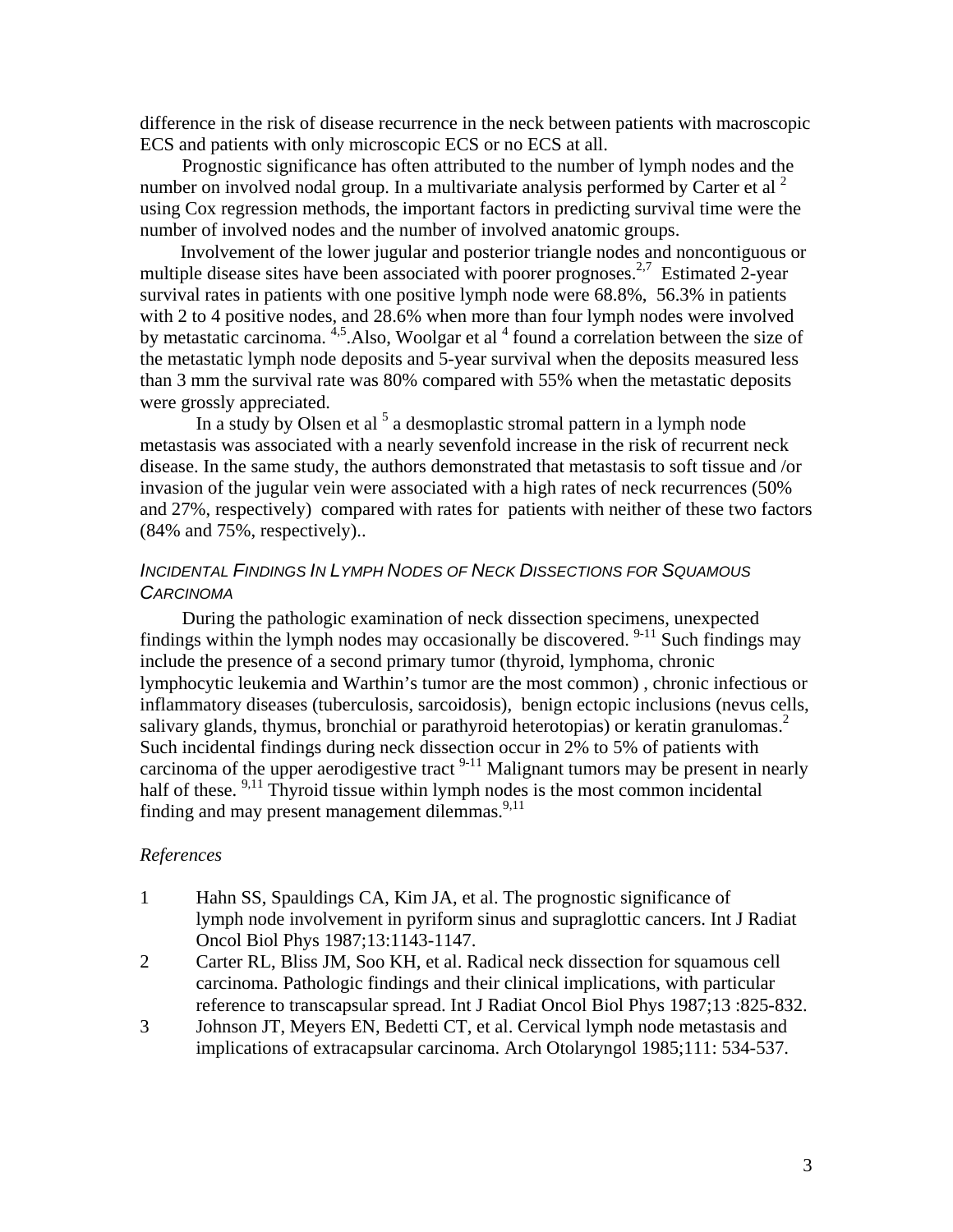- 4 Woolgar JA, Rogers SN, Lowe D, et al. Cervical lymph node metastasis in oral cancer: the impotance of even microscopic extracapsular spread. Oral Oncol 2003;39:130-137.
- 5 Olsen KD, Caruso M, Foote RL, et al. Primary head and neck cancer. Histopathologic predictors of recurrence after neck dissection in patients with lymph node involvement. Arch Otolaryngol Head Neck Surg 1994;120: 1370- 1374.
- 6 Jose J, Coatesworth AP, McLennan K. Cervical metastases in upper aerodigestive tract squamous cell carcinoma: histopathologic analysis and reporting. Head Neck 2003; 25:194-197.
- 7 Robbins KT, Clayman G, Levine PA, et al. Neck dissection classification update:revisions proposed by the American Head and Neck Society and the American Academy of Otolaryngol-Head Neck Surgery. Arch Otolaryngol Head Neck Surg 2002;128:751-758.
- 8 Gilles EM , Luna MA. Histologic evaluation of neck dissection specimens. Otolaryngol Clin North Am 1998;31: 759-771.
- 9 Sheehan P, Hafidh M, Toner M. Unexpected findings in neck dissection for squamous cell carcinoma: incidence and implications. Head Neck 2005;27:28-35.
- 10 Ratcliffe RJ, Soutar DS. Unexpected lymph node pathology in neck dissection for head and neck cancer. Head Neck 1990;12:244-246.
- 11 Ansari-Lari MA, Westra WH. The prevalence of clinically unsuspected neoplasms in cervical lymph nodes. Head Neck 2003;25:841-847.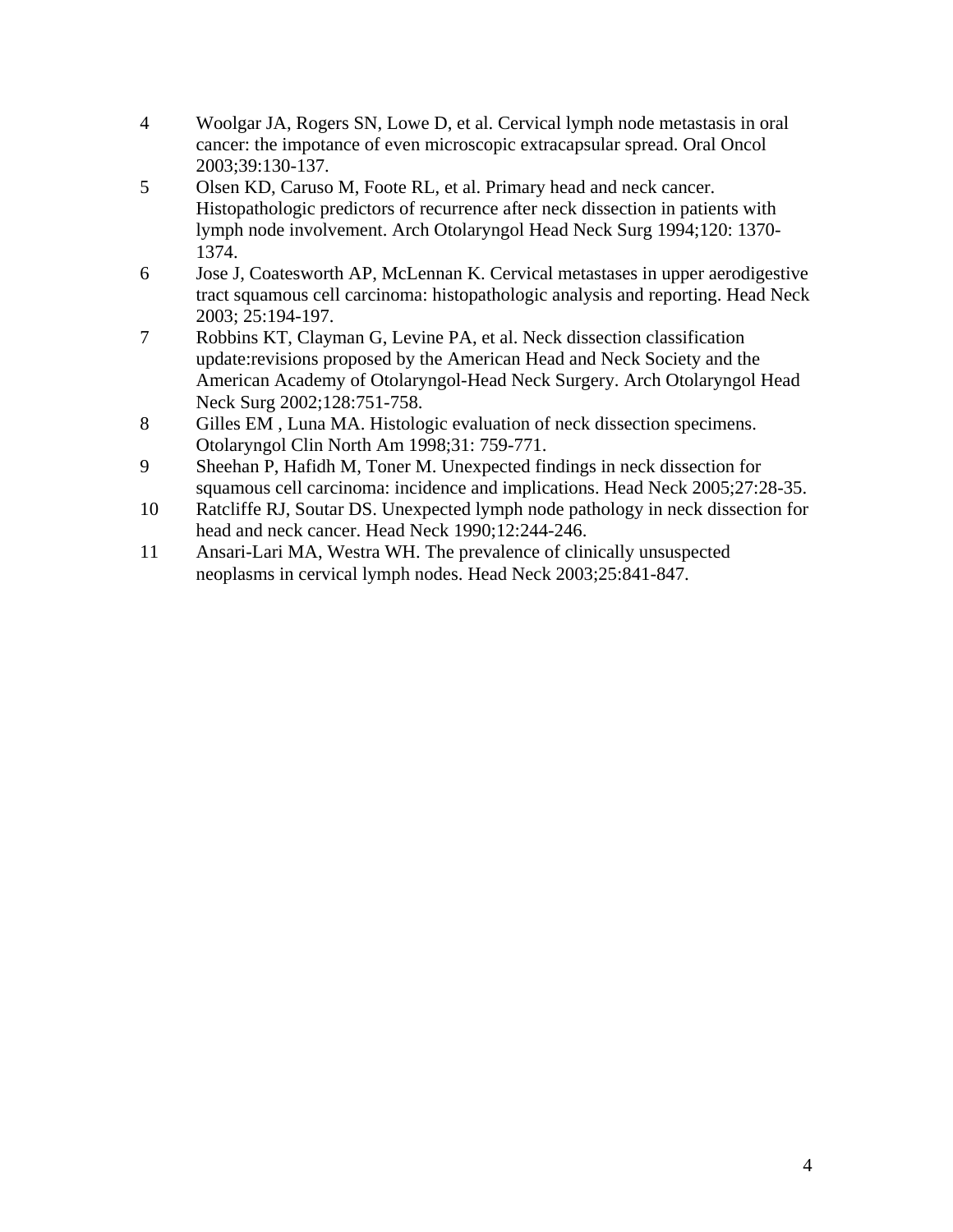#### **Background**

 Tumor metastasis is one of the most important predictive factors in most solid tumors. In head and neck squamous cell carcinoma (HNSCC) survival is strongly affected by regional lymph node metastases, most commonly in the cervical chain [1, 2]. The treatment of metastatic disease can include surgery (neck dissection) or radiation [3, 4]. There are two arguments for treating metastatic lymph node disease surgically. First, this procedure is done for staging [5]. The number, size, location, and invasive characteristics of positive nodes all have impact on prognosis and are used to determine the post-operative treatment regimen [5]. The second argument for neck dissection is that it improves locoregional control of tumor, though not necessarily long-term survival [6, 7]. Thus, in head and neck cancer, neck dissection is said to serve two purposes: improved staging and potential therapeutic advantages [8].

Treatment of the clinically node positive (cN+) neck with surgery and/or radiation is the standard of care. The real area of controversy is the elective treatment of the clinically negative neck (cN0). The overall risk of occult metastases or neck recurrence in the cN0 neck with lower stage tumors is significant, estimated at between 10 and 30%, depending on tumor characteristics [9, 10]. Authors have argued extensively both for and against elective selective neck dissection in these cN0 patients [1, 8, 9, 11]. With the increased utilization of selective neck dissections, morbidity is even lower, with the most common post-operative complaints being from nerve damage, particularly the spinal accessory nerve [8, 12-15].

 The strongest arguments for treatment of the cN0 neck revolve around the poor outcome for recurrence in the neck, the low morbidity of the selective procedures, and improved locoregional control [8]. However, other authors have argued for "watchful waiting", which entails careful monitoring of the neck for the appearance of clinical metastases. This clinical monitoring relies on clinical examination and radiological surveys such as CT scans, MRI, and ultrasound. In scans, the only variables that correlate with the presence of carcinoma are the size and the shape of the lymph nodes, where nodes  $>1$  cm and nodes that are round instead of oval are suspicious [16-18]. Very advanced metastatic disease may show central necrosis. Newer monitoring has been described using CT scans paired with PET scanning which appears to improve the detection rate for metastases and improves the lower limits of the size of detectable metastases [18].

 Despite advances in our understanding of which patients will benefit from neck dissection, advances in lowering the morbidity of treating the neck, and advances of detection of metastatic disease, treatment of the cN0 neck remains a controversial issue. Performance of elective neck dissection or neck irradiation in the cN0 neck is overtreatment for the majority of patients, but undetected and untreated neck metastases are associated with an unacceptably high failure rates. For these reasons, the sentinel lymph node procedure has been inviting for the treatment of the cN0 neck.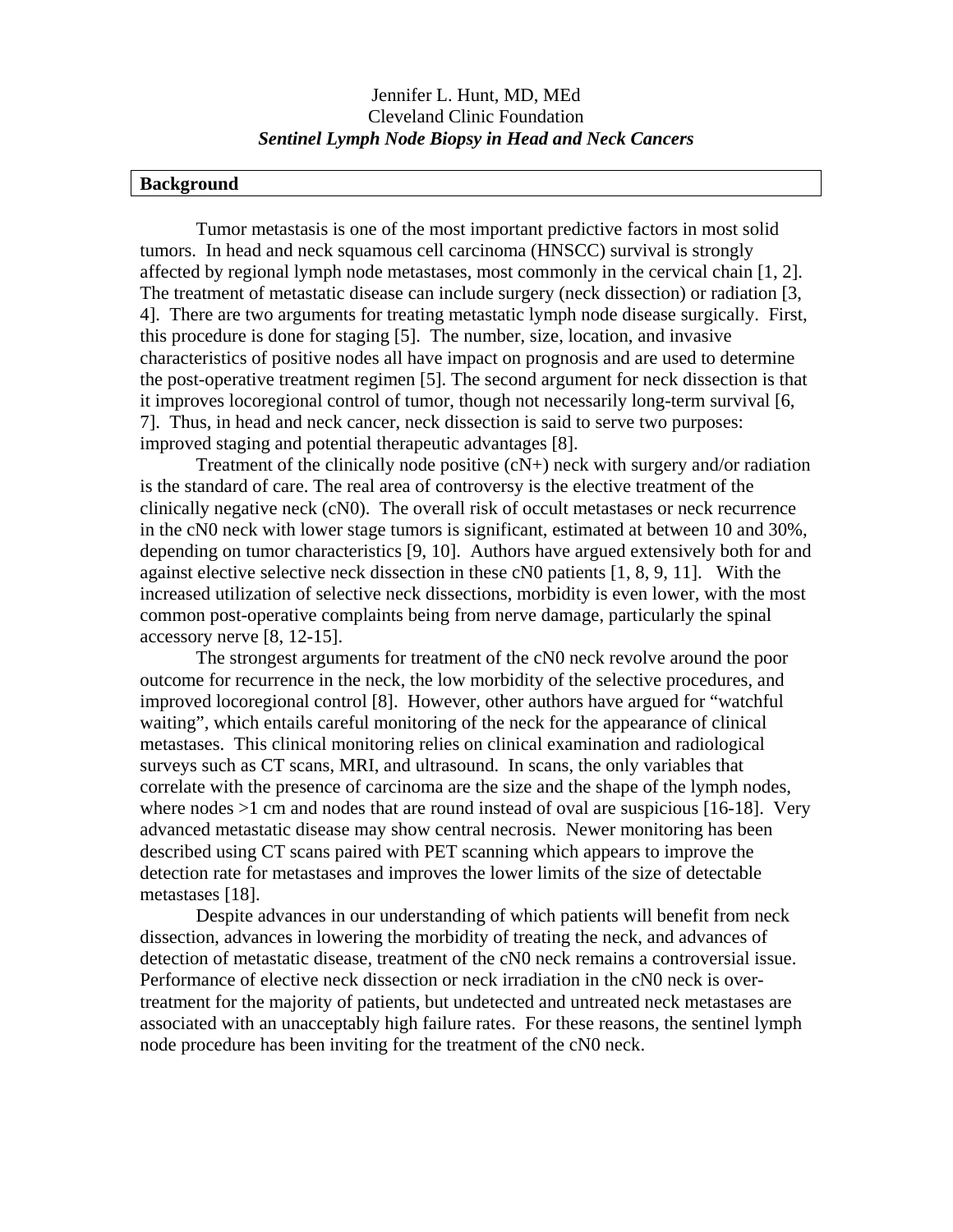#### **Sentinel Lymph Node Procedures**

Many tumors are treated with primary surgery for tumor control and

lymphadenectomy of the draining lymph nodes, which are evident by the routes of common metastases (Figure 1). The sentinel lymph node (SLN) procedure is really a "super-selective" nodal dissection. Head and neck surgeons have dramatically decreased the amount of tissue removed in nodal neck dissections, in converting from radical to selective neck dissections [7]. In breast carcinoma and melanoma treatment, where a lymphadenectomy used to be routine, the sentinel lymph node procedure is now commonly used as a selective procedure that has a



lower morbidity [19]. This procedure was first popularized in the 1977 by Cabanas for staging of penile carcinoma [20], but was first described in parotid tumors in 1960 by Gould [21]. The procedure has now been attempted in nearly every type of tumor, and reported with varying success rates [22].



The theory behind the use of the SLN procedure is the assumption that lymphatic drainage from a particular anatomic site is predictable and hierarchical in nature. In other words, lymph from a certain anatomical site drains to predictable lymph node basins. It follows that tumor cells from a tumor in that location will gain access to the lymphatics and will become deposited in the same consistent regional lymph node basins (Figure 2). The lymph nodes in this basin are thought to be connected in series, meaning that the lymph flows into the first node in the chain (the sentinel lymph node, SLN), and then sequentially flows into the next lymph nodes in the chain (second tier

nodes). The examination of this very first lymph node for metastases is therefore theoretically predictive of the status of all remaining lymph nodes.

The procedures utilized for identification of the SLN have involved two types of models: blue dye and radioactive injectable substances [23]. In both models, the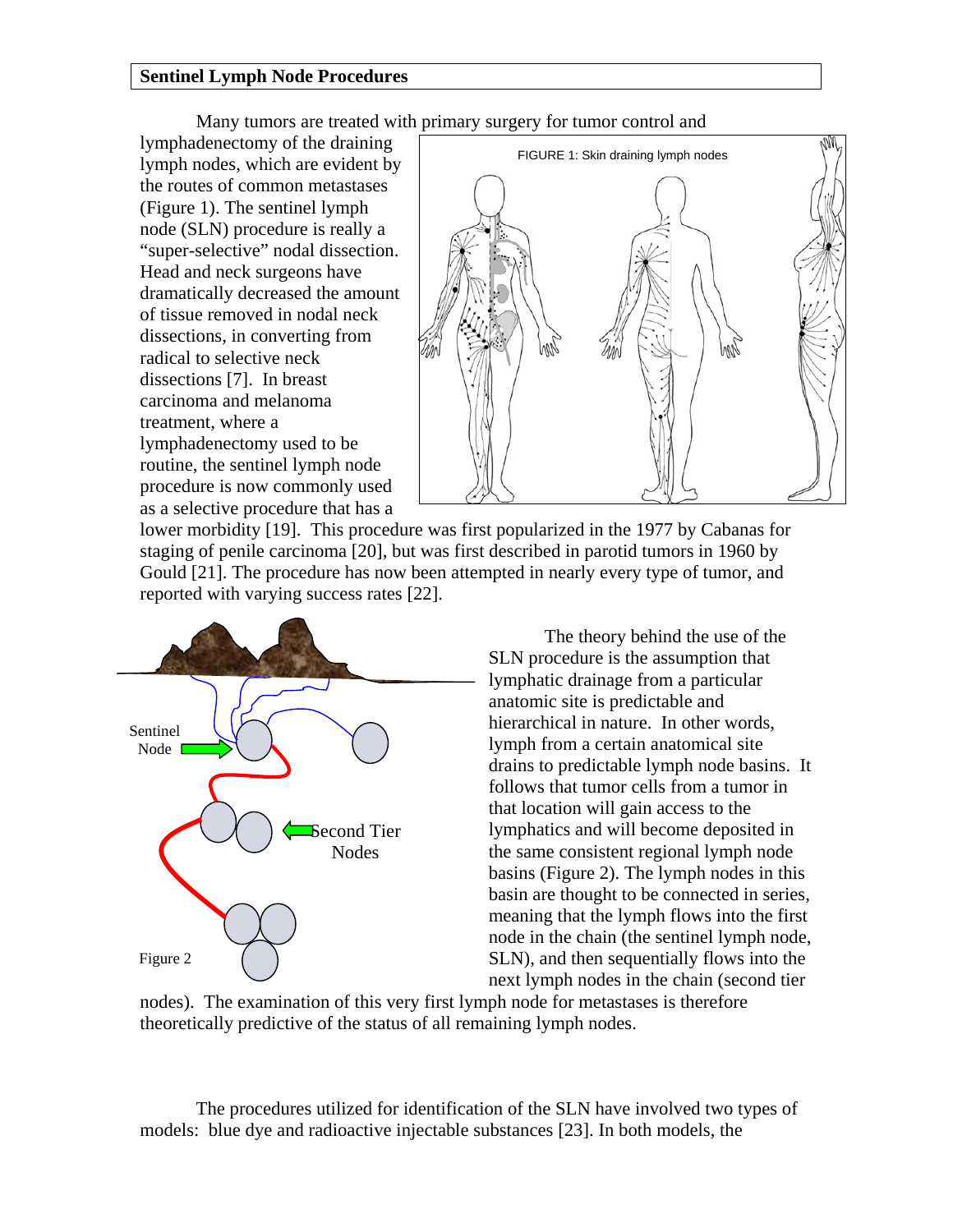substance is injected in the peritumoral tissues, where the lymphatics are preserved and are thought to be draining the tumor region. Both substances have particle sizes that



enable them to enter into the afferent lymphatics of the lymph node, and become trapped within the lymph node parenchyma (Figure 3). This enables the detection of the lymph node with the highest signal, either radioactivity measured by a gamma probe, or visually as the blue node. The size of the radiocolloid particles is different in the various radiocolloid preparations that are commercially available, and smaller particles pass through to the second tier nodes more easily and rapidly [24]. Many investigators have supported the use of both detection methods simultaneously, for increased specificity and sensitivity [23].

Methods to measure the success of the SLN procedure are variable. In early studies, patients were consented for an investigational trial and the SLN procedure followed by a typical lymph node dissection. The detection rate of at least one or more sentinel node(s) is the first variable that is measured; some patients will not have an SLN that is detectable using the methods described above. Most studies report high (>90- 95%) detection rates for most tumor types [25]. The predictive power of the SLN should also be measured. In other words, how well does the SLN predict the status of the entire regional lymph node basin? The endpoints of the effect of SLN on survival and regional recurrence can only be assessed in randomized trial assessing the SLN procedure alone vs. the full lymph node dissection. In breast cancer and in melanoma, the risk of regional recurrence in SLN alone is low (usually <5%) [26-28]. The SLN is often the only positive node in the majority of the patients [29], and because of this, some studies have questioned the necessity of the completion procedure in patients with a positive SLN [30, 31]. Importantly, morbidity is reduced when a complete lymph node dissection is not performed [19]. Despite all of the literature that suggests the SLN procedure is safe, beneficial, and decreases morbidity, there are investigators and clinicians who do not believe that it should be the standard of care and that it was prematurely adopted [19, 22, 25, 32-35].

From the pathologist's perspective, handling of the sentinel node is important because it requires special care. One concern that pathologists may have is the safety of handling the radioactive sentinel lymph node. Some departments require quarantine of the tissues for a period of time, which makes intraoperative margin assessment by frozen section impossible. The literature on the safety of handling these specimens demonstrates that there is negligible risk to the person doing gross examination, except in the unlikely scenario of very high specimen volume handled all by one person [36]. Therefore, it is probably not necessarily to delay processing or to store the specimens in any special type of container. It is recommended to have radiation safety training for all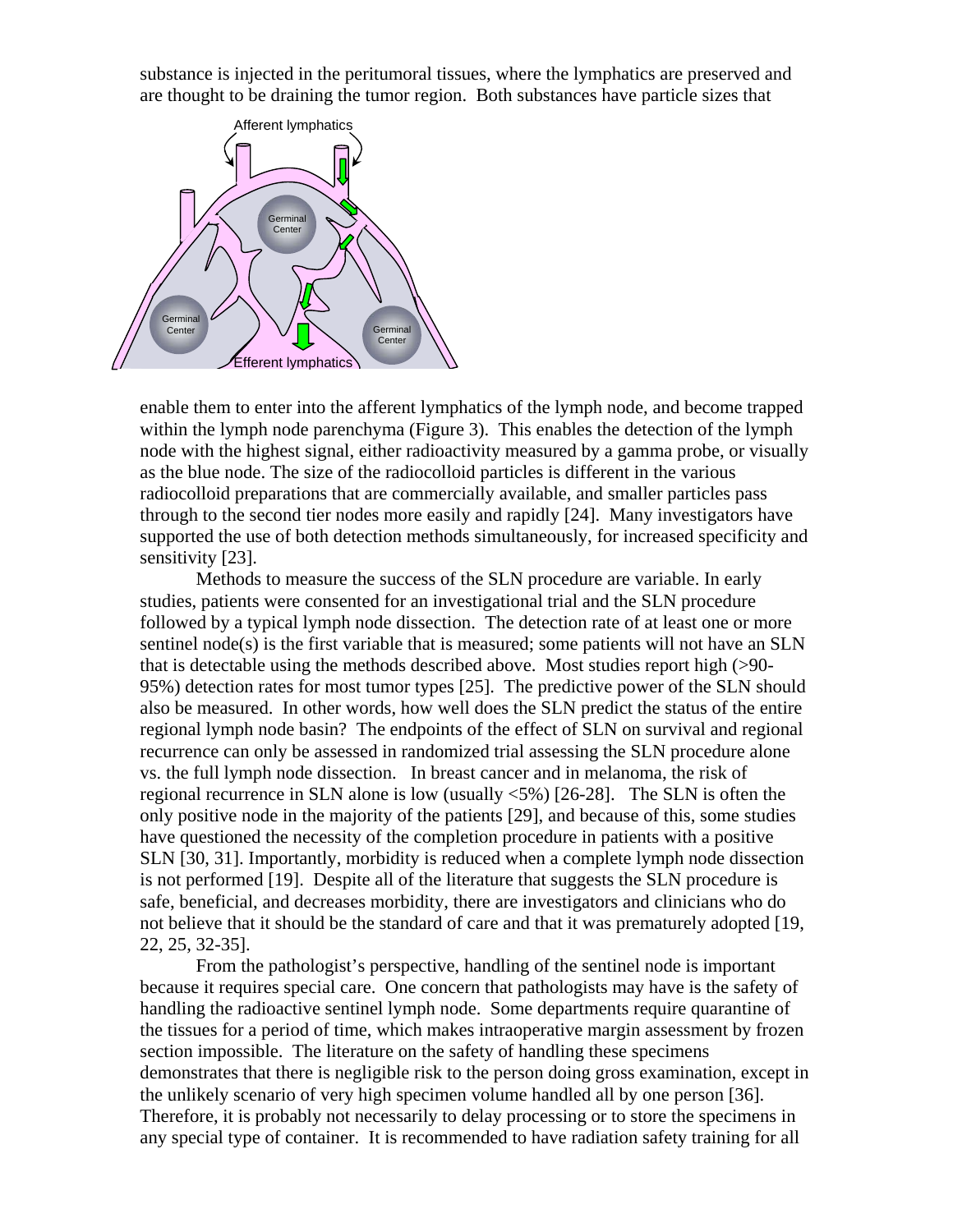individuals who come into contact with these specimens, from transport staff to the person performing the gross examination. There is essentially no risk in the histology laboratory or for other downstream processes.

The role for intra-operative assessment is unclear. In breast cancer and melanoma, grossly positive nodes are usually easily diagnosed intra-operatively by frozen section or imprint cytology [37]. The false negative rate for micrometastases, however, is high [38]. The gross and histological handling of sentinel lymph nodes is far from standardized [39]. It is clear from the vast literature on this subject that the more sections that are examined and the finer the detail at which they are examined (i.e., immunohistochemistry), the more micrometastases will be picked up [27, 40]. And, it is also clear that missed micro-metastases are responsible for a significant number of failures of the SLN procedure with recurrence in the lymph node basin [27, 28]. The important role for IHC in detection of micro-metastases has been clearly established, but again, no standardized approach has been adopted.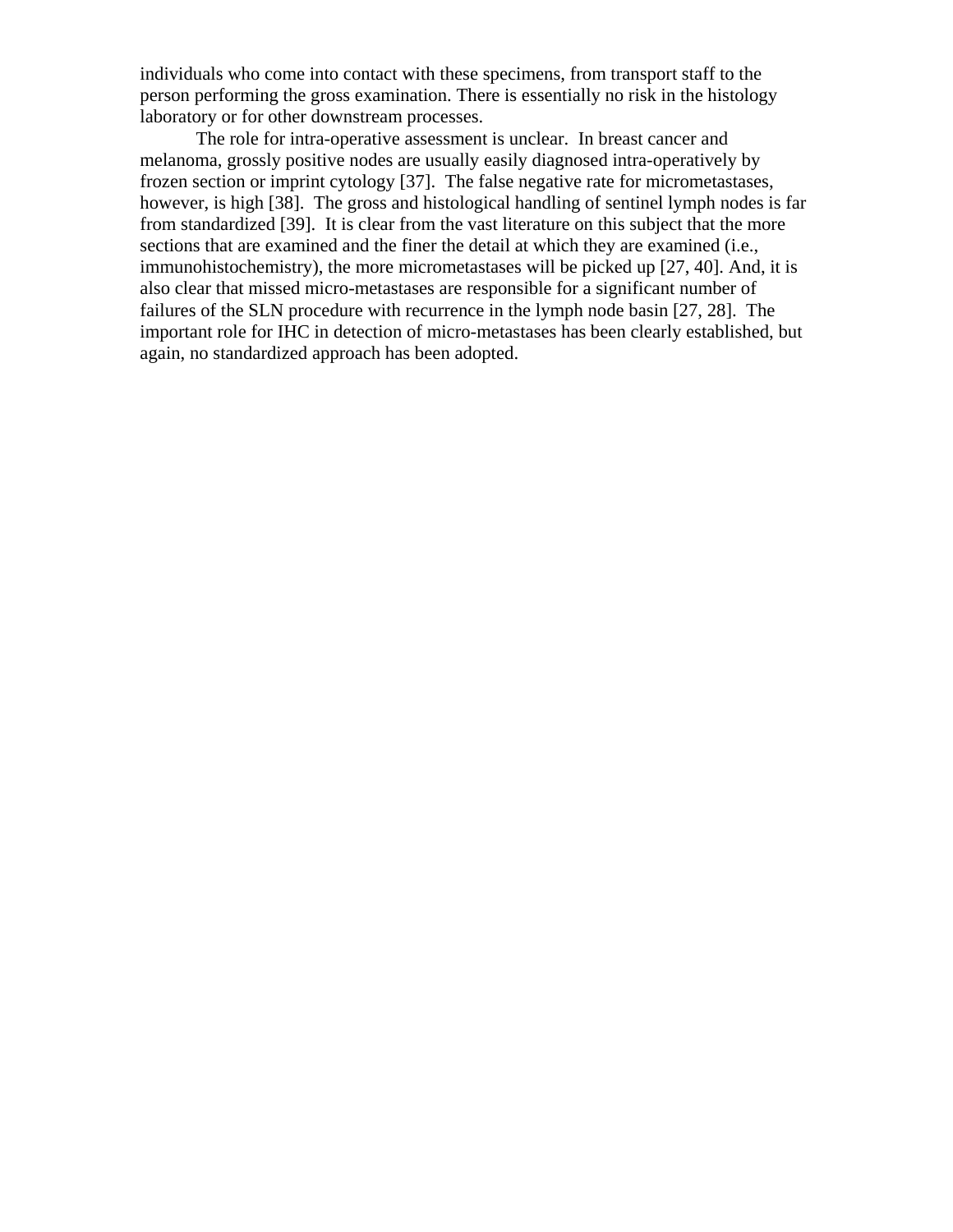#### **Sentinel Lymph Nodes in Head and Neck Cancers**

In the head and neck, we are in the initial phases of investigation of the SLN procedure for treatment of the neck. Multiple small series have been published that have shown the feasibility of the procedure and initial results were considered to be promising. Initial studies determined that the SLN was not effective in patients with clinically positive necks and may not detect grossly positive lymph nodes. This is most likely due to utilization of alternate lymphatic channels when metastases replacing lymph nodes and tumor plugs in the lymphatic channels block lymphatic flow [41, 42]. Obviously, in this situation, the blue dye or radio-colloid will not flow through these lymphatic channels either. Therefore, it has become clear that the SLN in head and neck cancer will be most useful in clinically N0 necks and in patients with relatively small primary tumors (T1 or T2).

 Clearly, the SLN procedure in HNSCC is feasible. Seventeen studies of SLN procedures in HNSCC have been summarized in Table 1 and Graph 1. An analysis of all of the data presented in those studies shows that the sensitivity in picking up at least one sentinel lymph node in HNSCC of various sites, by various detection methods, is approximately 93%. Almost all studies found more than 1 SLN per neck examined, with an overall average of 1.6 nodes SLNs per neck. The SLN harbored metastases in a mean of 29% of patients. The false negative rate of the SLN in these procedures showed a mean of 3.2%, with a range of 0-10%.



Several studies have highlighted the fact that experience in performing the SLN procedure is critical [43]. One author has recommended that at least 10 SLN with completion neck dissection before attempting the SLN procedure without subsequent neck dissection [41, 44]. Other authors have argued that the SLN procedure should only be performed as part of clinical trials, since it is far too premature for it to become an acceptable option for routine therapy [45].

 Pathologic analysis of sentinel lymph nodes in head and neck cancer is variable in the reported studies, from those studies that examine one routine H&E from the nodes, to those that utilize step sections through the node, to studies that utilize a combination of step sections and immunohistochemistry. The studies that have utilized step sections and IHC to detect metastatic disease show an increased number of micro-metastases or isolated tumor cells that are detected only on these additional studies [46, 47]. In breast cancer, the definition of isolated tumor cells is a cluster that measures <.2 mm. Though the significance of micrometastatic disease is not entirely understood, it does appear to portend a worse prognosis [48-50].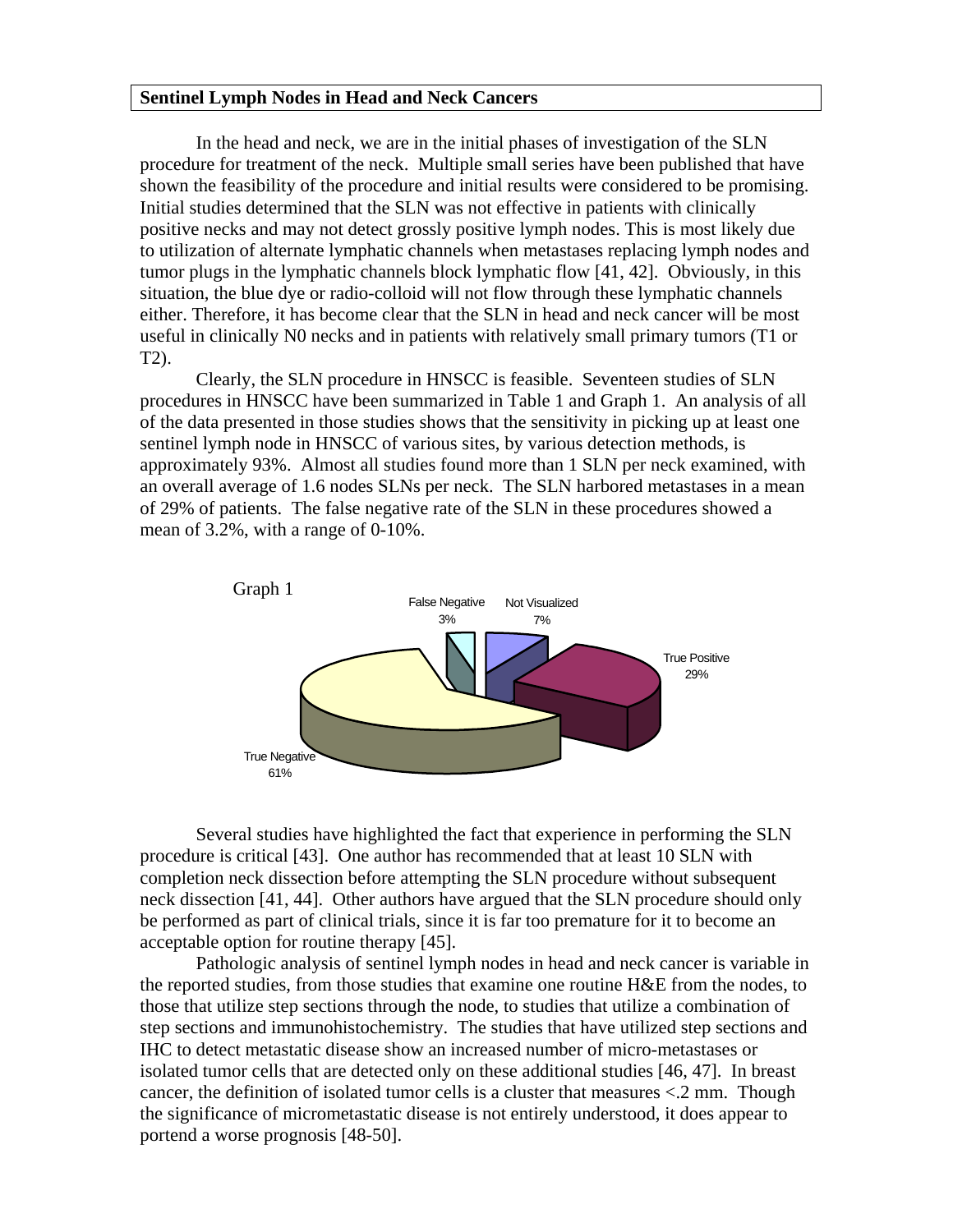In head and neck cancer, the incidence of micrometastases is relatively high, with up to 10% of patients with metastasis having small tumor foci (identified with standard pathologic analysis). The incidence increases when additional levels and immunohistochemistry are added to the workup. We do not fully understand the clinical importance of micrometastatic disease in HNSCC but is likely to have significant prognostic implications [44].

#### **Problems in SLN for head and neck cancers**

 The most significant arguments against using SLN for head and neck cancer have arisen from the anatomical variation and the inconsistent drainage basins in the head and neck. The presence of "skip metastases" and aberrant drainage patterns has been regularly described in the literature [51]. This has led to some concern that the nodal hierarchy may not be consistent and that the "sentinel" nodes may be falsely negative, resulting in the skip patterns have been seen infrequently [52].

Interestingly, the argument of inconsistent drainage patterns is used to argue against SLN, but it could just as easily be used to support the use of SLN. Since the SLN procedure allows the surgeon to map and identify unusual drainage sites, it may allow for more extensive dissection in high risk areas that would not usually be sampled in a routine selective neck dissection [44, 53, 54]. Studies in other organ systems have shown that there is increased pick-up of positive nodes when the SLN procedure is used as opposed to lymph node dissection [55]. In some ways, the argument for using SLN in the head and neck may become that it will allow directed specialized study of high-risk nodes in patients who are otherwise at lower risk for occult metastases. This is a similar argument that has been used for SLN in colon cancer, where the lymph nodes are removed anyway, but the procedure will allow the pathologist to examine certain nodes in greater detail [56-58].

 Another area of concern in the use of SLN in HNSCC is the fact that radiated tissues are not suitable for the procedure since the drainage flow patterns are greatly altered or even destroyed by the radiation induced tissue damage. In today's era of treating HNSCC, primary radiation is becoming a main-stay of treatment for some cancers, and this will certainly affect the applicability of SLN procedures [9, 59]. It appears that prior chemotherapy may also increase the risk of false negative SLN [58, 60]. Interestingly, however, the SLN procedure has been also proposed to be helpful in identifying unusual patterns of lymphatics in post-radiation patients that are being treated by salvage surgery [61].

 The recurrence of carcinoma in the neck with the need for salvage surgery has a poor prognosis [8, 62]. Therefore, some authors have expressed concern that false negatives in SLN would be unacceptable. This argument may be counteracted, however, by the fact that using immunohistochemistry can up-stage lymph nodes significantly, with one study suggesting detection of metastases in 2/24 patients with H&E increased to 14/24 patients with IHC [63]. Therefore, patients may actually be staged more accurately by use of the SLN procedure when a specific protocol including IHC is used for examining the pathology specimens [44, 64].

 Finally, several studies have highlighted the fact that floor of mouth cancers have produced significantly high false negative rates in using the SLN procedure. The authors have postulated that the primary tumor signal masks the signal of the SLN [24].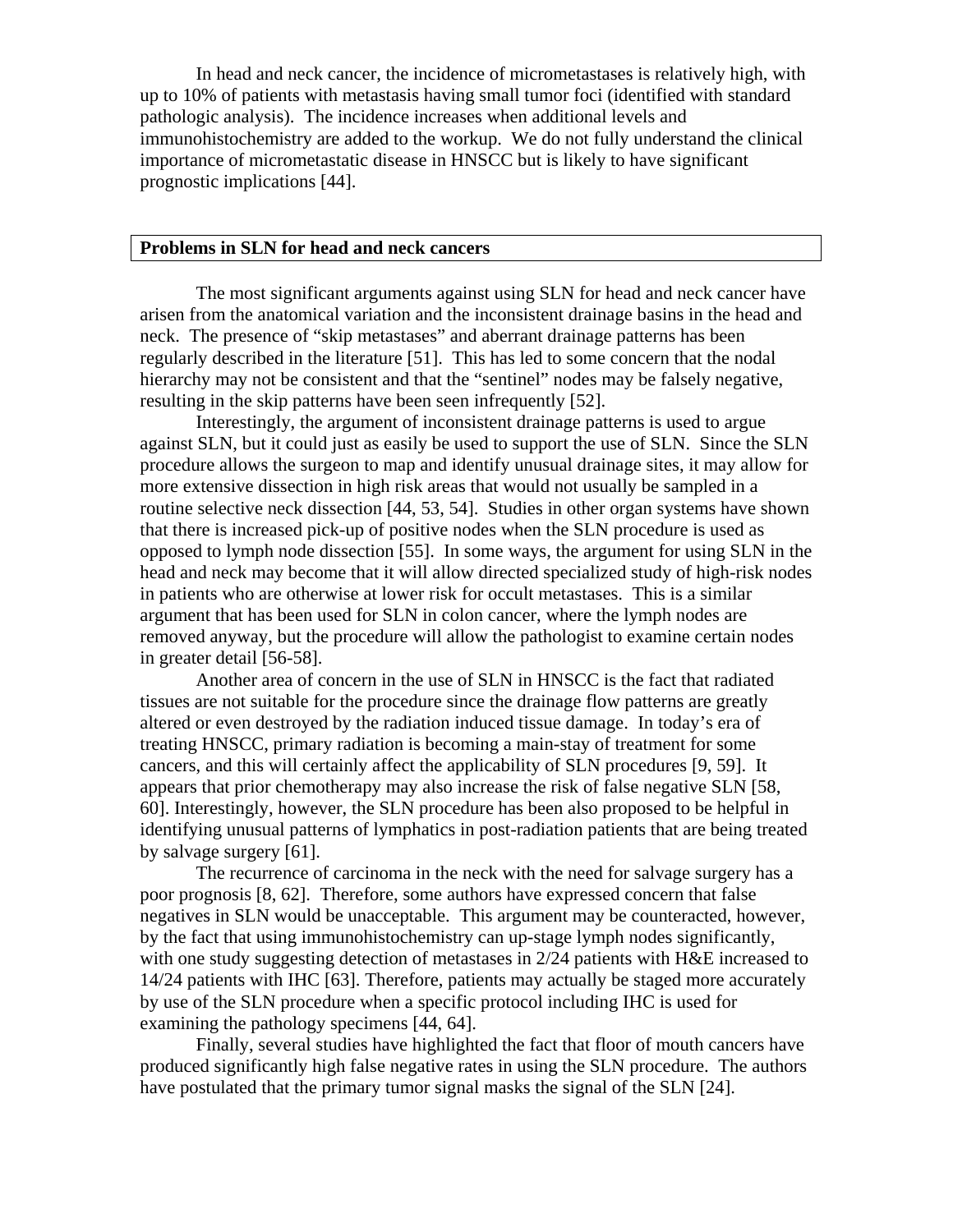#### **Recommendations for practice**

SLN procedure for HNSCC will more than likely come into use in some centers, but is unlikely to become the standard of care within the next five years. Although initial results are promising, there are still some unresolved problems with the procedure, including the issues with certain sub-sites, previously treated patients, and most authors are suggesting caution before making the SLN standard of care [64]. Some authors have described enhanced procedures that combine the use of SLN localization with the results of pre-procedure PET scanning or combine SLN with fine needle aspiration [65, 66]

For the pathologist, the question will become how to properly analyze the SLN for HNSCC. From all of the literature in breast cancer and melanoma on handling SLNs, it is clear that specialized assessment for SLNs is needed. The most appropriate handling will include specialized fresh assessment, grossing, multiple histological sections, and immuhistochemistry.

The first question is whether the SLN should be assessed in the intra-operative setting and how. In the breast and melanoma literature, the intra-operative assessment of the SLN has been shown to be fraught with error using either touch/imprint cytology or frozen sections [38, 67, 68]. The low sensitivity and high specificity are thought to be because of sampling errors, particularly for micrometastases, and also because the morphology of breast and melanoma cells can be subtle. In HNSCC, sensitivity and specificity is likely to be somewhat higher, since the morphology of metastatic SCC is usually not subtle [69]. The risks of inadequate sampling of micro-metastatic lesions will still remain high.



Grossing and histology of the SLN should also be standardized, at least within each institution. Ideally, the pathologist will visualize of as much as the node as possible (Figure 4). Serially sectioning larger SLNs at cassette-appropriate intervals (i.e., 2.5 mm thickness slices) and submission of the entire node are important. If the node is positive on initial H&E section, no further workup is necessary. If the initial H&E is negative, additional H&E sections (step sections) and intervening immunohistochemical staining will optimize detection of micrometastases. In many practices with turnaround time concerns, however, waiting to review the initial section before obtaining additional levels and immunohistochemical stains could result in a significant delays, and therefore up front SLN protocols may be implemented. The optimal number of slides to be examined and the number of IHC stains has not been determined, though it is clear from the literature that the more sections the pathologists sees, smaller and

smaller tumor deposit will not escape detection. If SLN becomes an acceptable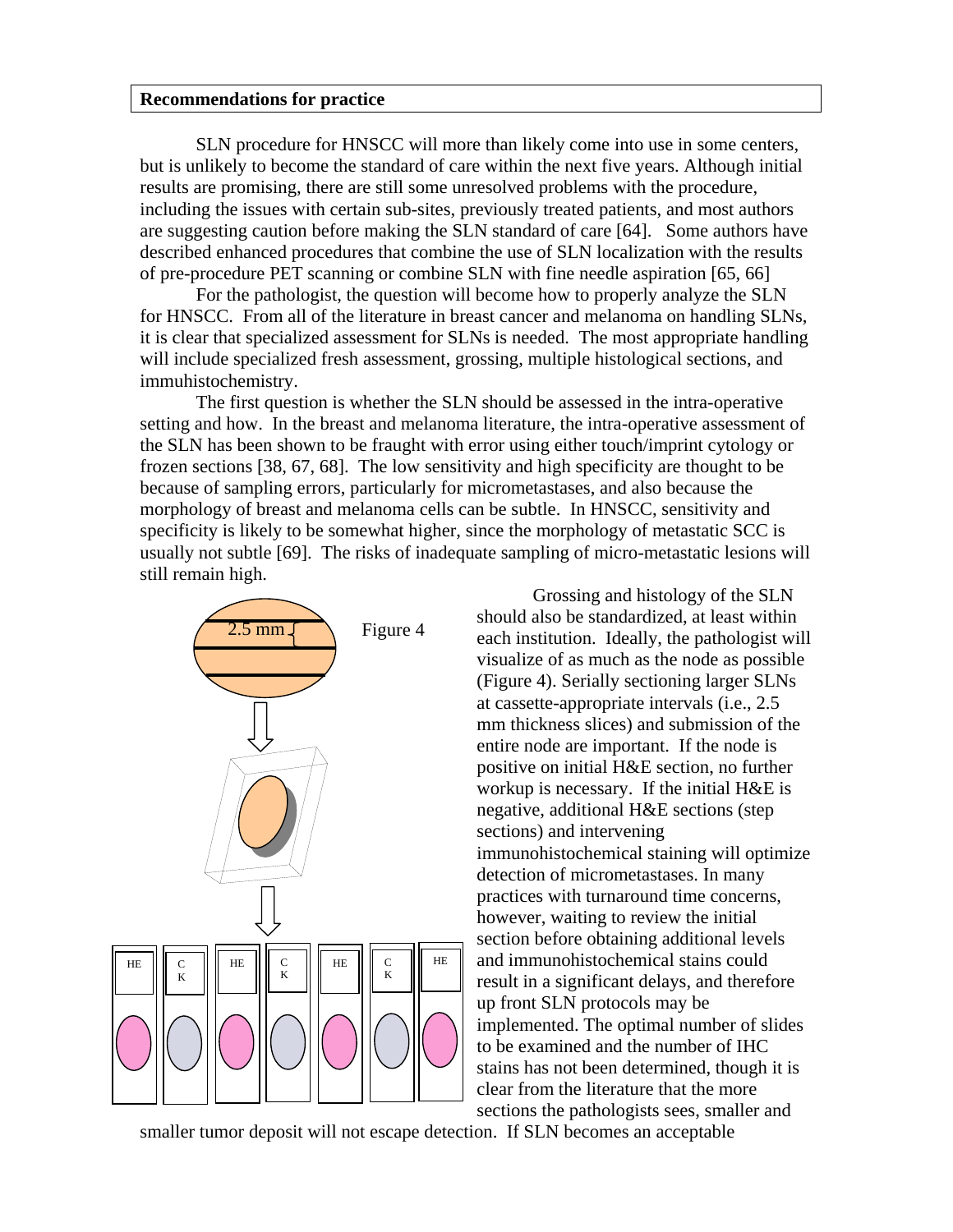alternative to elective selective neck dissection in HNSCC, discussions between pathologists, surgeons, oncologists and radiation oncologists and close interactions between these physicians will become critical. All of our clinician colleagues should be aware of the false negative rate of intraoperative assessment (frozen section and cytology), because there will be a need for a completion neck dissection as a second procedure in these intraoperative false negative cases.

Despite the initial promising results in these studies of SLN in HNSCC, it still remains to be seen with larger clinical trials and randomized studies, whether the SLN procedure will serve the purpose of adequately staging patients and with no negative effects on long-term survival [70-72]. Furthermore, standardization of the approach and protocols, and determination of the optimal pathologic workup should precede widespread implantation of the SLN procedure in head and neck surgery practices.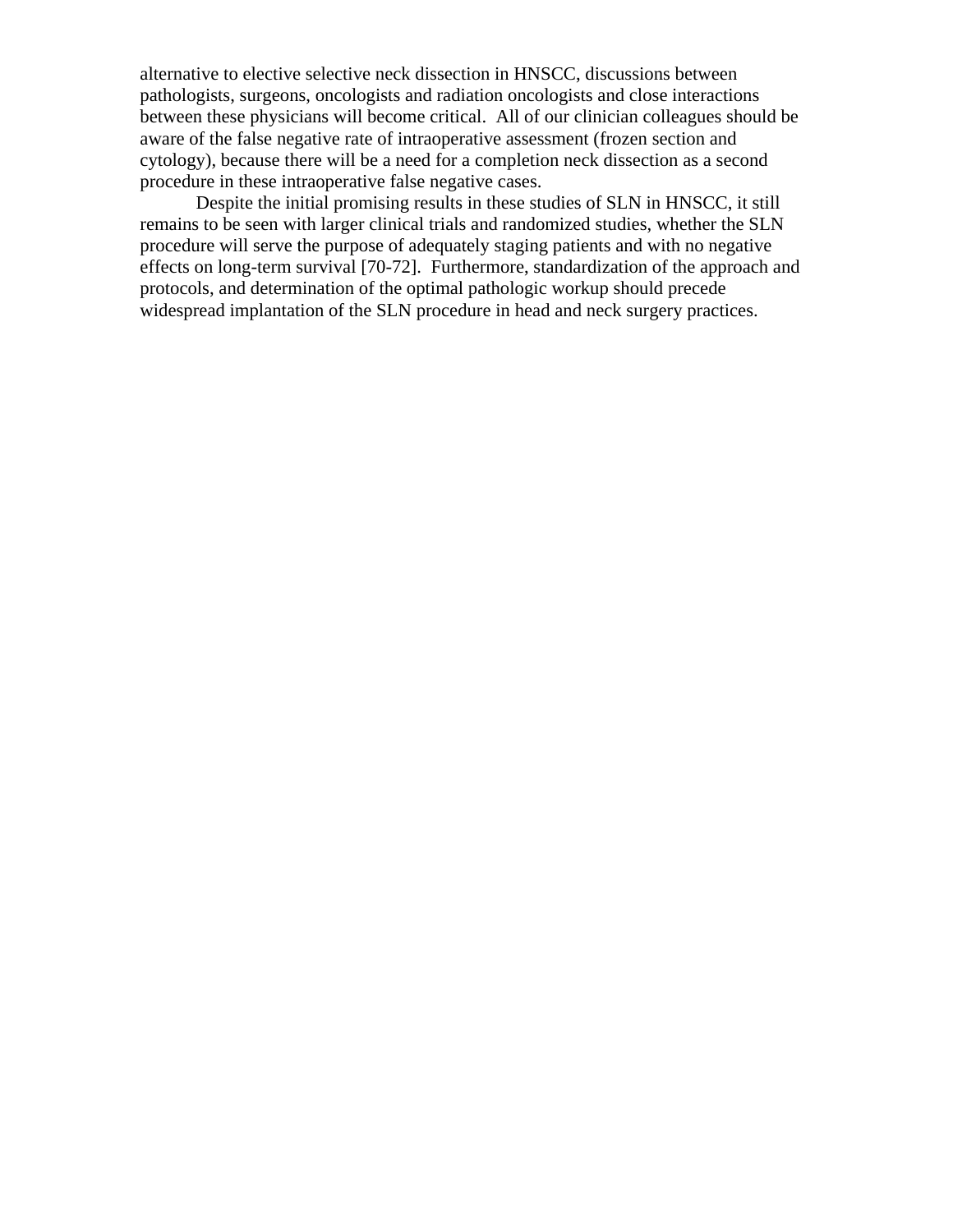Table 1: Studies of SLN in head and neck cancers. The detection methods utilized radiocolloid (RC) with or without the addition of blue dye (Dye). The number of patients with an identifiable SLN is given, as is the average number of SLNs detected per patient. The number of SLNs that were positive, of the total number detected in the study and the number of patients who had a negative SLN and another positive node in the neck dissection are both listed. The type of pathologic analysis, when described, is listed.

| Author                 | Year | Method | Number | Identification | Avg $#$ of | Positive  | SLN-      | Pathology     |
|------------------------|------|--------|--------|----------------|------------|-----------|-----------|---------------|
|                        |      |        |        | of an SLN in   | nodes      | SLN in pt | $(pN+)$   |               |
|                        |      |        |        | the patients   |            |           |           |               |
| Koch [73]              | 1998 | RC     | 5      | 3/5            | 2.3        | 2/3       | 0/3       |               |
| Shoaib <sup>[74]</sup> | 2001 | Dye/RC | 40     | 36/40          | $2.2\,$    | 16/36     | 1/36      | One H&E       |
| Alex [75]              | 2001 | RC     | 15     | 14/15          | 3.1        | 1/14      | 0/14      |               |
| Taylor $[76]$          | 2001 | RC     | 11     | 9/11           | 2.0        | 4/9       | 0/9       | One H&E       |
| Werner [77]            | 2001 | RC     | 48     | 48/48          | <b>NA</b>  | 10/48     | 5/48      | <b>NA</b>     |
| Ross $\wedge$ [64]     | 2002 | RC     | 316    | 301/316        | <b>NA</b>  | 76/301    | 8/301     | Variable      |
| Pitman $[42]$          | 2002 | RC     | 20     | 19/20          | 2.9        | 2/19      | 1/19      |               |
| Ionna $[53]$           | 2002 | Dye/RC | 41     | 39/41          | 1.1        | 4/39      | 0/39      |               |
| Civantos [66]          | 2003 | RC     | 18     | 18/18          | <b>NA</b>  | 10/18     | 2/18      | One H&E & IHC |
| Asthana $*$ [78]       | 2003 | Dye    | 32     | 30/32          | <b>NA</b>  | 8/32      | 2/32      | H&E           |
| Kontio <sup>[47]</sup> | 2004 | Dye/RC | 15     | 14/15          | 3.1        | 3/14      | 1/14      | One H&E & IHC |
| Ross [44]              | 2004 | Dye/RC | 57     | 43/48          | 2.4        | 15/43     | $1/43*$   | Steps & IHC   |
| Ross^ [79]             | 2004 | Dye/RC | 134    | 125/134        | 2.8        | 59/125    | $3/55**$  | Steps & IHC   |
| Hoft [80]              | 2004 | RC     | 50     | 46/50          | 3.2        | 12/46     | 0/36      | Steps & IHC   |
| Alex [24]              | 2004 | RC     | 20     | 20/20          | <b>NA</b>  | 3/20      | 0/20      | <b>NA</b>     |
| Niewuenhuis [81]       | 2005 | RC     | 27     | 22/27          | 1.1        | 8/22      | 1/22      | Steps & IHC   |
| Payoux [82]            | 2005 | RC     | 37     | 36/37          | 1.8        | 6/36      | 1/36      | 2 H&E         |
| Total                  |      |        | 886    | 823/886        | 1.6        | 239/823   | 26/823    |               |
|                        |      |        |        | (93%)          |            | (29%)     | $(3.2\%)$ |               |

\*=no neck dissection performed, but patient recurred in the neck

 $*$ =Patient sample included both clinically N0 and clinically N+ necks

\*\*=neck dissection only performed in subset (55/134) patients

^=Multiple centers participated

NA=Not available

H&E=Hematoxylin and eosin; Steps=step sections; IHC=immunohistochemistry stains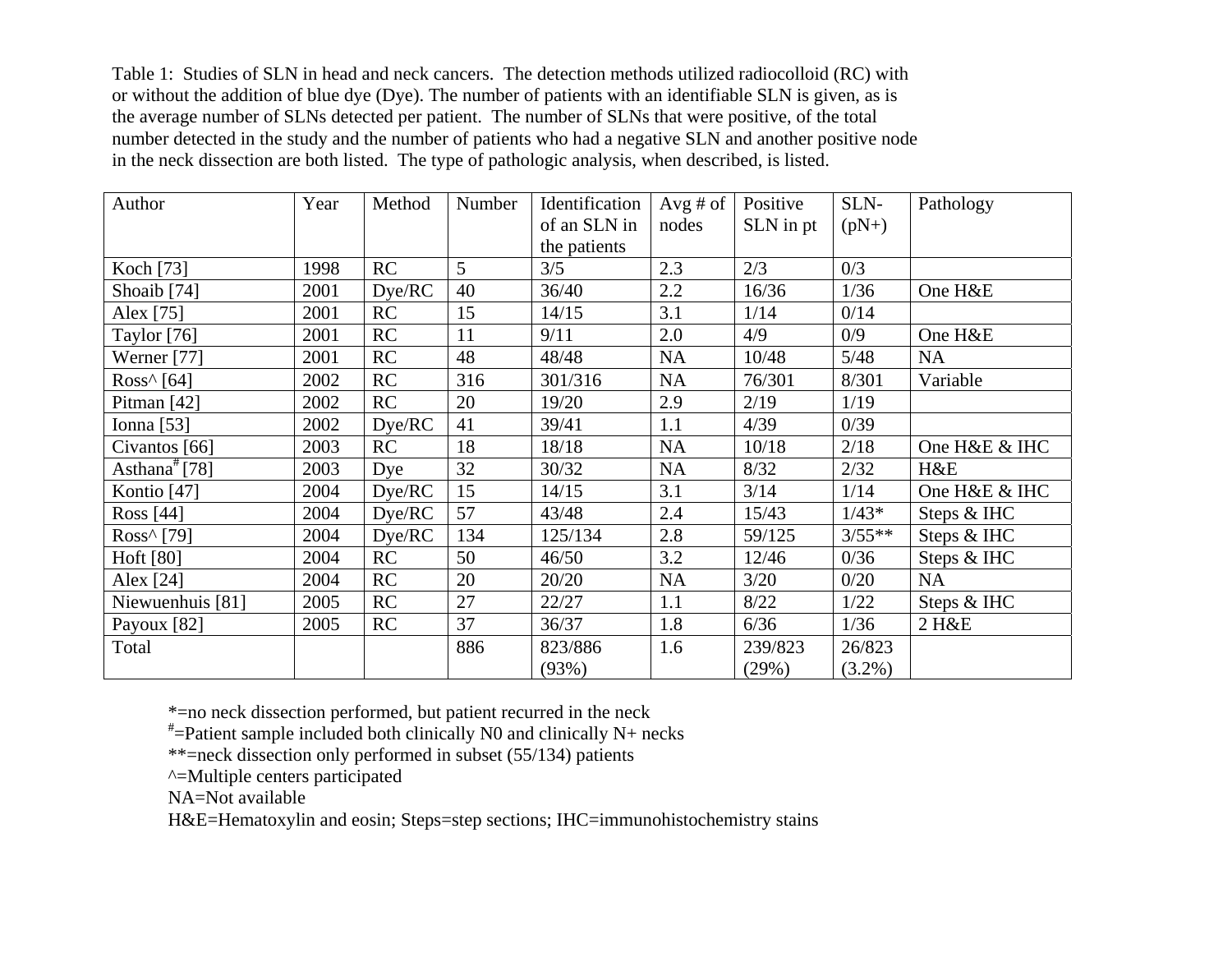#### **References**

- 1. Smith, G.I., et al., *Management of the neck in patients with T1 and T2 cancer in the mouth.* British Journal of Oral & Maxillofacial Surgery, 2004. **42**(6): p. 494- 500.
- 2. Mastronikolis, N.S., et al., *The management of squamous cell carcinoma of the neck. The Birmingham UK experience.* European Journal of Surgical Oncology, 2005. **31**(5): p. 461-6.
- 3. Moore, M.G. and N. Bhattacharyya, *Effectiveness of chemotherapy and radiotherapy in sterilizing cervical nodal disease in squamous cell carcinoma of the head and neck.* Laryngoscope, 2005. **115**(4): p. 570-3.
- 4. Hosal, A.S., et al., *Selective neck dissection in the management of the clinically node-negative neck.* Laryngoscope, 2000. **110**(12): p. 2037-40.
- 5. Jose, J., A.P. Coatesworth, and K. MacLennan, *Cervical metastases in upper aerodigestive tract squamous cell carcinoma: histopathologic analysis and reporting.* Head & Neck, 2003. **25**(3): p. 194-7.
- 6. Clark, J., et al., *Outcome of treatment for advanced cervical metastatic squamous cell carcinoma.* Head & Neck, 2005. **27**(2): p. 87-94.
- 7. Mira, E., et al., *Efficacy of selective lymph node dissection in clinically negative neck.* Otolaryngology Head & Neck Surgery, 2002. **127**(4): p. 279-83.
- 8. Duvvuri, U., et al., *Elective neck dissection and survival in patients with squamous cell carcinoma of the oral cavity and oropharynx.* Laryngoscope, 2004. **114**(12): p. 2228-34.
- 9. Andry, G., M. Hamoir, and C.R. Leemans, *The evolving role of surgery in the management of head and neck tumors.* Current Opinion in Oncology, 2005. **17**(3): p. 241-8.
- 10. Sparano, A., et al., *Multivariate predictors of occult neck metastasis in early oral tongue cancer.* Otolaryngology Head & Neck Surgery, 2004. **131**(4): p. 472-6.
- 11. Sarno, A., et al., *Does unnecessary elective neck treatment affect the prognosis of N0 laryngeal cancer patients?* Acta Oto Laryngologica, 2004. **124**(8): p. 980-5.
- 12. van Wilgen, C.P., et al., *Shoulder and neck morbidity in quality of life after surgery for head and neck cancer.* Head & Neck, 2004. **26**(10): p. 839-44.
- 13. El Ghani, F., et al., *Shoulder function and patient well-being after various types of neck dissections.* Clinical Otolaryngology & Allied Sciences, 2002. **27**(5): p. 403- 8.
- 14. Cappiello, J., et al., *Shoulder disability after different selective neck dissections (levels II-IV versus levels II-V): a comparative study.* Laryngoscope, 2005. **115**(2): p. 259-63.
- 15. Genden, E.M., et al., *Complications of neck dissection.* Acta Oto Laryngologica, 2003. **123**(7): p. 795-801.
- 16. Kovacs, A.F., et al., *Positron emission tomography in combination with sentinel node biopsy reduces the rate of elective neck dissections in the treatment of oral and oropharyngeal cancer.* Journal of Clinical Oncology, 2004. **22**(19): p. 3973- 80.
- 17. Ojiri, H., et al., *Lymph nodes of patients with regional metastases from head and neck squamous cell carcinoma as a predictor of pathologic outcome: size changes*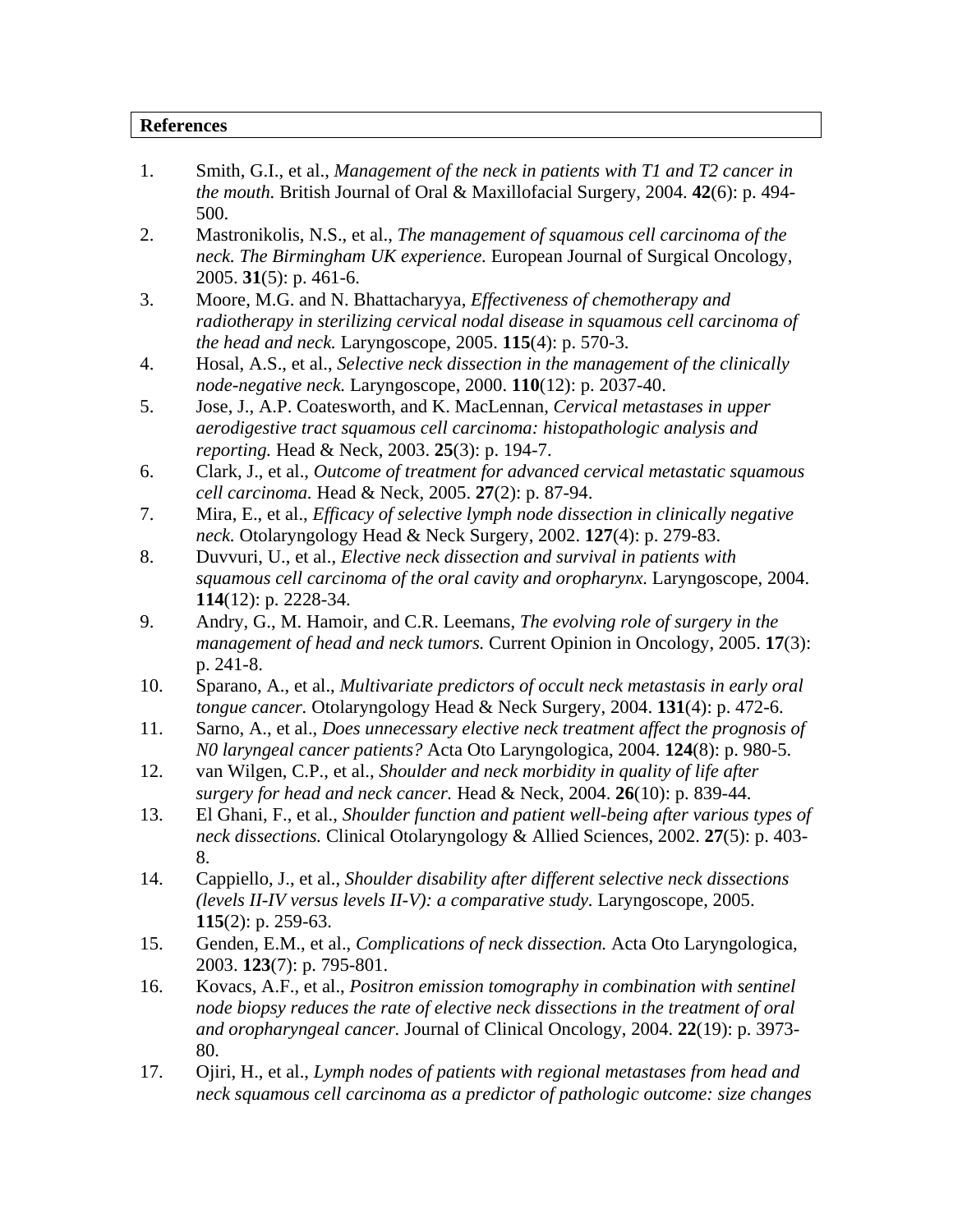*at CT before and after radiation therapy.[see comment].* Ajnr: American Journal of Neuroradiology, 2002. **23**(10): p. 1627-31.

- 18. Schwartz, D.L., et al., *FDG-PET/CT imaging for preradiotherapy staging of head-and-neck squamous cell carcinoma.* International Journal of Radiation Oncology, Biology, Physics, 2005. **61**(1): p. 129-36.
- 19. Lee, K.K., et al., *Sentinel lymph node biopsy.* Clinics in Dermatology, 2004. **22**(3): p. 234-9.
- 20. Cabanas, R.M., *An approach for the treatment of penile carcinoma.* Cancer, 1977. **39**(2): p. 456-66.
- 21. Gould, E.A., et al., *Observations on a "sentinel node" in cancer of the parotid.* Cancer, 1960. **13**: p. 77-8.
- 22. Schulze, T., A. Bembenek, and P.M. Schlag, *Sentinel lymph node biopsy progress in surgical treatment of cancer.* Langenbecks Archives of Surgery, 2004. **389**(6): p. 532-50.
- 23. Radovanovic, Z., et al., *Blue dye versus combined blue dye-radioactive tracer technique in detection of sentinel lymph node in breast cancer.* European Journal of Surgical Oncology, 2004. **30**(9): p. 913-7.
- 24. Alex, J.C., *The application of sentinel node radiolocalization to solid tumors of the head and neck: a 10-year experience.* Laryngoscope, 2004. **114**(1): p. 2-19.
- 25. Singh-Ranger, G. and K. Mokbel, *The sentinel node biopsy is a new standard of care for patients with early breast cancer.* International Journal of Fertility & Womens Medicine, 2004. **49**(5): p. 225-7.
- 26. Morton, D.L., et al., *Sentinel node biopsy for early-stage melanoma: accuracy and morbidity in MSLT-I, an international multicenter trial.* Annals of Surgery, 2005. **242**(3): p. 302-11.
- 27. Li, L.X., et al., *Pathologic review of negative sentinel lymph nodes in melanoma patients with regional recurrence: a clinicopathologic study of 1152 patients undergoing sentinel lymph node biopsy.* American Journal of Surgical Pathology, 2003. **27**(9): p. 1197-202.
- 28. Jeruss, J.S., et al., *Axillary recurrence after sentinel node biopsy.* Annals of Surgical Oncology, 2005. **12**(1): p. 34-40.
- 29. Cox, C., et al., *The clinical relevance of positive sentinel nodes only versus positive nonsentinel lymph nodes in breast cancer patients.* American Journal of Surgery, 2003. **186**(4): p. 333-6.
- 30. Pu, L.L., et al., *Prevalence of additional positive lymph nodes in complete lymphadenectomy specimens after positive sentinel lymphadenectomy findings for early-stage melanoma of the head and neck.[see comment].* Plastic & Reconstructive Surgery, 2003. **112**(1): p. 43-9.
- 31. Mack, L.A. and J.G. McKinnon, *Controversies in the management of metastatic melanoma to regional lymphatic basins.* Journal of Surgical Oncology, 2004. **86**(4): p. 189-99.
- 32. Kell, M.R. and M.J. Kerin, *Sentinel lymph node biopsy.* Bmj, 2004. **328**(7452): p. 1330-1.
- 33. Gipponi, M., et al., *New fields of application of the sentinel lymph node biopsy in the pathologic staging of solid neoplasms: review of literature and surgical perspectives.* Journal of Surgical Oncology, 2004. **85**(3): p. 171-9.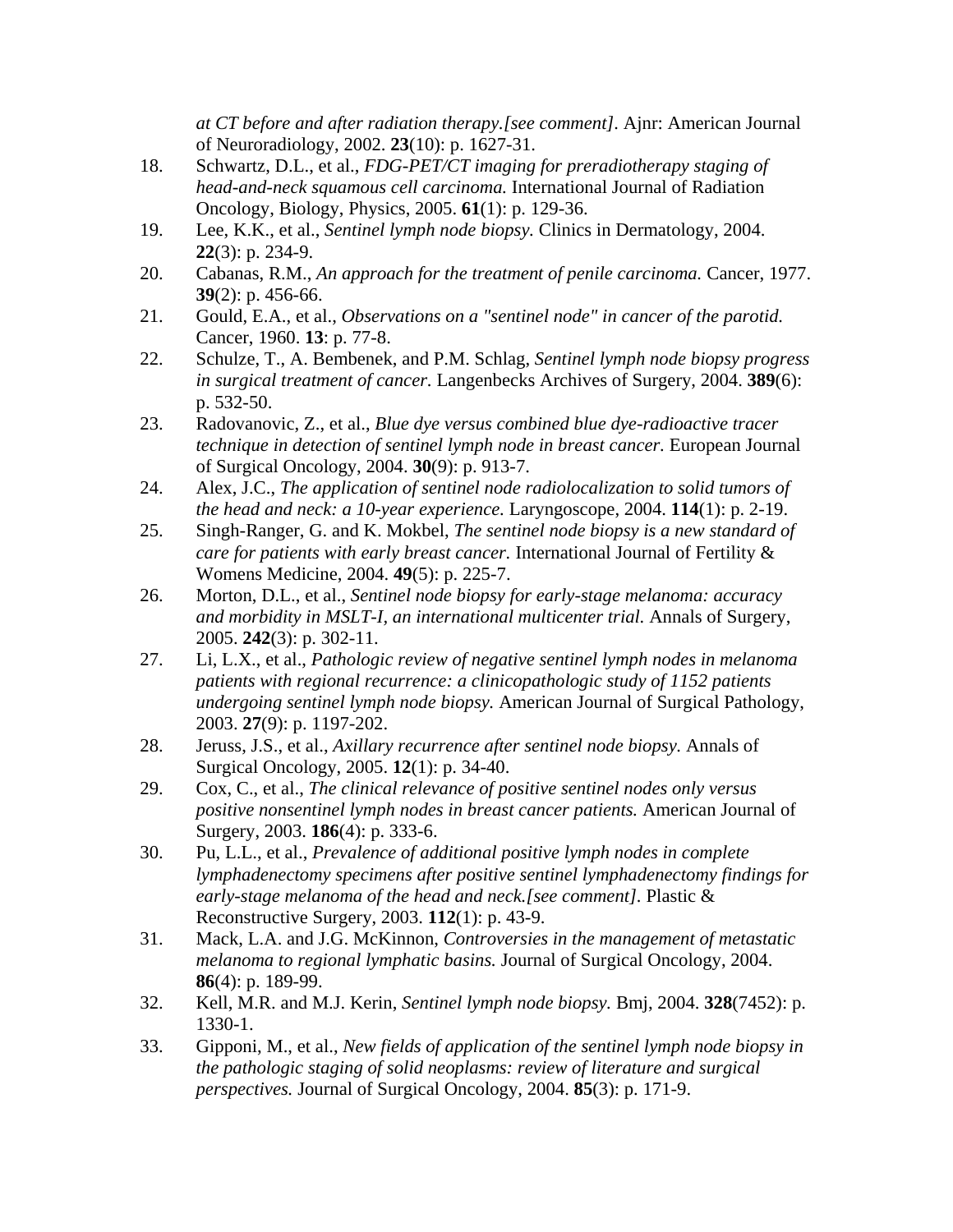- 34. Schwartz, G.F., *Clinical practice guidelines for the use of axillary sentinel lymph node biopsy in carcinoma of the breast: current update.* Breast Journal, 2004. **10**(2): p. 85-8.
- 35. Thomas, J.M. and M.A. Clark, *Sentinel lymph node biopsy: not yet standard of care for melanoma.[see comment][comment].* Bmj, 2004. **329**(7458): p. 170-1.
- 36. Hunt, J.L., Z.W. Baloch, and V.A. LiVolsi, *Sentinel lymph node evaluation for tumor metastasis.* Seminars in Diagnostic Pathology, 2002. **19**(4): p. 263-77.
- 37. Wada, N., et al., *Evaluation of intraoperative frozen section diagnosis of sentinel lymph nodes in breast cancer.* Japanese Journal of Clinical Oncology, 2004. **34**(3): p. 113-7.
- 38. Schrenk, P., et al., *Intraoperative frozen section examination of the sentinel lymph node in breast cancer.* Rozhledy, 2005: p. 217-22.
- 39. Viale, G., et al., *Histopathologic examination of axillary sentinel lymph nodes in breast carcinoma patients.* Journal of Surgical Oncology, 2004. **85**(3): p. 123-8.
- 40. Cohen, C., et al., *Immunohistochemical evaluation of sentinel lymph nodes in breast carcinoma patients.* Applied Immunohistochemistry & Molecular Morphology, 2002. **10**(4): p. 296-303.
- 41. Ross, G.L., et al., *The First International Conference on Sentinel Node Biopsy in Mucosal Head and Neck Cancer and adoption of a multicenter trial protocol.* Annals of Surgical Oncology, 2002. **9**(4): p. 406-10.
- 42. Pitman, K.T., et al., *Sentinel lymph node biopsy in head and neck squamous cell carcinoma.* Laryngoscope, 2002. **112**(12): p. 2101-13.
- 43. Posther, K.E., et al., *Sentinel node skills verification and surgeon performance: data from a multicenter clinical trial for early-stage breast cancer.* Annals of Surgery, 2005. **242**(4): p. 593-9.
- 44. Ross, G.L., et al., *Improved staging of cervical metastases in clinically nodenegative patients with head and neck squamous cell carcinoma.* Annals of Surgical Oncology, 2004. **11**(2): p. 213-8.
- 45. Rigual, N.R. and S.M. Wiseman, *Neck dissection: current concepts and future directions.* Surgical Oncology Clinics of North America, 2004. **13**(1): p. 151-66.
- 46. Stoeckli, S.J., et al., *Histopathological features of occult metastasis detected by sentinel lymph node biopsy in oral and oropharyngeal squamous cell carcinoma.* Laryngoscope, 2002. **112**(1): p. 111-5.
- 47. Kontio, R., et al., *Sentinel lymph node biopsy in oral cavity squamous cell carcinoma without clinically evident metastasis.* Head & Neck, 2004. **26**(1): p. 16-21.
- 48. Rivera, M., et al., *Controversies in surgical pathology: minimal involvement of sentinel lymph node in breast carcinoma: prevailing concepts and challenging problems.* International Journal of Surgical Pathology, 2004. **12**(4): p. 301-6.
- 49. Calhoun, K.E., et al., *Nonsentinel node metastases in breast cancer patients with isolated tumor cells in the sentinel node: implications for completion axillary node dissection.* American Journal of Surgery, 2005. **190**(4): p. 588-91.
- 50. Kuijt, G.P., et al., *The prognostic significance of axillary lymph-node micrometastases in breast cancer patients.* European Journal of Surgical Oncology, 2005. **31**(5): p. 500-5.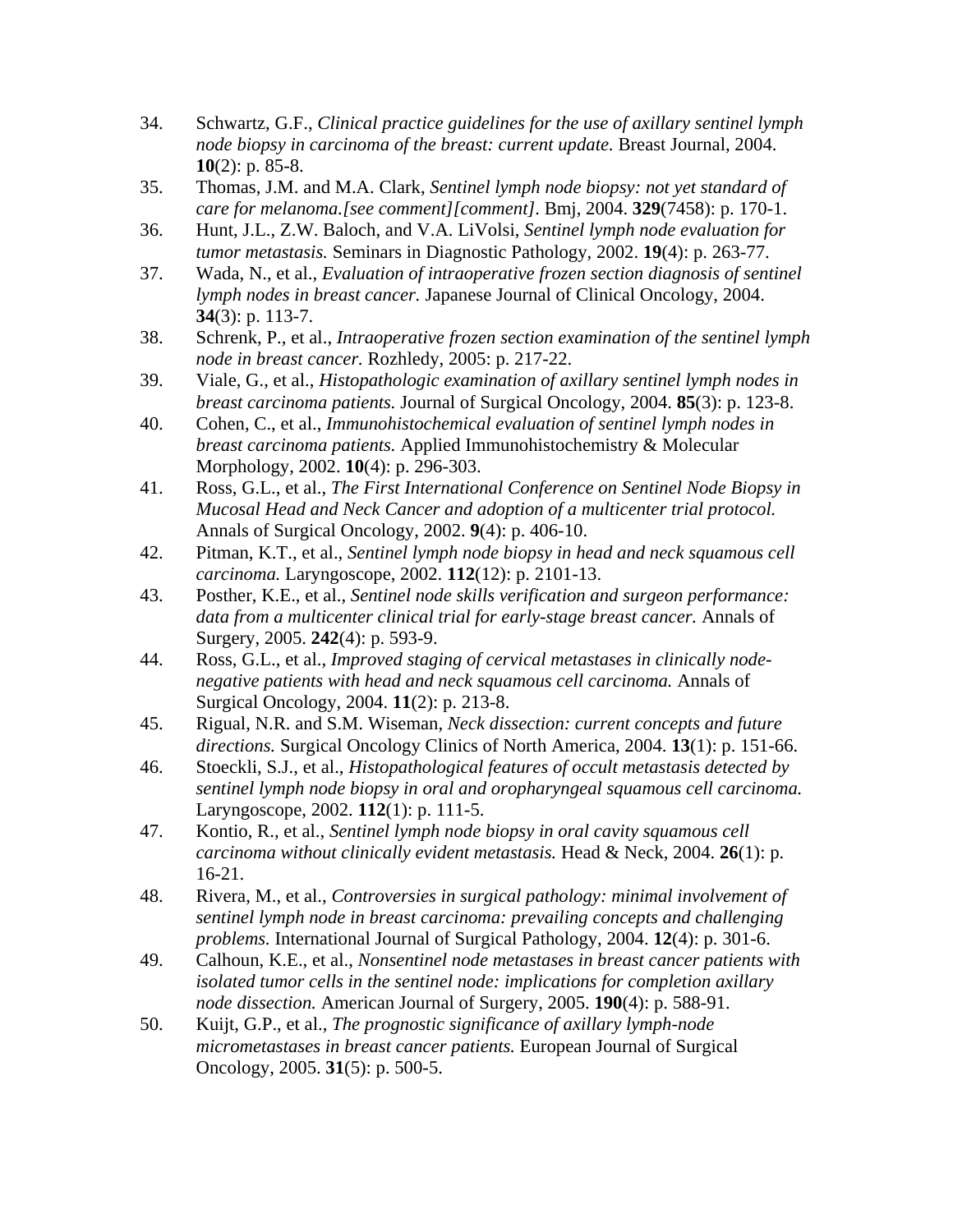- 51. Byers, R.M., et al., *Frequency and therapeutic implications of "skip metastases" in the neck from squamous carcinoma of the oral tongue.* Head & Neck, 1997. **19**(1): p. 14-9.
- 52. Mamelle, G., *Selective neck dissection and sentinel node biopsy in head and neck squamous cell carcinomas.* Recent Results in Cancer Research, 2000. **157**: p. 193- 200.
- 53. Ionna, F., et al., *Prognostic value of sentinel node in oral cancer.* Tumori, 2002. **88**(3): p. May-Jun.
- 54. Mozzillo, N., et al., *Therapeutic implications of sentinel lymph node biopsy in the staging of oral cancer.* Annals of Surgical Oncology, 2004. **11**(3 Suppl).
- 55. Doubrovsky, A., et al., *Sentinel node biopsy provides more accurate staging than elective lymph node dissection in patients with cutaneous melanoma.* Annals of Surgical Oncology, 2004. **11**(9): p. 829-36.
- 56. Bilchik, A.J., et al., *Molecular staging of early colon cancer on the basis of sentinel node analysis: a multicenter phase II trial.* Journal of Clinical Oncology, 2001. **19**(4): p. 1128-36.
- 57. Smith, F.M., et al., *Sentinel nodes are identifiable in formalin-fixed specimens after surgeon-performed ex vivo sentinel lymph node mapping in colorectal cancer.* Annals of Surgical Oncology, 2005. **12**(6): p. 504-9.
- 58. Kovacs, A.F., et al., *Sentinel node biopsy as staging tool in a multimodality treatment approach to cancer of the oral cavity and the oropharynx.* Otolaryngology Head & Neck Surgery, 2005. **132**(4): p. 570-6.
- 59. Bernardi, D., et al., *Treatment of head and neck cancer in elderly patients: state of the art and guidelines.* Critical Reviews in Oncology Hematology, 2005. **53**(1): p. 71-80.
- 60. Kovacs, A.F., et al., *Pattern of drainage in sentinel lymph nodes after intraarterial chemotherapy for oral and oropharyngeal cancer.* Journal of Oral & Maxillofacial Surgery, 2005. **63**(2): p. 185-90.
- 61. Pitman, K.T., *Sentinel node localization in head and neck tumors.* Seminars in Nuclear Medicine, 2005. **35**(4): p. 253-6.
- 62. Smith, B.D., et al., *Do PET and SNB reduce the rate of elective neck dissection? A hypothesis still in need of validation.* Journal of Clinical Oncology, 2005. **23**(12): p. 2874-5.
- 63. Yoshida, K., et al., *Immunohistochemical detection of cervical lymph node micrometastases from T2N0 tongue cancer.* Acta Oto Laryngologica, 2005. **125**(6): p. 654-8.
- 64. Ross, G., et al., *The use of sentinel node biopsy to upstage the clinically N0 neck in head and neck cancer.* Archives of Otolaryngology Head & Neck Surgery, 2002. **128**(11): p. 1287-91.
- 65. Nieuwenhuis, E.J., et al., *Wait-and-see policy for the N0 neck in early-stage oral and oropharyngeal squamous cell carcinoma using ultrasonography-guided cytology: is there a role for identification of the sentinel node?* Head & Neck, 2002. **24**(3): p. 282-9.
- 66. Civantos, F.J., et al., *Sentinel node biopsy in oral cavity cancer: correlation with PET scan and immunohistochemistry.* Head & Neck, 2003. **25**(1): p. 1-9.